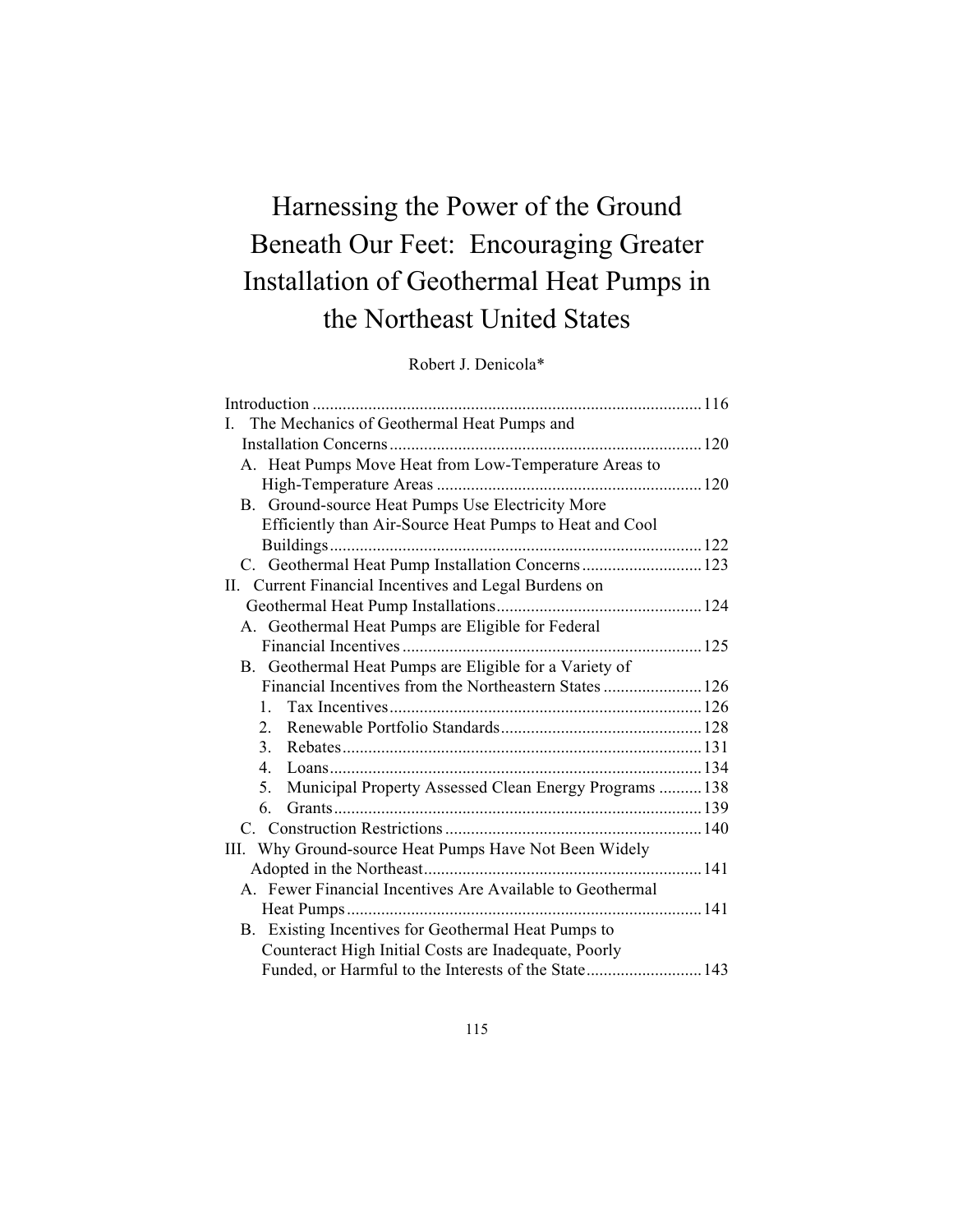| 116 | COLUMBIA JOURNAL OF ENVIRONMENTAL LAW                      | [Vol. 38:1] |
|-----|------------------------------------------------------------|-------------|
|     | C. Lack of Familiarity with Geothermal Heat Pumps and      |             |
|     | Failure to Consider Geothermal Heat Pumps is a Barrier     |             |
|     |                                                            |             |
|     | IV. Overcoming Barriers to the Adoption of Geothermal Heat |             |
|     |                                                            |             |
|     | A. Use of Loans and Training Programs as a Means to        |             |
|     |                                                            |             |
|     | 1. New York's On-Bill Recovery Program as the Model 147    |             |
|     | 2. Reducing High Initial Costs by Expanding the            |             |
|     |                                                            |             |
|     | B. Counteracting the Failure of Governments to Offer       |             |
|     | Equal Financial Incentives to Different Types of           |             |
|     |                                                            |             |
|     | 1. Creating a Findings Requirement Before Financing        |             |
|     |                                                            |             |
|     | 2. Opening Renewable Portfolio Standards to                |             |
|     |                                                            |             |
|     | C. Increasing Familiarity with and Consideration of        |             |
|     |                                                            |             |
|     | 1. Requiring Consideration of Renewable Energy             |             |
|     | Systems During State Environmental Impact Review           |             |
|     | Processes                                                  |             |
|     | 2. Requiring Installation of Cost-Effective Renewable      |             |
|     | Energy Systems Before Subdivision Map Approval155          |             |
|     |                                                            |             |
|     |                                                            |             |

## **INTRODUCTION**

Could part of the solution to the problem of the United States' reliance on fossil fuels exist just beneath our feet? The earth provides a major source of a renewable energy, known as geothermal energy, that is widely available in the United States and overlooked by current state financial incentive programs.<sup>1</sup> Geothermal energy, or "energy from the

<sup>\*</sup> J.D. Candidate 2013, Columbia Law School. The author would like to thank Professor Michael Gerrard for his advice and suggestions, as well as Daniel Thompson, Leonid Sandlar, Elliot Schatmeier, and the editors and staff of the *Columbia Journal of Environmental Law* for their comments and editorial work.

<sup>1.</sup> *See* DAVID BANKS, AN INTRODUCTION TO THERMOGEOLOGY: GROUND SOURCE HEATING AND COOLING 56 (1st ed. 2008) (stating that "ground source heat extraction can be genuinely sustainable" if performed correctly); Sylvia Harrison, *Geothermal Resources*, *in* THE LAW OF CLEAN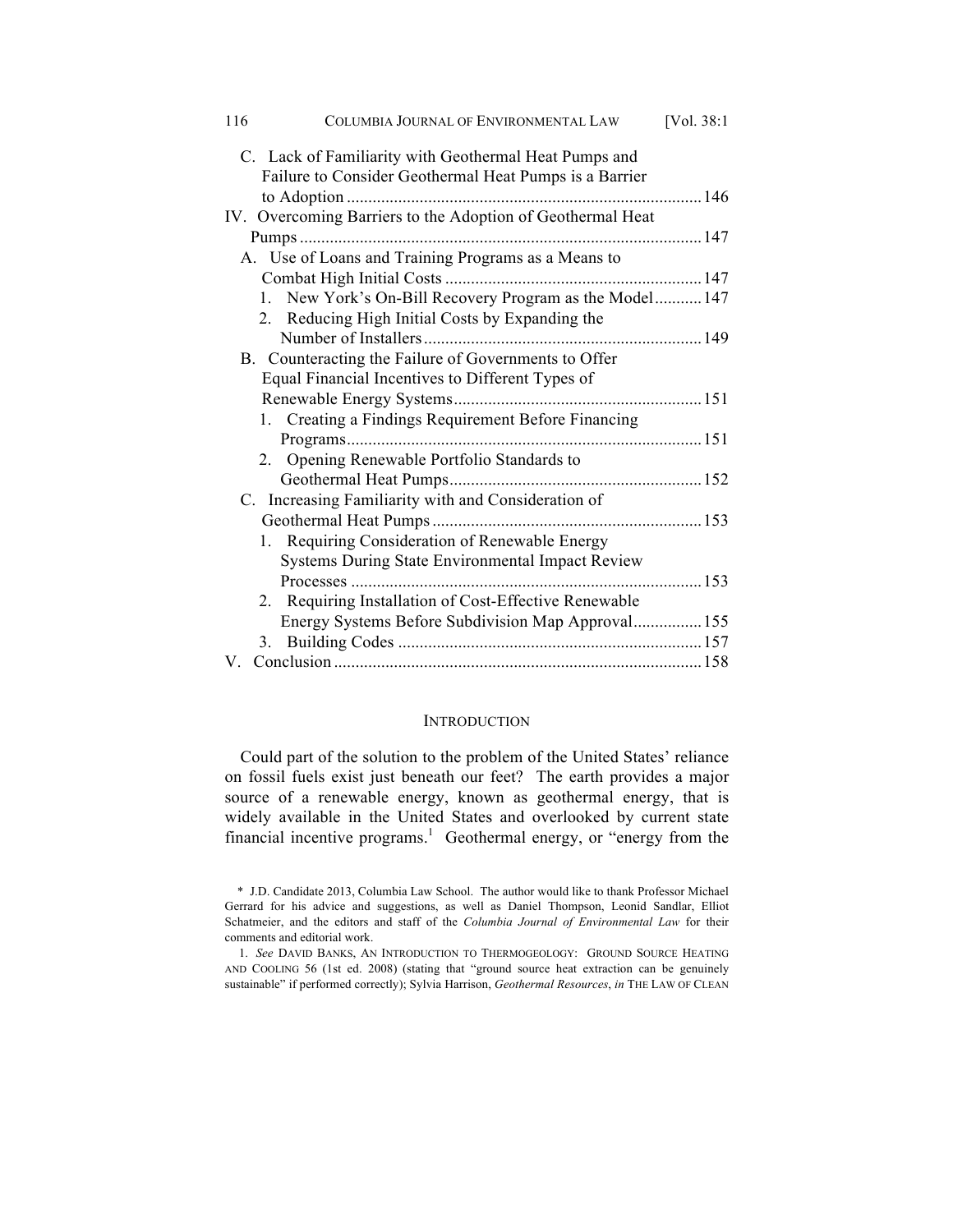heat of the earth,"<sup>2</sup> can be utilized in one of two ways: direct use, i.e., directly heating or cooling buildings, or for the production of electrical energy.<sup>3</sup>

Ground-source heat pumps—also known as geothermal heat pumps<sup>4</sup> directly use the relative warmth of the ground to heat buildings in the winter and the ground's relative coolness to cool buildings in the summer.<sup>5</sup> Geothermal heat pumps are an attractive source of heating and cooling for three reasons. First, geothermal heat pumps can be utilized anywhere in the United States.<sup>6</sup> Second, ground-source heat pumps can play a meaningful role in meeting the United States' energy needs. In 2010, space heating, space cooling, and water heating accounted for seventy percent of residential site energy consumption.<sup>7</sup> Ground-source heat pumps can convert low-temperature geothermal energy resources into a level of energy that can be used to heat buildings and water, or to cool buildings.<sup>8</sup> Intensive installation of geothermal heat pumps may

ENERGY: EFFICIENCY AND RENEWABLES 423, 425 (Michael B. Gerrard ed., 1st ed. 2011) ("[T]he U.S. Geological Survey has identified more than 120,000 [megawatts] of untapped low-temperature [geothermal] resources."). To put this number in perspective, "each megawatt of rated capacity for a coal plant in the Northeast generates the equivalent amount of electricity consumed by 900 homes in the Northeast." Bob Bellemare, *What is a Megawatt?*, UTILIPOINT INT'L INC. (June 24, 2003), http://www.utilipoint.com/2003/06/

what-is-a-megawatt/#.UGcpPvl27-N.

2. Harrison, *supra* note 1, at 423.

3. *Id.*; BANKS, *supra* note 1, at 71 (describing how geothermal energy can be used for both heating and cooling purposes).

4. *See* U.S. Dep't of Energy, *Geothermal Heat Pumps*, ENERGY.GOV (June 24, 2012, 5:08 PM), http://energy.gov/energysaver/articles/geothermal-heat-pumps (stating that geothermal heat pumps are sometimes referred to as ground-source heat pumps).

5. *See* BANKS, *supra* note 1, at 67, 71 (describing the mechanics of heat pumps); Harrison, *supra* note 1, at 425–26 ("Heat pumps . . . rely on the difference between ambient air temperature and the relatively constant temperature of the shallow subsurface. During winter months, heat can be transferred to a building using air or water heated by the earth; the transfer is reversed during the summer months for cooling, where the earth acts as a heat sink.").

6. *See* BRUCE D. GREEN & R. GERALD NIX, NAT'L RENEWABLE ENERGY LAB., GEOTHERMAL— THE ENERGY UNDER OUR FEET 11 (2006), *available at* http://www1.eere.energy.gov/

geothermal/pdfs/40665.pdf (indicating that the entire United States is suitable for geothermal heat pump installations); *see also* NAVIGANT CONSULTING, INC., GROUND-SOURCE HEAT PUMPS: OVERVIEW OF MARKET STATUS, BARRIERS TO ADOPTION, AND OPTIONS FOR OVERCOMING BARRIERS 9–10 (2009), *available at* http://www1.eere.energy.gov/geothermal/

pdfs/gshp\_overview.pdf (explaining that the Northeast is an area suitable for widespread adoption of geothermal heat pumps).

7. U.S. DEP'T OF ENERGY, 2010 BUILDINGS ENERGY DATA BOOK 2–3 (2011), *available at* http://buildingsdatabook.eren.doe.gov/docs/DataBooks/2010\_BEDB.pdf.

8. *See* BANKS, *supra* note 1, at 62, 67–68 (explaining that "[a] heat pump raises the temperature of the available heat from an unusable level to a usable one" and that heat pumps take heat from an environmental reservoir to heat buildings by upgrading it "to a temperature . . . that is adequate to support our domestic heating system"); Harrison, *supra* note 1, at 425–26; U.S. Dep't of Energy, *Heat Pump Systems*, ENERGY.GOV (Aug. 30, 2012, 5:33 PM),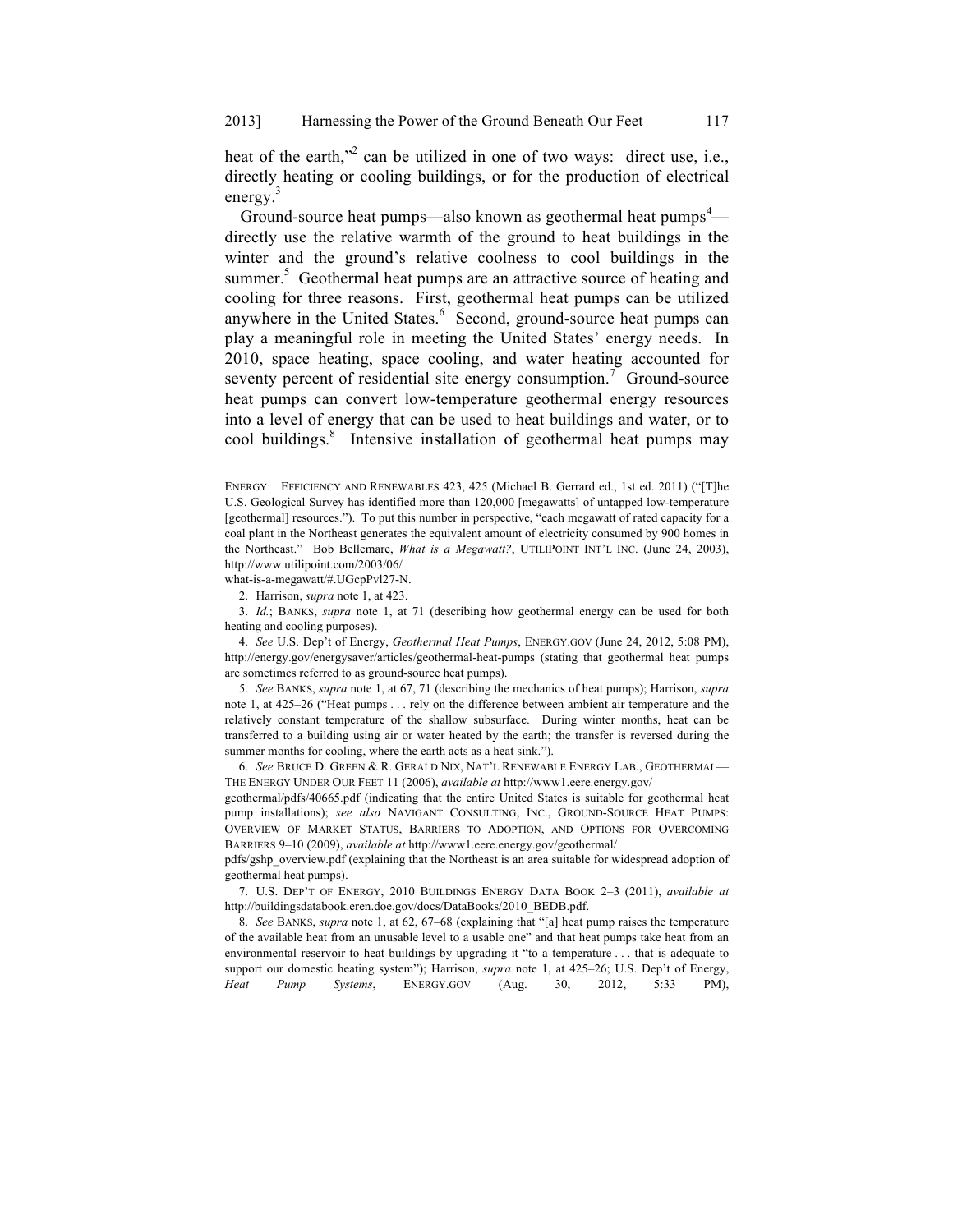obviate the need to build ninety-one to 105 gigawatts of electricity generation capacity in the United States, or forty-two to forty-eight percent of net new capacity that the U.S. Energy Information Administration projects will be needed in the United States by 2030, assuming current growth rates in energy demand.<sup>9</sup>

Third, ground-source heat pumps are environmentally friendly. They are more efficient than standard air conditioners that use the ambient air to cool buildings because geothermal heat pumps use the more constant temperature of the earth to heat and cool buildings.<sup>10</sup> Similarly, they result in the emission of less greenhouse gas than conventional methods of heating and cooling.<sup>11</sup> Finally, geothermal heat pumps have little impact on the surrounding environment, in contrast to other sources of energy, including renewable energy such as wind, solar, and geothermal electric. $^{12}$ 

9. ENERGY INFO. ADMIN., ANNUAL ENERGY OUTLOOK 2008: WITH PROJECTIONS TO 2030, at ii (2008), *available at* http://www.eia.gov/oiaf/aeo/pdf/0383(2008).pdf (explaining that Energy Information Administration projections are "business-as-usual trend estimates"); PATRICK J. HUGHES, OAK RIDGE NAT'L LAB., GEOTHERMAL (GROUND-SOURCE) HEAT PUMPS: MARKET STATUS, BARRIERS TO ADOPTION, AND ACTIONS TO OVERCOME BARRIERS 1 (2008), *available at*  http://www1.eere.energy.gov/geothermal/pdfs/ornl\_ghp\_study.pdf [hereinafter OAK RIDGE 2008 REPORT]; PATRICK HUGHES, OAK RIDGE NAT'L LAB., GHP MARKET STATUS, BARRIERS, AND METHODS TO OVERCOME THE BARRIERS 6 (2009), *available at*  http://e2s2.ndia.org/pastmeetings/2009/tracks/Documents/8241.pdf [hereinafter OAK RIDGE 2009 REPORT] (explaining that the projections in the December 2008 report are based on Energy Information Administration projections). To put these numbers in perspective, the Indian Point nuclear power plant possesses a capacity of just over 2000 megawatts—or two gigawatts. *Indian Point Energy Center*, ENTERGY NUCLEAR, http://www.entergynuclear.com/plant\_information/indian\_point.aspx (last visited Jan. 3, 2013).

10. BANKS, *supra* note 1, at 71 (explaining that heat pumps that reject heat from buildings into the ground, which is cooler than the air, operate more efficiently than heat pumps that reject heat into the air).

11. COMMONWEALTH OF MASS. DEP'T OF ENVTL. PROT., GUIDELINES FOR GROUND SOURCE HEAT PUMP WELLS 3 (2012), *available at* http://www.mass.gov/dep/water/laws/gshpguid.pdf ("[Geothermal heat pumps] offer the benefit of reduced generation of air pollution (including greenhouse gases) in comparison with conventional heating and cooling systems.").

12. *Id*. at 73–74 (stating that a geothermal heat pump is "visually unobtrusive" because it usually is "a white box, not unlike a fridge" that "can be tucked away in a cellar or plant room," unlike the "major visual impact" of wind, solar, or geothermal electric projects); Steven A. Parker & Donald L. Hadley, *Ground-Source Heat Pumps Applied to Commercial Buildings*, *in* ENERGY MANAGEMENT HANDBOOK 727, 744 (Steve Doty & Wayne C. Turner eds., 2009) ("There are no significant negative environmental impacts associated with ground-source heat pumps."); Kaveh Badiei, Note, *Geothermal Energy: Is It Attractive Enough to Draw Investors for Construction of Geothermal Electric Plants?*, 7 HASTINGS W.-N.W. J. ENVTL. L. & POL'Y 109, 111–12 (2001) (identifying geothermal electric plants as resulting in noise pollution and altering otherwise undeveloped land through construction of "exposed piping" and the plant itself).

http://energy.gov/energysaver/articles/heat-pump-systems ("A desuperheater-equipped heat pump can heat water 2 to 3 times more efficiently than an ordinary electric water heater.").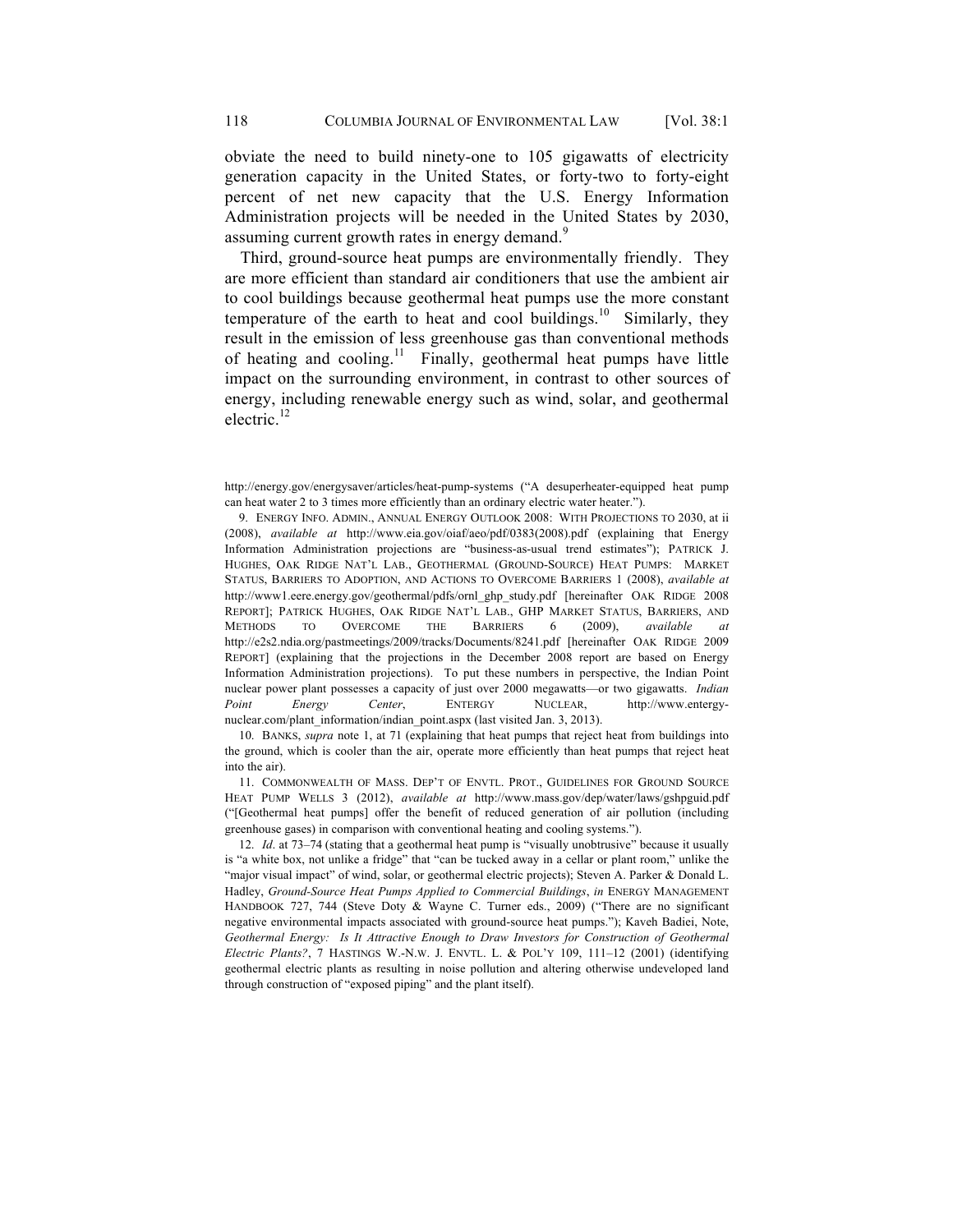Economically, it is rational to encourage installation of geothermal heat pumps. Widespread installation of geothermal heat pumps could lead to annual savings of thirty-three to thirty-eight billion dollars on customer utility bills nationwide.<sup>13</sup> Moreover, geothermal heat pump retrofits, through energy savings, pay for themselves after five to twelve years.<sup>14</sup> Geothermal heat pumps could also save significant money by negating the need to build costly new power plants to meet rising peak demand for electricity<sup>15</sup> because widespread installation of geothermal heat pumps could lead to a large reduction in peak electricity demand.<sup>16</sup>

Although ground-source heat pumps are an appealing source of renewable energy, they have yet to truly catch on in the United States<sup>17</sup> especially in the Northeast.<sup>18</sup> The Introduction of this Note will introduce readers to the different types of geothermal heat pumps and their mechanics. Part I will explain how high initial costs, information deficits, and governmental failures to make available equal financial incentives for geothermal heat pumps in the Northeast have inhibited the growth of their usage in the region. Part II will analyze the financial incentives and regulations that impact the use of geothermal heat pumps.

13. OAK RIDGE 2008 REPORT, *supra* note 9, at 1.

15. *See, e.g.*, U.S. Dep't of Energy, *Reducing Peak Demand to Defer Power Plant Construction in Oklahoma*, SMARTGRID.GOV, http://www.smartgrid.gov/case\_study/news/reducing\_peak

demand defer power plant construction oklahoma (last visited Jan. 13, 2013) (discussing how Oklahoma Gas & Electric Company's peak demand reduction programs are aimed at eliminating the need to build two new power plants); *Pepco Energy Wise RewardsTM Program Frequently Asked Questions*, PEPCO, https://energywiserewards.pepco.com/md/faq/ (last visited Jan. 3, 2013) (explaining that demand reduction programs "reduce the need to build costly power plants" to meet energy needs during peak demand periods).

16. OAK RIDGE 2008 REPORT, *supra* note 9, at 1.

17. Though domestic ground-source heat pump shipments have increased from 35,581 units in 2000 to 121,243 units in 2008, unit shipments plateaued in 2009 at 115,442 units. U.S. ENERGY INFO. ADMIN., RENEWABLE ENERGY ANNUAL 2009, at 108 (2012), *available at* http://www.eia.gov/renewable/annual/pdf/rea\_report.pdf. Moreover, these figures pale in comparison to the size of the construction industry in general; for example, new residential housing starts alone average 1.5 million per year, though this number dipped to 583,000 in 2009. U.S. DEP'T OF ENERGY, ENERGY EFFICIENCY TRENDS IN RESIDENTIAL AND COMMERCIAL BUILDINGS 5 (2008), *available at* http://apps1.eere.energy.gov/buildings/publications/pdfs/

corporate/bt stateindustry.pdf; U.S. DEP'T OF HOUS. & URBAN DEV., NEW RESIDENTIAL CONSTRUCTION IN NOVEMBER 2011, at 2 (2011), *available at* http://www.esa.doc.gov/

sites/default/files/ei/documents/2011/December/newresidentialconstructionnovember2011.pdf.

18. *See* GARY PHETTEPLACE, A GUIDE FOR BEST PRACTICES FOR GROUND-SOURCE (GEOTHERMAL) HEAT PUMPS 1, *available at* http://www.efficiencyvermont.com/docs/for\_

my\_business/hvac/GSHP\_Best\_Practices\_Guide.PDF ("[Geothermal heat pump] systems . . . are not common place . . . especially in the Northeastern United States."). The term "Northeastern United States" refers to Pennsylvania, New Jersey, New York, Connecticut, Rhode Island, Vermont, New Hampshire, and Maine. U.S. CENSUS BUREAU, CENSUS REGIONS AND DIVISIONS OF THE UNITED STATES 1, *available at* http://www.census.gov/geo/www/us\_regdiv.pdf.

<sup>14.</sup> OAK RIDGE 2009 REPORT, *supra* note 9, at 5.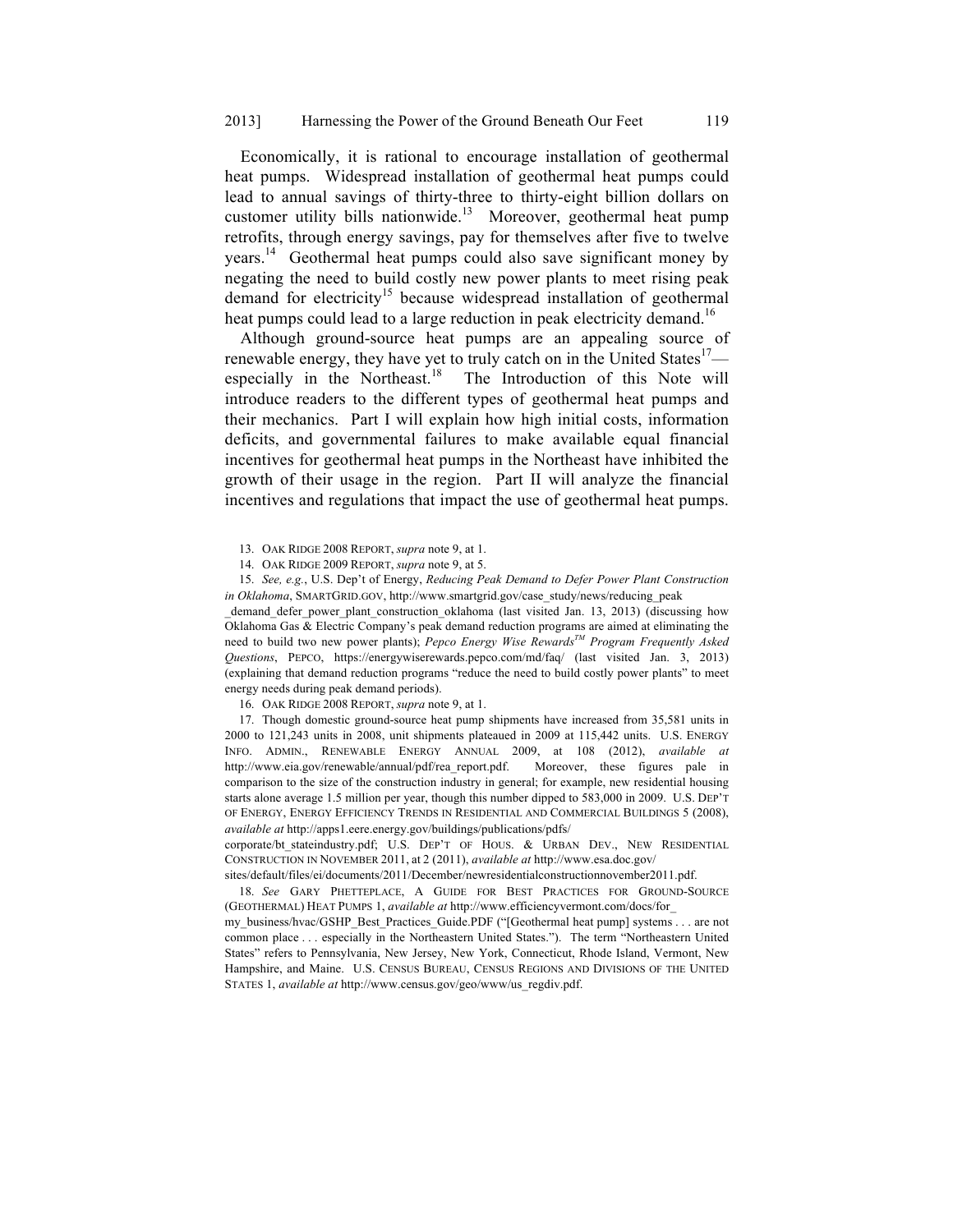Part III will discuss the barriers to widespread geothermal heat pump adoption and why current laws and regulations are inadequate to address these barriers. Part IV will propose several ways state governments can encourage greater installation of geothermal heat pumps. Specifically, I will argue that a loan program modeled after New York's On-Bill Recovery Program, an enhanced information-forcing regime, better training, and a legislative "fair funding" requirement are necessary to spark an increase in geothermal heat pump use.

## I. THE MECHANICS OF GEOTHERMAL HEAT PUMPS AND INSTALLATION **CONCERNS**

## A. Heat Pumps Move Heat from Low-Temperature Areas to High-Temperature Areas

A heat pump is a device that expends mechanical energy to force heat to flow from a low-temperature to a high-temperature environment, and that does not provide electricity.19 Practically, heat pumps can be used to force heat to flow from "huge reserves of low-grade heat" present in the environment—whether in the atmosphere, the ground, rivers, or even sewage—to heat buildings to a comfortable, higher temperature during winter months.<sup>20</sup> Conversely, heat pumps can be used to reject heat from buildings into higher temperature environments—such as the atmosphere or the ground—in order to cool the buildings to a comfortable temperature during summer months.<sup>21</sup> Geothermal heat pumps and airsource heat pumps both use this type of mechanism to heat and cool buildings.<sup>22</sup> But while geothermal heat pumps operate in a similar fashion to air-source heat pumps, they offer significant energy savings over air-source heat pumps because of their use of the ground for heating and cooling. $^{23}$ 

23. ERIN R. ANDERSON, NAT'L RENEWABLE ENERGY LAB., DOE WEBINAR—RESIDENTIAL GEOTHERMAL HEAT PUMP RETROFITS 25 (2010), *available at* http://permanent.access.gpo.gov /gpo3502/50142.pdf (detailing the energy savings offered by geothermal heat pumps); Parker & Hadley, *supra* note 12, at 728, 743 (saying that "ground-source heat pumps remain extremely efficient throughout the year in virtually any climate" because the temperature of the ground is "relatively constant throughout the year" and that ground-source heat pumps offer energy and money savings in part "because the equipment operates more efficiently than conventional systems").

<sup>19.</sup> *See* BANKS, *supra* note 1, at 62; Harrison, *supra* note 1, at 425 (explaining that heat pumps are a form of direct use of geothermal resources, and that direct use is employed when "the temperature of geothermal resources is insufficient for the production of electrical energy").

<sup>20.</sup> BANKS, *supra* note 1, at 67.

<sup>21.</sup> *Id.* at 71.

<sup>22.</sup> *Id.* at 67, 71 (describing the different types of heat pumps, including pumps that use the ground or air as a heat source or heat sink).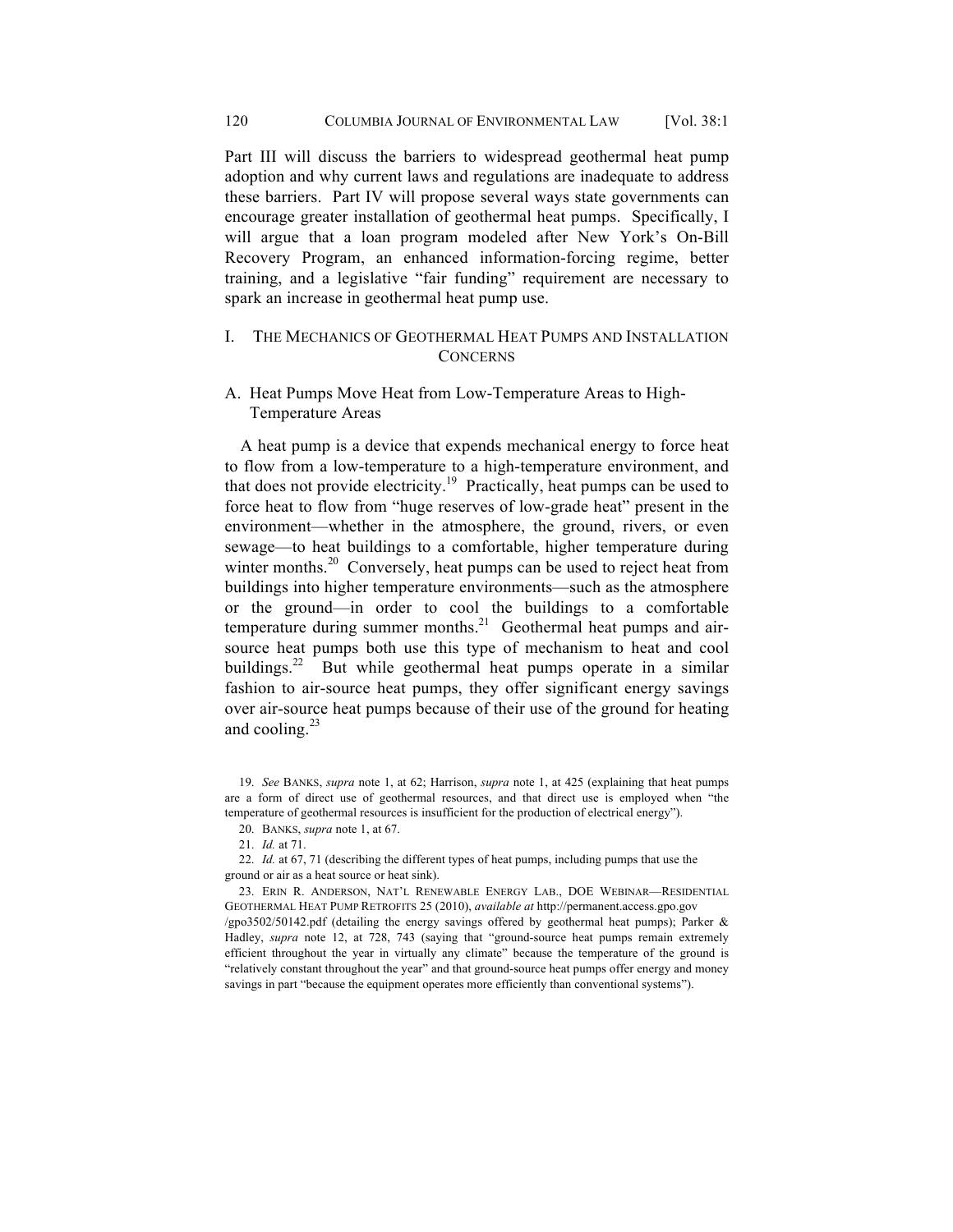Heat pumps use either the atmosphere or the ground to heat or cool buildings.<sup>24</sup> Those that use the atmosphere are known as air-source heat pumps.<sup>25</sup> The traditional air conditioning unit is an example of an airsource heat pump.<sup>26</sup> Geothermal heat pumps, on the other hand, use the ground as a source of heat or as a place to deposit heat.<sup>27</sup> Ground-source heat pumps consist of an aboveground heat pump unit connected to underground piping or a well, which is used to gather heat from the ground or reject heat into the ground.<sup>28</sup>

There are two general categories of ground-source heat pumps: closed- and open-loop systems.<sup>29</sup> Closed-loop heat pumps circulate a fluid—typically water or a water-antifreeze solution—through an underground network of sealed pipes. $30$  In heating mode, the fluid draws heat from the ground and then flows into the heat pump where it passes the heat to a refrigerant,<sup>31</sup> which is then used to heat the building.<sup>32</sup> The chilled fluid then reenters the ground, where it restarts the process.<sup>33</sup> In cooling mode, the refrigerant absorbs heat from the building and passes the heat to the fluid which then flows through buried pipes into the ground, where it dissipates the building's heat,  $34$  before flowing back into the building to restart the process.<sup>35</sup> Open-loop systems—also known as ground-water-source heat pumps $36$ —function similarly to closed-loop

24. *See* BANKS, *supra* note 1, at 67, 71.

27. *Id.* at 67, 71.

29. U.S. Dep't of Energy, *supra* note 4 (explaining that there are two general categories of ground-source heat pumps: closed-loop systems, which include horizontal, vertical, and pond/lake systems, and open-loop systems).

30. Parker & Hadley, *supra* note 12, at 731.

31. *See* BANKS, *supra* note 1, at 65 (listing common refrigerants and their characteristics).

32. *See* U.S. ENERGY INFO. ADMIN., GEOTHERMAL HEAT PUMP MANUFACTURING ACTIVITIES 2009, at 103–04 (2012), *available at* http://www.eia.gov/renewable/annual/pdf/rea\_report

.pdf ("Ground heat is absorbed into . . . the solution flowing in the closed loop. At the heat pump, heat is drawn from . . . the closed loop solution via heat transfer through a heat exchanger, which passes heat to . . . the refrigerant in the heat pump.").

33. *See* BANKS, *supra* note 1, at 127 ("The carrier fluid is thus chilled again and ready to start its next circuit through the earth.").

34. *See* U.S. ENERGY INFO. ADMIN., *supra* note 32, at 104 ("At the heat pump, heat is . . . dumped to the closed loop solution via heat transfer through a heat exchanger, which . . . removes heat from the refrigerant in the heat pump.").

35. *See* BANKS, *supra* note 1, at 127 ("[T]he warm carrier fluid from the . . . heat pump . . . descends into the subsurface and conducts a portion of its heat load to the relatively cooler earth. It emerges cooled to re-enter the heat pump or the building's cooling network.").

36. *See* Parker & Hadley, *supra* note 12, at 733.

<sup>25.</sup> *Id.* at 67.

<sup>26.</sup> *Id.* at 71.

<sup>28.</sup> *Id.* at 72 (depicting the schematics of the standard ground-source heat pump).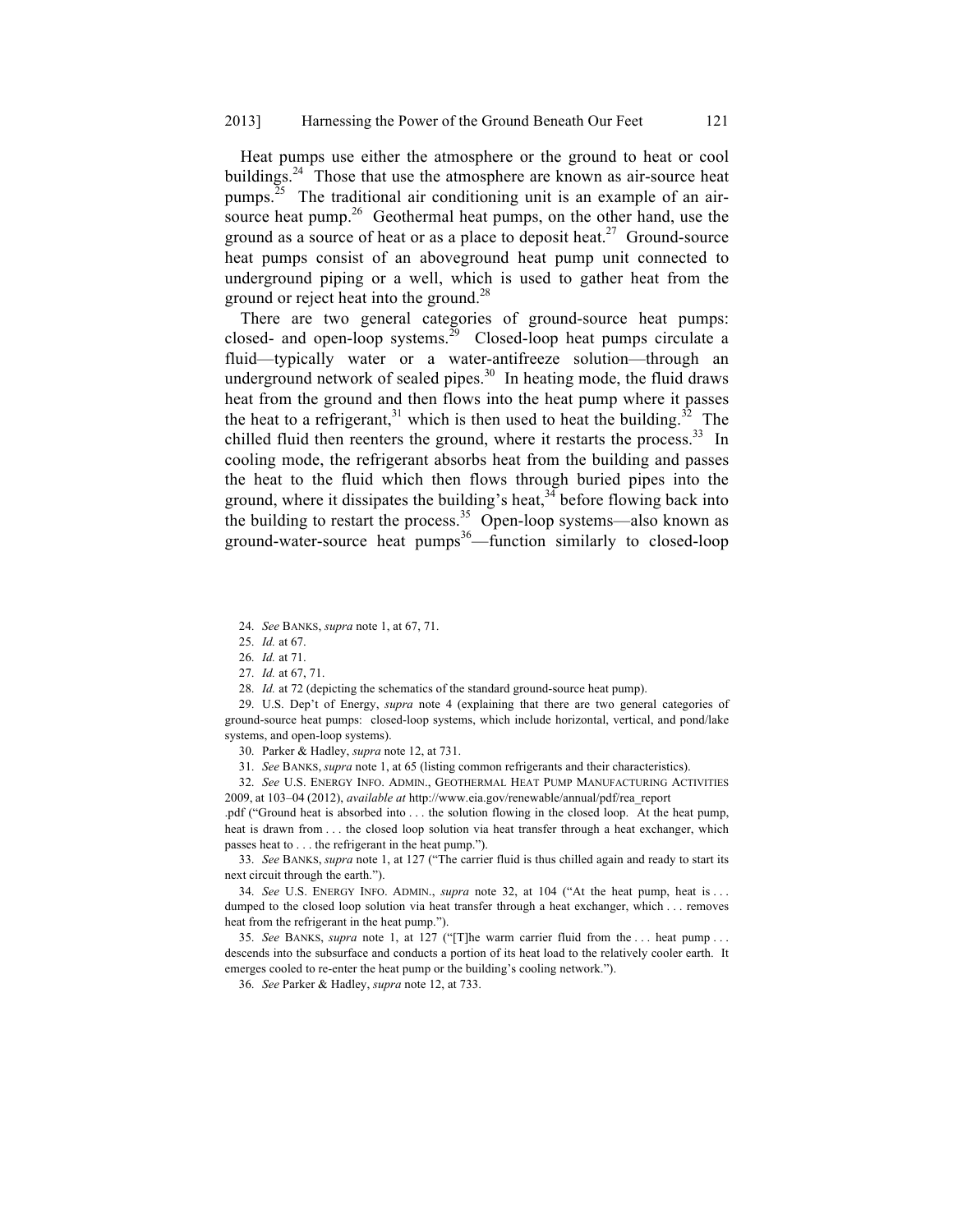systems.<sup>37</sup> The crucial distinction is that these systems draw in groundwater or surface body water from the immediate environment to use as the fluid that circulates through the heat pump system, instead of using water or an antifreeze solution.<sup>38</sup> Once heat has been drawn from or absorbed into the water, it is either injected into the ground or discharged onto the surface.<sup>39</sup>

## B. Ground-source Heat Pumps Use Electricity More Efficiently than Air-Source Heat Pumps to Heat and Cool Buildings

Geothermal heat pumps are more environmentally friendly than their air-source heat pump counterparts because geothermal heat pumps are more efficient at heating or cooling buildings. Most heat pumps now use electricity to force the heat to flow to or from the building. $40$  The amount of electricity required is directly related to the difference between the temperature of the heat source or heat sink and the desired temperature of the building.<sup>41</sup> This is problematic for air-source heat pumps because the temperature of the heat source or heat sink—the atmosphere—is variable, unlike the relatively constant temperature of geothermal heat pumps' heat source or heat sink—the ground.<sup>42</sup> As a result, it takes more electricity for an air-source heat pump to reject heat from a building into the atmosphere on a very hot day. $43$ 

In comparison, ground-source heat pumps' heat source or heat sink the ground—possesses a stable, constant temperature a few feet below the surface of the earth, regardless of the weather above ground.<sup>44</sup> Because of this stable temperature, ground-source heat pumps "remain extremely efficient throughout the year in virtually any climate."<sup>45</sup> Ground-source heat pumps are twenty to forty percent more efficient

41. *Id.* ("[Efficiency of heat pumps is] greatest when the difference between ... the environmental source . . . and . . . the heat delivery temperature . . . is minimised.").

45. *Id.*

<sup>37.</sup> U.S. Dep't of Energy, *supra* note 4 (describing the mechanics of open-loop geothermal heat pumps).

<sup>38.</sup> *Id*.

<sup>39.</sup> *Id*.

<sup>40.</sup> *See* BANKS, *supra* note 1, at 69.

<sup>42.</sup> *See id.* at 69–71 (explaining that air-source heat pumps are relatively inefficient at rejecting heat on a hot day and at extracting heat from the atmosphere on a cold day, unlike geothermal heat pumps which can use the relatively constant temperature of the earth).

<sup>43.</sup> *See id.* at 71 ("[Air conditioners] may operate relatively inefficiently because, on a hot summer's day, they are striving to reject heat to a 'sink' (the outside air) that is at a relatively high temperature . . . .").

<sup>44.</sup> Parker & Hadley, *supra* note 12, at 728.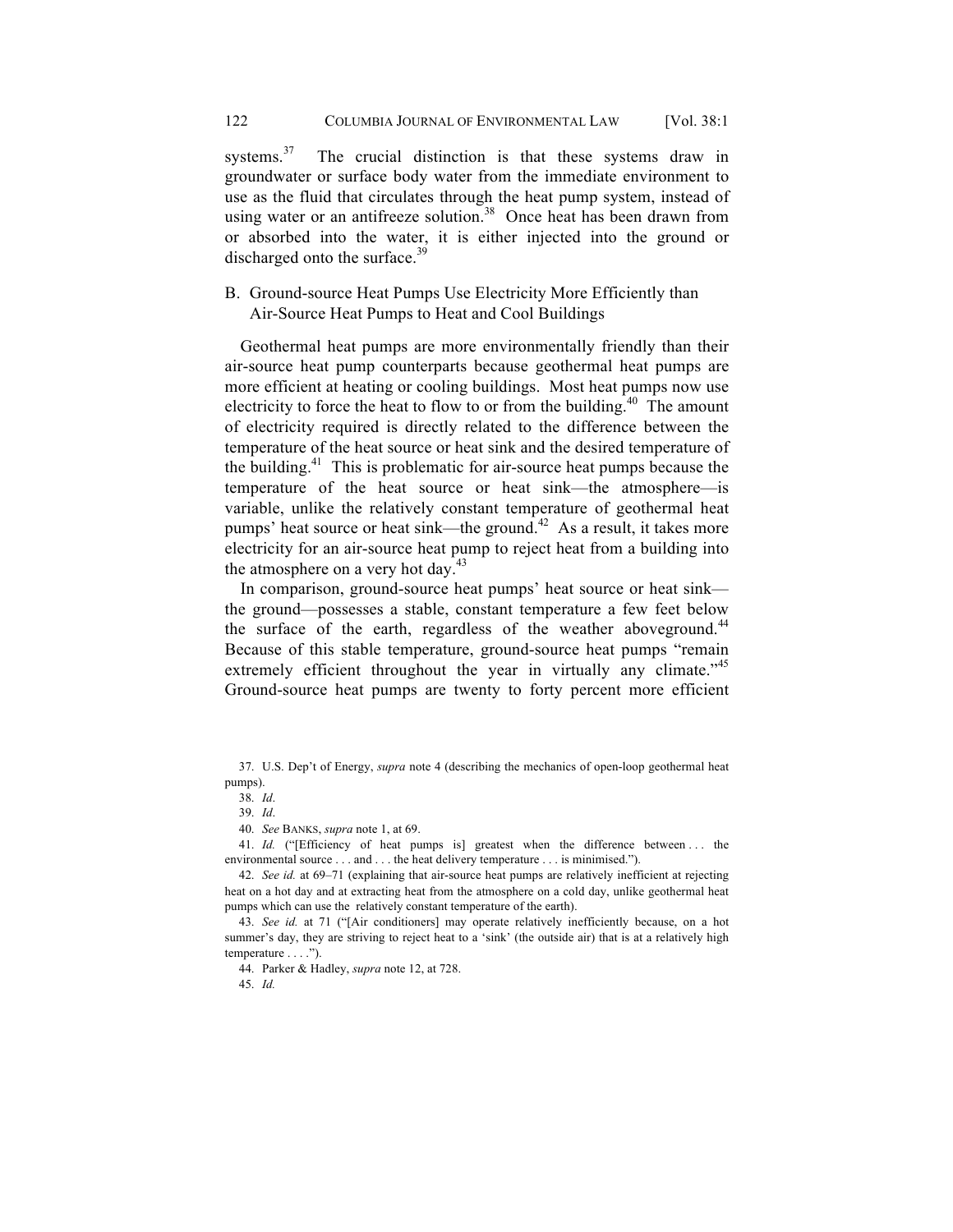than air conditioners and fifty to seventy percent more efficient than other heating systems.<sup>46</sup>

## C. Geothermal Heat Pump Installation Concerns

Geothermal heat pumps pose important environmental, construction, and installation issues. Improperly installed geothermal heat pumps can have two large effects on their surrounding environment. First, both closed-loop and open-loop systems installed by inexperienced drillers pose a risk of contaminating or depleting drinking water supplies.<sup>47</sup> Second, geothermal heat pump systems can significantly change the localized temperature of the ground, which can cause damage to plant roots, surface structures, or buried utility lines and pipes.<sup>48</sup>

A geothermal heat pump's cost-effectiveness is directly correlated to selecting the best type of system for the building and desired use.<sup>49</sup> For example, selecting a model that is too big can cause the geothermal heat pump to cut in and out repeatedly, leading to excessive wear and tear on the heat pump.<sup>50</sup> As a result, it is important that contractors are experienced not just in the installation of conventional heating, ventilating, and air conditioning units, but are specifically experienced with the installation of geothermal heat pumps. $51$ 

.html (last modified Dec. 11, 2012, 3:43 PM).

48. If too much heat is injected into the ground, it can cause the ground level to rise. *See* BANKS, *supra* note 1, at 285 (describing how warming of the ground can cause "thermal expansion of rocks" and discussing a terrain heave of twelve to seventeen millimeters in Sweden above a closed-loop system operating at sixty degrees Celsius). If too much heat is extracted from the ground, it can cause the ground to freeze, "causing damage to built structures, buried services, or plant roots." *Id*. at 276.

- 49. PHETTEPLACE, *supra* note 18, at 4.
- 50. *See* BANKS, *supra* note 1, at 110.

51. PHETTEPLACE, *supra* note 18, at 4 ("There are many pitfalls that the designer inexperienced in GHP systems can fall into. Even a designer who is entirely successful at HVAC design for commercial systems in applications other than GHP systems may well produce a GHP design that fails or is far from optimal in terms of overall system efficiency.").

<sup>46.</sup> ANDERSON, *supra* note 23, at 25.

<sup>47.</sup> For example, poorly constructed boreholes can accidentally allow surface contaminants to migrate down the borehole and pollute aquifers, can connect aquifers located on different horizons which is a concern if one aquifer is used for drinking water and the other aquifer is saline—or could puncture an artesian aquifer, resulting in a hard-to-control artesian flow—which "can significantly deplete groundwater resources." BANKS, *supra* note 1, at 275, 283, 286. An artesian aquifer is an aquifer that is "confined under pressure" and may flow to the surface if "tapped by a well." U.S. Dep't of Interior, *Artestian Water and Artesian Wells*, USGS WATER SCI. SCH., http://ga.water.usgs.gov/edu/gwartesian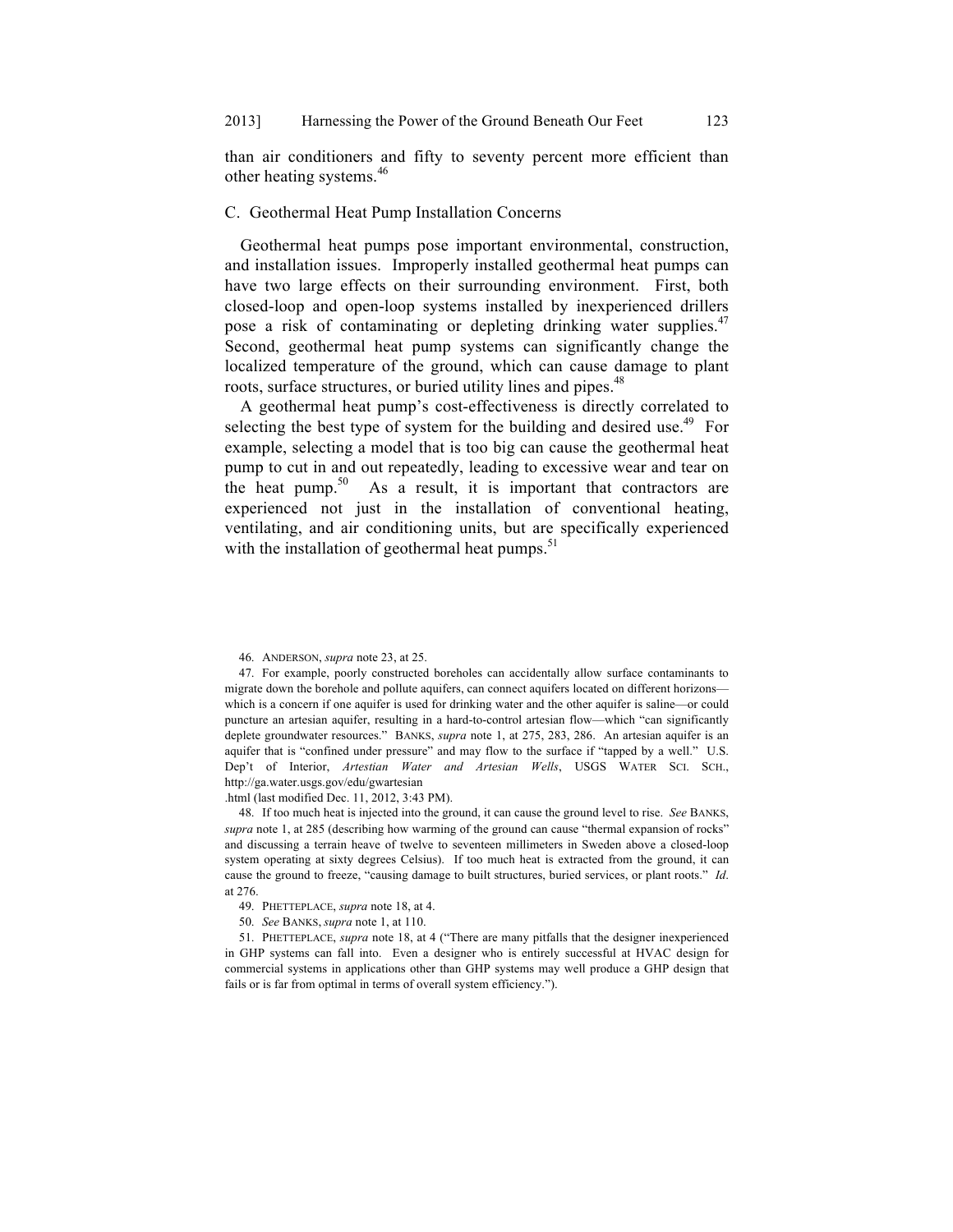## II. CURRENT FINANCIAL INCENTIVES AND LEGAL BURDENS ON GEOTHERMAL HEAT PUMP INSTALLATIONS

This section will analyze the current legal framework relevant to geothermal heat pumps and show that, although there are a wide variety of incentives available for renewable energy and energy efficiency systems, many incentives do not apply to geothermal heat pumps. However, because geothermal heat pumps can meet residential and commercial building energy demands,<sup>52</sup> reduce peak energy demand,<sup>53</sup> and, most importantly, provide energy more efficiently and at a lower cost than other renewable energy sources,  $54$  incentive programs should be expanded to include geothermal heat pumps. Part II.A will discuss federal financial incentives. Part II.B will address state financial incentives that may or may not be available for potential geothermal heat pump owners. Part II.C will address regulation of the installation of geothermal heat pumps.

52. *See* U.S. DEP'T OF ENERGY, *supra* note 7 and accompanying text (discussing the energy demands of buildings).

53. *See* OAK RIDGE 2008 REPORT, *supra* note 9, at vii ("Geothermal heat pumps . . . have been proven capable of producing large reductions in energy use and peak demand in buildings.").

54. To produce one kilowatt of energy capacity from a geothermal heat pump, the cost is approximately \$948 to \$1138. *See* KEVIN RAFFERTY, HEATSPRING LEARNING INST., AN INFORMATION SURVIVAL KIT FOR THE PROSPECTIVE GEOTHERMAL HEAT PUMP OWNER 12–13 (2011), *available at* http://www.weberwelldrilling.com/kit.pdf (estimating that the installed cost for a three ton capacity ground-source heat pump system—including ductwork, heat pump unit, controls, the ground loop, piping, excavation, and drilling—is between \$10,000 and \$12,000); U.S. DEP'T OF ENERGY, HOW TO BUY AN ENERGY-EFFICIENT GROUND-SOURCE HEAT PUMP 3 (2001), *available at* http://www1.eere.energy.gov/femp/pdfs/groundsource

heatpumps.pdf (stating that one ton is equivalent to 12,000 BTU/h and 1,000 Btu/h is equivalent to two hundred and ninety-three watts). In comparison, to produce one kilowatt of energy from wind, solar photovoltaic, concentrating solar power, or geothermal electric equipment, it costs approximately \$1938–\$2145, \$4978–\$9322, \$2024–\$6071, and \$3941–\$4655, respectively. EPA, RENEWABLE ENERGY COST DATABASE (2012), *available at*  http://www.epa.gov/cleanenergy/documents/renewables\_cost\_data.xls (see tab titled "RE Cost Data– 2010 Summary"). Once geothermal heat pumps are installed, operation and maintenance costs are low, so the primary point of comparison to other renewable energy systems is the installation cost. *See* INT'L ENERGY AGENCY, RENEWABLE ENERGY ESSENTIALS: GEOTHERMAL 2 (2010), *available at* http://www.iea.org/publications/freepublications/

publication/Geothermal\_Essentials.pdf (describing ground-source heat pump systems as "low maintenance cost systems"); *see also* INT'L ENERGY AGENCY, RENEWABLES FOR HEATING AND COOLING 56 (2007), *available at* http://www.iea.org/publications/freepublications/

publication/Renewable\_Heating\_Cooling\_Final\_WEB.pdf (showing that geothermal heat pumps can produce energy at a lower cost than solar thermal equipment).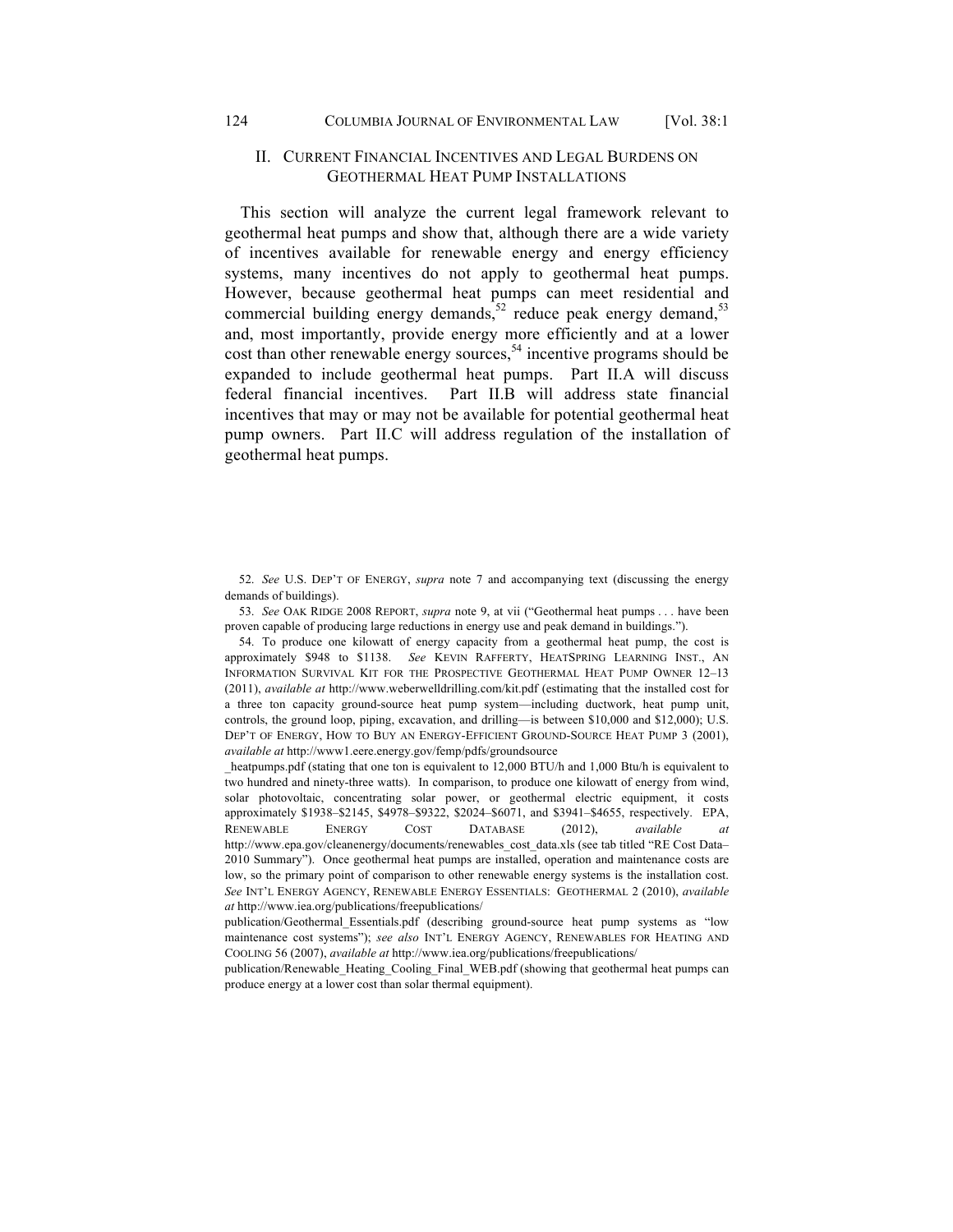A. Geothermal Heat Pumps are Eligible for Federal Financial Incentives

Both individuals and businesses are eligible for federal tax credits for geothermal heat pump installations. Individuals are eligible for the Residential Energy Efficient Property ("REEP") tax credit.<sup>55</sup> The program allows individual taxpayers to take a credit against their income tax for up to thirty percent of the costs incurred that year on qualified geothermal heat pump property placed in service before January 1, 2017.56 A business can claim a tax credit against its income tax for ten percent of the value of geothermal heat pump equipment placed in service before January 1, 2017. $57$ 

Besides tax incentives, the American Recovery and Reinvestment Act ("ARRA") provides other types of financial incentives for geothermal heat pump installation,<sup>58</sup> including support for a number of state programs.59 For example, Connecticut offered ARRA-funded rebates for commercial and residential installations of geothermal heat pumps through the end of  $2011$ .<sup>60</sup> ARRA also currently funds many federal financial incentive programs.<sup>61</sup> The ARRA-funded Weatherization Assistance Program assists low-income families in making their homes more energy-efficient by upgrading their heating and cooling systems.<sup>62</sup>

55. *See generally* 33 AM. JUR. 2D *Federal Taxation* §§ 1496–98 (2011) (analyzing the Renewable Energy Efficient Property Tax Credit).

56. I.R.C. § 25D(a)(5) (West 2011); I.R.C. § 25D(g) (West 2011). Individuals are also allowed a similar thirty percent tax credit for solar electric property, solar water heating property, fuel cell property, and small wind energy property. *See* I.R.C. §§ 25D(a)(1)–(4) (West 2011).

57. I.R.C.  $\&$  48(a)(1), (2)(A)(ii), (3)(A)(vii) (West 2011) ("[offering the tax credit for] equipment which uses the ground or ground water as a thermal energy source to heat a structure or as a thermal energy sink to cool a structure . . . ."); *see supra* notes 19–22 and accompanying text (describing geothermal heat pumps as equipment that heats and cools structures using the earth); *see also* 33A AM. JUR. 2D *Federal Taxation* §§14901, 14903 (2011) (analyzing the business energy credit).

58. The ARRA—also known as the Obama Administration's stimulus bill—was signed into law on February 17, 2009. Walter Mugdan & Gregory Hoffnagle, *Federal Government Initiatives to Promote Green Building and Sustainable Development*, *in* THE LAW OF GREEN BUILDINGS 37, 41 (J. Cullen Howe & Michael B. Gerrard eds., 2010). One objective of the ARRA is "to encourage the development of green technologies." *Id.*

59. *See id.* at 42 ("[the ARRA provides] financial and technical assistance to the states with the goal of improving energy efficiency and renewable energy on a state level.").

60. *See Geothermal Heat Pump Incentive Program—Residential*, CLEAN ENERGY FIN. & INV. AUTH., http://www.ctcleanenergy.com/YourHome/GeothermalIncentiveProgram

Residential/tabid/520/Default.aspx (last visited Jan. 3, 2013) (describing geothermal heat rebate program, which has since closed). When the program ended, rebates averaged \$5964 for residential installations and \$55,674 for commercial installations. *Id.*

61. Kenneth Block et al., *Retrofitting*, *in* THE LAW OF GREEN BUILDINGS 273, 281 (J. Cullen Howe & Michael B. Gerrard eds., 2010). The effectiveness of federal financial incentives is largely beyond the scope of this Note, which focuses on state financial incentives.

62. *Id.*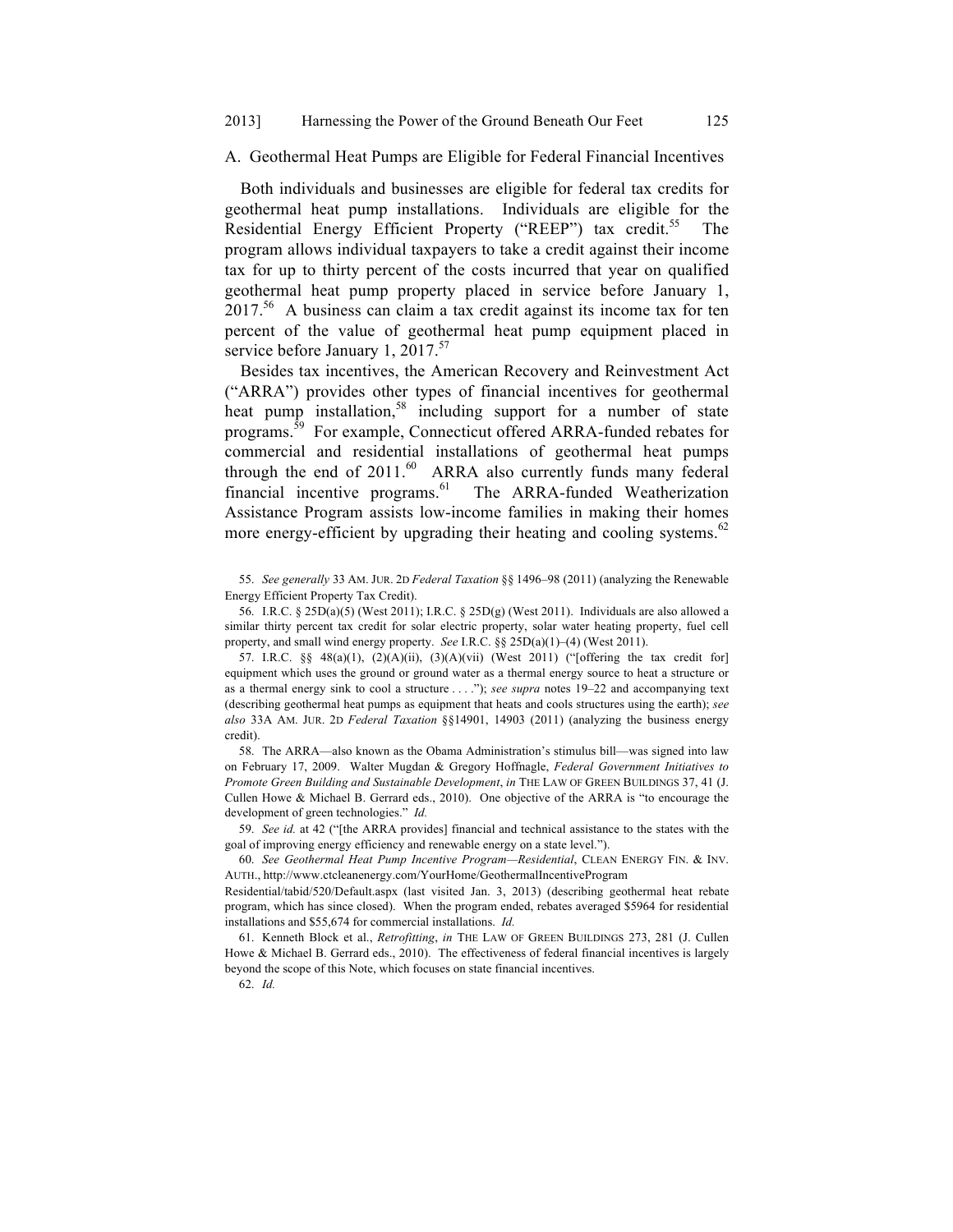Similarly, in 2009 the Energy Efficiency and Conservation Block Grant Program provided grants to "nonprofit organizations and government agencies to perform energy efficiency retrofits and to install renewable energy technologies in government buildings."<sup>63</sup>

## B. Geothermal Heat Pumps are Eligible for a Variety of Financial Incentives from the Northeastern States

1. Tax Incentives

The majority of Northeastern states offer tax incentives for renewable energy systems.<sup>64</sup> These tax incentives come in three different forms. Renewable energy and energy efficiency technologies—including geothermal heat pumps—are eligible in various states for property tax exemptions,  $65$  sales tax exemptions,  $66$  or income tax credits.  $67$ 

65. Connecticut exempts geothermal heat pumps, solar energy systems, wind turbines, and fuel cells. CONN. GEN. STAT. ANN. § 12-81(57) (West 2008 & Supp. 2012); CONN. GEN. STAT. ANN. § 16-1(a)(26) (West 2007 & Supp. 2012). Massachusetts exempts solar energy systems, wind turbines, and hydropower facilities. MASS. ANN. LAWS ch. 59, §§ 5(45), (45A) (LexisNexis 2010  $\&$ Supp. 2012). New Hampshire municipalities can exempt solar energy systems, wind turbines, and wood-heating energy systems from local taxes. N.H. REV. STAT. ANN. §§ 72:62, :66, :70 (2012). New Jersey exempts geothermal heat pumps, solar thermal systems, and renewable electrical energy systems. N.J. STAT. ANN. § 54:4-3.113a–b (West Supp. 2012). New York has two property tax exemptions: one that covers geothermal heat pumps, solar energy systems, and wind turbines, and one that applies only to solar energy systems, wind turbines, and farm waste energy systems. N.Y. REAL PROP. TAX § 487 (McKinney 2008 & Supp. 2012) (exempting the increase in value to real property due to the installation of solar systems, wind energy systems, and farm waste energy systems—but not geothermal heat pumps—from real property taxes); N.Y. REAL PROP. TAX § 487-a (McKinney 2008) (exempting "energy conservation measures" from real property taxes so long as they are installed pursuant to an "article VII-A of the public service law" or "any conservation related state or federal tax credit or deduction"); *Assessor's Manual, Volume 4, Exemption Administration*, N.Y. ST. DEP'T TAX'N & FIN., http://www.tax.ny.gov/research/property/assess

/manuals/vol4/pt1/sec4\_01/sec487\_a.htm (last modified July 18, 2012) (stating that heat pumps, certain insulation measures, solar systems, and wind energy systems are eligible for the exemption of N.Y. REAL PROP. TAX § 487-a). New York localities can exempt solar, wind, and biomass energy systems from local taxes. N.Y. REAL PROP. TAX § 487(2) (McKinney 2008 & Supp. 2012). Rhode Island localities may exempt undefined renewable energy systems from local taxes, which could include geothermal heat pumps. R.I. GEN. LAWS § 44-3-21 (2010). Rhode Island caps the value of solar energy systems at the value of conventional heating, cooling, and power systems for property tax purposes. *Id.* § 44-57-4(a)(6). Vermont towns may exempt "alternative energy sources" that generate electricity or produce energy from local taxes, which could cover geothermal heat pumps. VT. STAT. ANN. tit. 32, § 3845(a) (2008). *But see id.* § 3845(b) (failing to include geothermal heat pumps on a non-exclusive list of "alternative energy sources").

66. Connecticut exempts geothermal heat pumps for residential purposes and solar energy systems for any purpose. CONN. GEN. STAT. ANN. § 12-412(117)(A) (West 2008 & Supp. 2012); CONN. AGENCIES REGS. § 16a-14-102(p)(6) (2011). Massachusetts exempts geothermal heat pumps,

<sup>63.</sup> *Id.*

<sup>64.</sup> *See infra* text accompanying notes 65–71 (discussing tax incentives in the nine Northeastern states).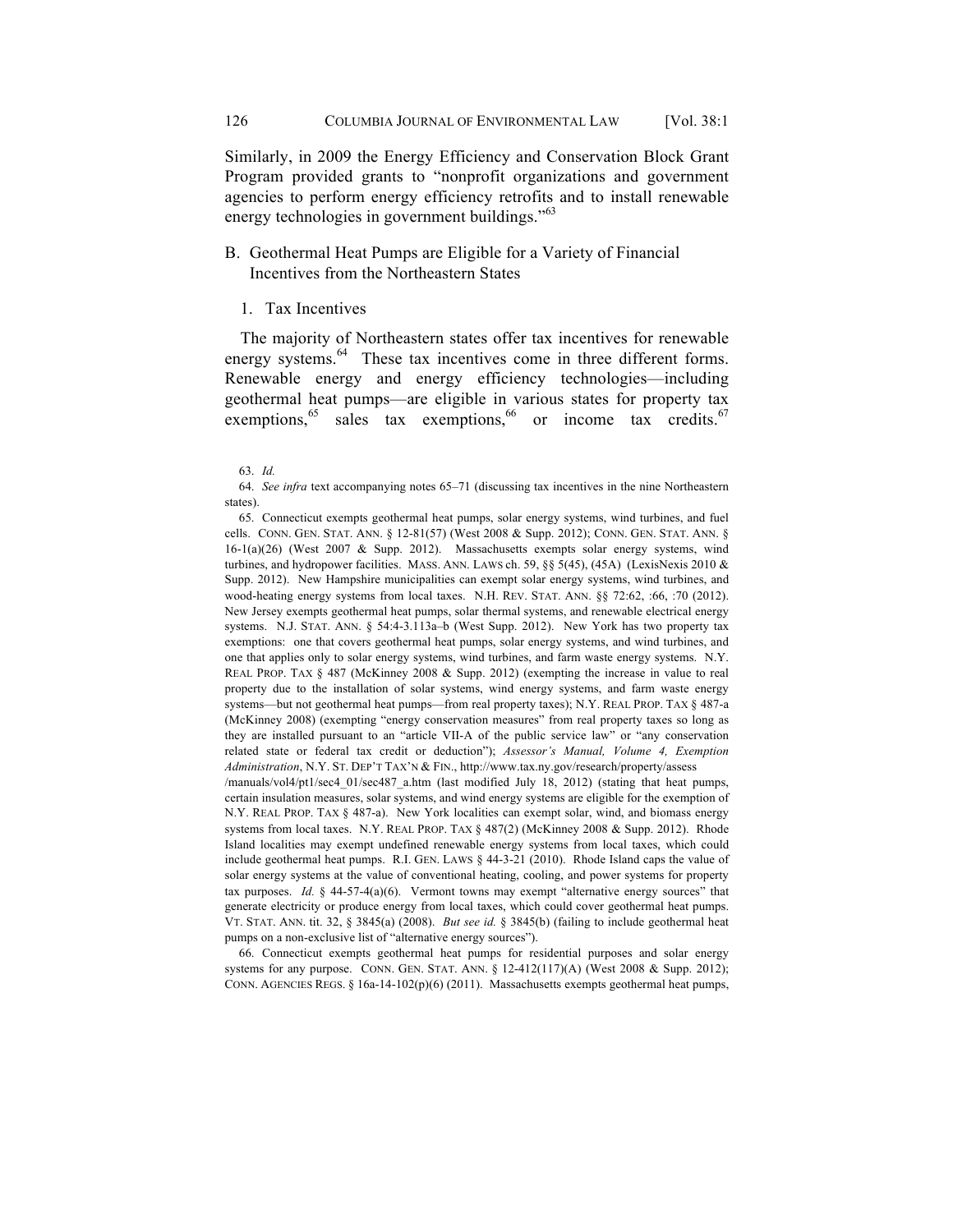Specifically, New Jersey and New York provide property tax exemptions for geothermal heat pumps;<sup>68</sup> Connecticut, Vermont, and Rhode Island potentially provide property tax exemptions for geothermal heat pumps, though eligibility is unclear;<sup>69</sup> Connecticut, Massachusetts, and Rhode Island exempt geothermal heat pumps from sales taxes;<sup>70</sup> and Rhode Island makes geothermal heat pumps eligible for income tax credits. $^{71}$ 

solar energy systems, and wind turbines. MASS. ANN. LAWS ch. 64H, § 6(dd) (LexisNexis 2001 & Supp. 2012). Maine provided reimbursements for taxes paid on wind turbine equipment until December 31, 2011. ME. REV. STAT. ANN. tit. 36, § 2017(2), (4) (2010). New Jersey exempts solar energy systems. N.J. STAT. ANN. § 54:32B-8.33 (West 2002). New York exempts solar energy systems and wood heating fuel. N.Y. TAX  $\S$ § 1105-A(a), 1115(ee) (McKinney 2008 & Supp. 2012). New York localities can exempt solar energy systems from local taxes. *Id.* § 1210(iv)(a)(1)(ii),  $(b)(4)(n)(1)$ . Rhode Island exempts solar energy systems, geothermal heat pumps, and wind turbines. R.I. GEN. LAWS § 44-18-30(57) (2010). Vermont exempts solar hot water heater systems. VT. STAT. ANN. tit. 32, § 9741(46)(C) (Supp. 2012).

67. In Massachusetts, solar energy systems and wind turbines are eligible. 830 MASS. CODE REGS.  $62.6.1(1)$ –(2) (2012). In New York, solar energy systems are eligible. N.Y. TAX LAW § 606(g-1)(1) (McKinney 2006 & Supp. 2012). In Rhode Island, solar energy systems (photovoltaic systems, solar domestic hot water systems, and active solar space heating systems), geothermal heat pumps, and wind turbines are eligible. R.I. GEN. LAWS  $\S$  44-57-1(a) (2010); R.I. GEN. LAWS  $\S$  44-57-4(a) (2010); R.I. GEN. LAWS § 44-57-5(a)(3)(iii), (5)(iii) (2010) (capping tax credits at \$7000 for geothermal heat pumps and \$15,000 for active solar heating systems). A solar domestic hot water system is a "configuration of solar collectors, pump, heat exchanger, and storage tank designed to heat water." R.I. GEN. LAWS § 44-57-2(26) (2010). An active solar space heating system "uses mechanical parts to collect, store, and move heat" in order to "distribut[e] the heat to areas of the house that need heat." *See* R.I. GEN. LAWS § 44-57-2(1), 4(a)(3) (2010). Vermont offers an income tax credit for solar energy systems. VT. STAT. ANN. tit. 32, § 5822(d) (2008). Eligibility for this tax credit is based upon eligibility for the Federal business solar tax credit, which is calculated using IRS Form 3468. *See* VT. DEP'T OF TAXES, TECHNICAL BULLETIN 45 (2010), *available at*  http://www.state.vt.us/tax/pdf.word.excel/legal/tb/TB45.pdf.

68. N.J. STAT. ANN. § 54:4-3.113a–b (West Supp. 2012); N.Y. PUB. SERV. § 135-b(4)(e), (g), (h), (j) (McKinney 2011); N.Y. REAL PROP. TAX § 487-a (McKinney 2008); *Assessor's Manual, Volume 4, Exemption Administration*, N.Y. ST. DEP'T TAX'N & FIN., http://www.tax.ny.gov/ research/property/assess/manuals/vol4/pt1/sec4\_01/sec487\_a.htm (last modified Oct. 18, 2012).

69. CONN. GEN. STAT. ANN. § 12-81(57) (West 2008 & Supp. 2012) (creating a renewable energy property tax exemption); STATE OF CONN., OFFICE OF POLICY & MGMT., 2007 STATE LEGISLATION IMPACTING MUNICIPAL ASSESSMENT AND TAXATION 9–10 (2007), *available at*  http://www.ct.gov/opm/lib/opm/igp/services/2007legislationaffectingmunicipalassessmentandtaxatio n.pdf (explaining that the legislation creating CONN. GEN. STAT. § 12-81(57) exempts active solar energy heating or cooling systems and Class I renewable energy sources such as solar energy systems and wind energy systems, but is not clear regarding its treatment of geothermal heat pumps). Rhode Island towns and cities can exempt undefined renewable energy systems, which could include geothermal heat pumps, from local taxes. R.I. GEN. LAWS § 44-3-21 (2010). Vermont towns can exempt non-commercial "alternative energy sources" that generate electricity or produce energy from local taxes, which could cover geothermal heat pumps. VT. STAT. ANN. tit. 32, § 3845(a) (2008). *But see id.* § 3845(b) (2008) (failing to include geothermal heat pumps on a non-exclusive list of "alternative energy sources").

70. CONN. GEN. STAT. ANN. § 12-412(117)(A) (West 2008 & Supp. 2012); STATE OF CONN., DEP'T OF REVENUE SERV., SN 2007(7), 2007 LEGISLATION GRANTING A CONNECTICUT SALES AND USE TAX EXEMPTION FOR SALES OF SOLAR HEATING SYSTEMS, SOLAR ELECTRICITY GENERATING SYSTEMS, AND ICE STORAGE COOLING SYSTEMS 1 (2007), *available at*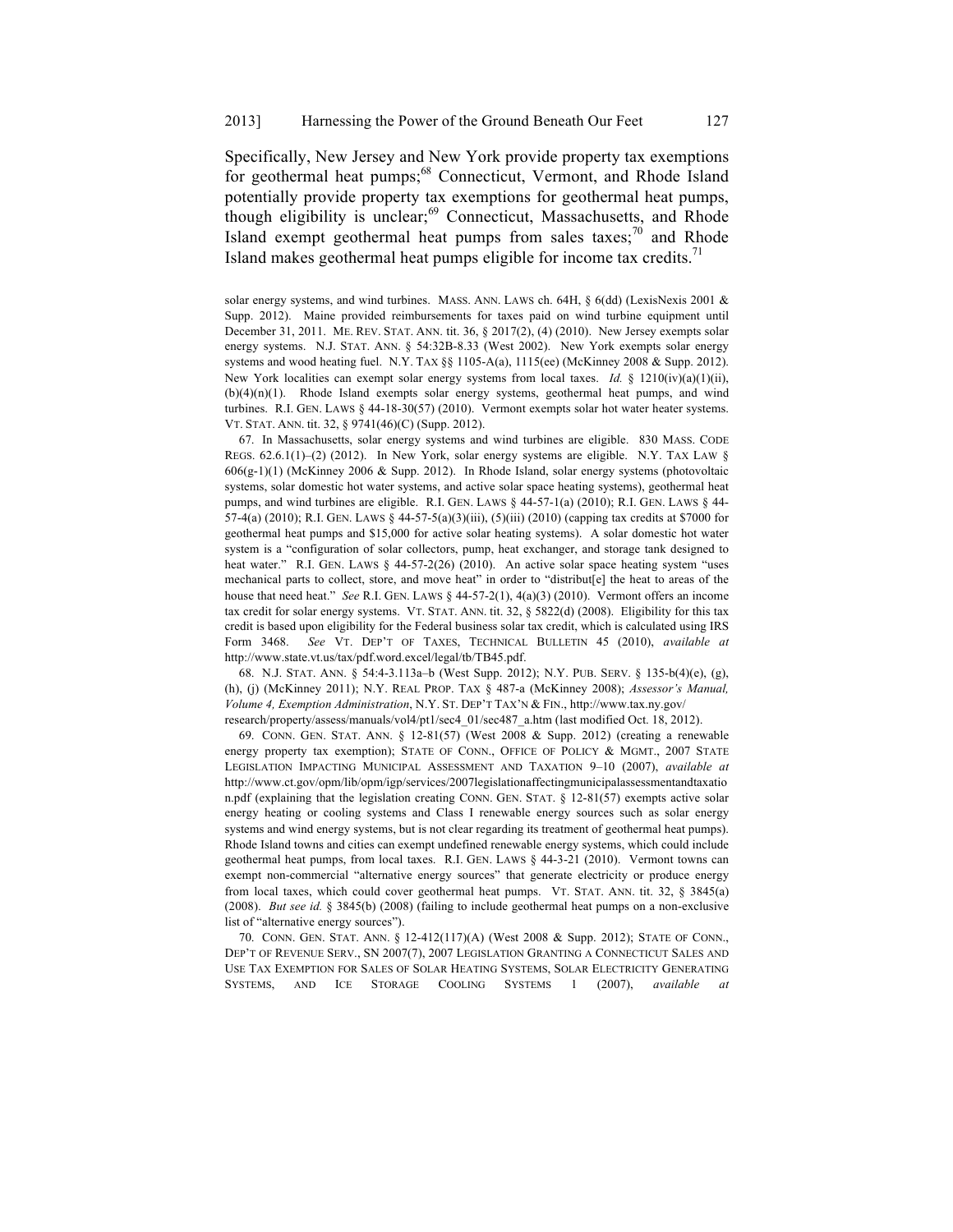#### 2. Renewable Portfolio Standards

Every Northeastern state has implemented a renewable portfolio standard, which either requires or sets non-binding goals that renewable energy satisfy a certain annual amount of electricity demand.<sup>72</sup> Although geothermal heat pumps can displace electricity used by electric water heating or air-source heat pumps,  $\frac{73}{12}$  Northeastern renewable portfolio standards as of December 31, 2011 overlooked their value.

The methodology underlying these renewable portfolio standards varies among the states. Connecticut, Maine, Massachusetts, New Jersey, Pennsylvania, and Rhode Island require electricity suppliers to utilize renewable energy sources for a certain percentage of their electricity sales each year.<sup>74</sup> In New Hampshire and Vermont, electricity

71. R.I. GEN. LAWS § 44-57-1(a) (2010) (offering an income tax credit for a "eligible renewable energy system"); R.I. GEN. LAWS § 44-57-4(a)(5) (2010) (defining eligible renewable energy systems to include geothermal heat pumps). Wind energy and solar energy systems are also eligible for income tax credits. *See* R.I. GEN. LAWS § 44-57-4(a) (2010). Despite this seemingly equal treatment, the Rhode Island law favors solar heating because it caps tax credits for geothermal heat pumps at twenty-five percent of \$7000, but for solar heating systems at twenty-five percent of \$15,000. R.I. GEN. LAWS § 44-57-5(a)(3)(ii)–(iii), (5)(ii)–(iii) (2010).

72. CONN. GEN. STAT. ANN. §§ 16-243q, -245a (West 2007 & Supp. 2012); MASS. ANN. LAWS ch. 25A, § 11F(a) (LexisNexis 2010 & Supp. 2012); ME. REV. STAT. ANN. tit. 35-A, § 3210(3) (2010 & Supp. 2012); N.H. REV. STAT. ANN. § 362-F:3 (2009 & Supp. 2012); 73 PA. CONS. STAT. § 1648.3 (West 2008); R.I. GEN. LAWS § 39-26-4(a) (2006); VT. STAT. ANN. tit. 30, § 8004 (2008); N.J. ADMIN. CODE § 14:8-2 (2012); STATE OF N.Y., PUB. SERV. COMM'N, ORDER REGARDING RETAIL RENEWABLE PORTFOLIO STANDARD 5 (2004), *available* http://documents.dps.ny.gov/public/Common/ViewDoc.aspx?DocRefId=%7BB1830060-A43F-426D-8948-F60E6B754734%7D (implementing a retail renewable portfolio standard).

73. *See supra* note 8 (discussing the efficiency of geothermal heat pumps in heating water); *supra* notes 40–46 and accompanying text (explaining that geothermal heat pumps use electricity more efficiently than air conditioners and other heating systems).

74. CONN. GEN. STAT. ANN. §§ 16-243q(a), -245a(a) (West 2007 & Supp. 2012) (setting required minimums for Class I, II, and III renewable energy sources; MASS. ANN. LAWS ch. 25A, § 11F(a) (LexisNexis 2010 & Supp. 2012) (setting renewable energy generating source purchase requirements); ME. REV. STAT. ANN. tit. 35-A, § 3210(3-A)(A) (2010 & Supp. 2012) (setting renewable capacity resources requirements); 73 PA. CONS. STAT. §§ 1648.3(a)–(c) (West 2008) (setting minimum amounts of alternative energy sources required); R.I. GEN. LAWS § 39-26-4(a) (2006); N.J. ADMIN. CODE § 14:8-2.3(a) (2012) (setting required minimum Class I renewable energy resource acquisitions). New Jersey also requires electricity providers to purchase a specified percentage of solar renewable energy certificates or make solar alternative compliance payments. N.J. ADMIN. CODE § 14:8-2.2 (2012) (defining "REC" and "SACP"); N.J. ADMIN. CODE § 14:8- 2.3(c) (2012) (requirement to retire SRECs or make SACPs). Similar to New Hampshire and Vermont, Connecticut companies may also meet the percentage requirements by purchasing certificates, and if they fail to meet the percentage requirements by purchasing renewable energy or certificates, the companies must make a payment into a clean energy fund. CONN. GEN. STAT. ANN. §§ 16-243q(a), (b), -245(k), -245a(b) (West 2007 & Supp. 2012).

http://www.ct.gov/drs/lib/drs/publications/pubssn/2007/sn07-7.pdf (defining geothermal resource systems to include geothermal heat pumps); MASS. ANN. LAWS ch. 64H, § 6(dd) (LexisNexis 2001 & Supp. 2012); R.I. GEN. LAWS § 44-18-30(57) (2010).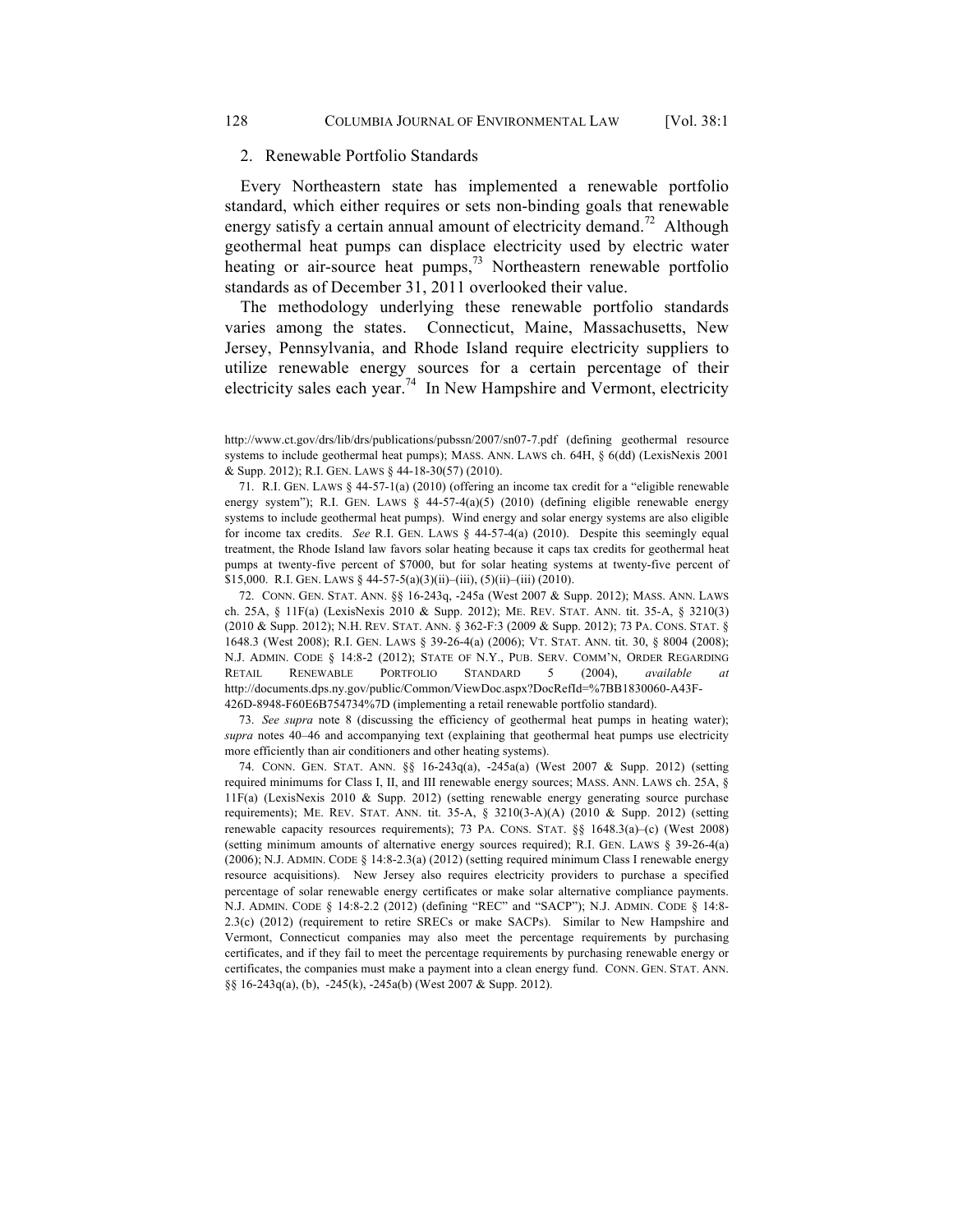suppliers must annually either purchase a specified number of credits or certificates<sup>75</sup>—each of which represents a set amount of renewable electricity generation<sup>76</sup>—or make set payments into a clean energy fund that is used to promote the development of renewable energy technology.<sup>77</sup> In contrast to the other states, New York does not set mandatory targets for suppliers, but rather articulates statewide goals of generating a certain percentage of electricity from renewable energy sources.<sup>78</sup> The New York State Energy Research and Development Authority ("NYSERDA") grants monetary incentives in order to encourage the development of eligible generating facilities."<sup>79</sup> Revenue for these programs is "raised through a non-bypassable volumetric wires charge on the delivery customers of each of the State's investor-owned utilities."<sup>80</sup>

Similar to the variety of renewable portfolio standard mechanisms, different renewable energy technologies satisfy portfolio requirements or targets in different states. In Maine, Massachusetts, New Jersey, Rhode Island, and Vermont, only renewable energy sources that produce electricity satisfy portfolio requirements, $81$  thereby excluding geothermal

76. N.H. REV. STAT. ANN. § 362-F:2(III) (2009 & Supp. 2012) ("[a certificate is a] record that identifies and represents each megawatt-hour generated by a renewable energy generating source."); VT. STAT. ANN. tit. 30, § 8002(8) (2008) ("[A t]radeable renewable energy credit [is] all of the environmental attributes associated with a single unit of energy generated by a renewable energy source.").

77. N.H. REV. STAT. ANN. § 362-F:3 (2009 & Supp. 2012) (describing how an electricity provider must make payments into the Renewable Energy Fund if the provider fails to meet the required percentages of certificates); VT. STAT. ANN. tit. 30, § 8004(e) (2008) (stating that electrical providers can make set payments into "the Vermont clean energy development fund" instead of purchasing credits).

78. STATE OF N.Y., PUB. SERV. COMM'N, *supra* note 72, at 5 (explaining that the New York renewable portfolio standard does not set mandates, but rather sets annual megawatt-hour targets).

79. *Id.* at 3–4.

80. *Id.* at 11.

81. *See* MASS. ANN. LAWS ch. 25A, § 11F(b) (LexisNexis 2012 & Supp. 2012) (defining a "renewable energy generating source" as a source that "generates electricity"); ME. REV. STAT. ANN. tit. 35-A, § 3210(2)(B-3) (2010 & Supp. 2012) (defining a "renewable capacity resource" as including only "source[s] of electrical generation"); R.I. GEN. LAWS § 39-26-4(a) (2006) (requiring electrical energy retailers to obtain an increasing amount of electricity they sell from eligible renewable energy resources); R.I. GEN. LAWS  $\S$  39-26-1(a) (2006) (describing one of the purposes of the renewable energy standard as "having electricity supplied in the state come from a diversity of energy sources including renewable resources"); VT. STAT. ANN. tit. 30, § 8004(b) (2008) (requiring electrical providers to acquire a percentage of the electricity they supply from "electricity generated

<sup>75.</sup> N.H. REV. STAT. ANN. § 362-F:3 (2009 & Supp. 2012) (requiring electricity providers to purchase a specified amount of certificates); VT. STAT. ANN. tit. 30, § 8004(b) (2008) (requiring an electricity provider to obtain "a certain amount of new renewable resources in its portfolios" by purchasing "eligible new renewable energy credits, new renewable energy resources with renewable energy credits still attached, or a combination of those credits and resources").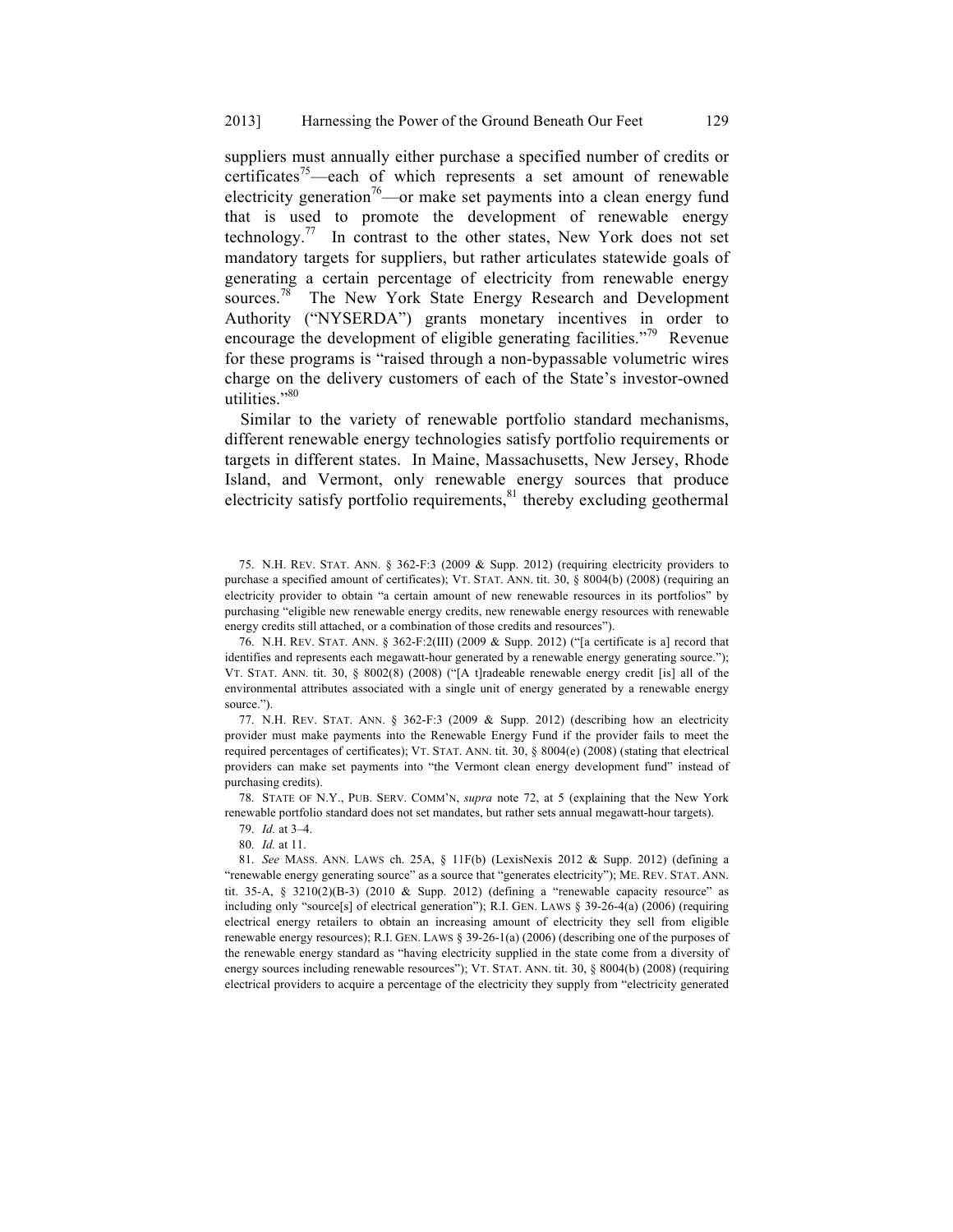heat pumps from consideration.<sup>82</sup> As of December 31, 2011, renewable portfolio standards in New York, New Hampshire, and Pennsylvania encompass renewable energy resources that displace electricity.<sup>83</sup> New York and New Hampshire included solar water heating systems and solar thermal systems, but not geothermal heat pumps, <sup>84</sup> even though geothermal heat pumps can be used to displace electricity used by electric water heating or air-source heat pumps.<sup>85</sup> Pennsylvania and Connecticut took a broader approach to their to electricity reduction strategies,<sup>86</sup> choosing to make ground-source heat pumps also eligible for their renewable portfolio standards.<sup>87</sup>

82. *See* BANKS, *supra* note 1, at 67, 71 (describing how geothermal heat pumps can be used to heat or cool buildings).

83. *See infra* notes 84–87 (discussing New York, New Hampshire, and Pennsylvania's portfolio standards).

84. N.H. REV. STAT. ANN. § 362-F:2(XV) (2009 & Supp. 2012) (stating that a "renewable energy source" includes class I and class II sources); N.H. REV. STAT. ANN. §§ 362-F:4(I)–(II) (2009 & Supp. 2012) (explaining that class I sources include electricity production from wind energy, geothermal energy, hydrogen, ocean energy, methane gas, biomass, and "[t]he equivalent displacement of electricity . . . by end-use customers from solar hot water heating systems used instead of electric hot water heating" and Class II sources include the production of electricity from solar technology); STATE OF N.Y., PUB. SERV. COMM'N, *supra* note 72, at 7 (defining "Customer-Sited Tier" as consisting of "behind-the-meter" facilities); STATE OF N.Y., PUB. SERV. COMM'N, ORDER AUTHORIZING CUSTOMER-SITED TIER PROGRAM THROUGH 2015 AND RESOLVING GEOGRAPHIC BALANCE AND OTHER ISSUES PERTAINING TO THE RPS PROGRAM 12, 14 (2010), *available at* http://documents.dps.ny.gov/public/Common/

ViewDoc.aspx?DocRefId=%7BC05CD0D6-8EA5-4CB9-A9FA-6ADD3AECB739%7D (stating that solar photovoltaic systems, anaerobic digesters, fuel cells, small wind arrays, and solar thermal systems are eligible for incentives in the Customer-Sited Tier).

85. *See supra* note 8 (discussing the efficiency of geothermal heat pumps in heating water); *supra* notes 40–46 and accompanying text (explaining that geothermal heat pumps use electricity more efficiently than air conditioners and other heating systems). Indeed, on June 19, 2012, New Hampshire amended its renewable portfolio standards to include heating and cooling resulting from geothermal heat pumps. *See* 2012-272 N.H. Rev. Stat. Ann. Adv. Legis. Serv. 3 (stating that "geothermal energy output . . . in the form of useful thermal energy" is a class I source, and that "useful thermal energy" is energy "in the form of direct heat, steam, hot water, or other thermal form that is used for heating, cooling, humidity control, process use, or other valid thermal end use energy requirements and for which fuel or electricity would otherwise be consumed.").

86. CONN. GEN. STAT. ANN. § 16-1(a)(44) (West 2007) ("[Class III sources include] electricity savings created in this state from conservation and load management programs."); 73 PA. CONS. STAT. § 1648.2 (West 2008) (stating that "alternative energy sources" are "existing and new sources for the production of electricity" such as solar photovoltaic and wind power and "strategies in residential, commercial, institutional, or government customers that reduce electricity consumption by those customers.").

87. *See* STATE OF PA., PUB. UTIL. COMM'N, TECHNICAL REFERENCE MANUAL (TRM) FOR PENNSYLVANIA ACT 129 ENERGY EFFICIENCY AND CONSERVATION PROGRAM AND ACT 213 ALTERNATIVE ENERGY PORTFOLIO STANDARDS 46 (2011), *available* http://paaeps.com/credit/getFilenouser.do?file=trm-090528.pdf&docdir=true (discussing how energy

by new renewable resources"); N.J. ADMIN. CODE § 14:8-2.5(b) (2011) (stating that Class I renewable energy includes only electricity generation).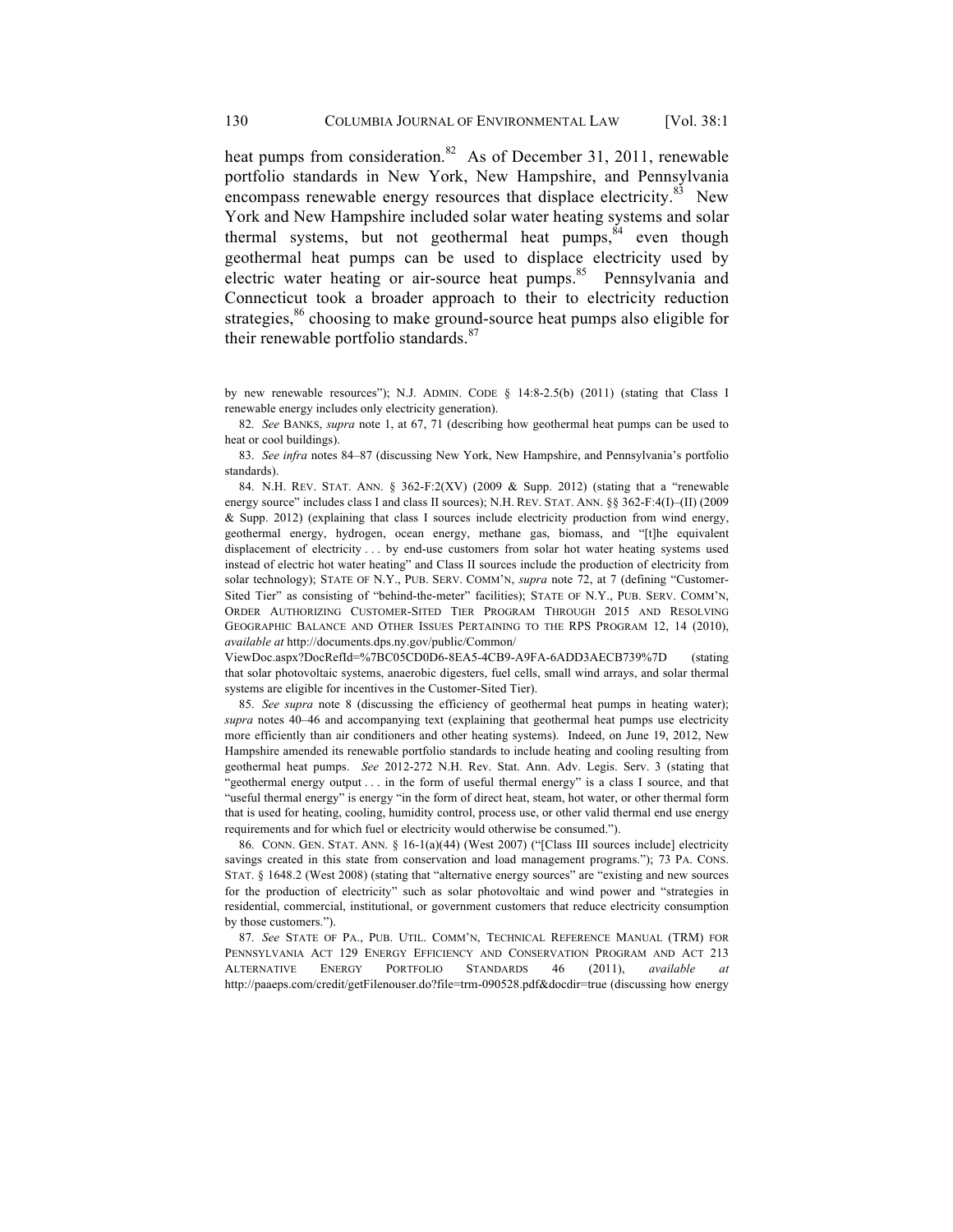Alternatively, Vermont created the Sustainably Priced Energy Enterprise Development ("SPEED") program to achieve the goals of its renewable portfolio standard.<sup>88</sup> Through the SPEED program, the Vermont Public Service Board offers contracts to "qualifying SPEED resources with a plant capacity of 2.2 [megawatts] or less," until such resources cumulatively reach a plant capacity of fifty megawatts.<sup>89</sup> Eligible resources include solar photovoltaic systems, hydroelectric facilities, landfill gas facilities, farm methane facilities, wind energy systems, and biomass facilities, but not geothermal heat pumps.<sup>90</sup>

#### 3. Rebates

Renewable energy systems are eligible for a significant number of rebates, which can be categorized into two groups.<sup>91</sup> First, some rebates are directly available for renewable energy equipment. Connecticut offered ARRA-funded rebates for commercial and residential installations of geothermal heat pumps through the end of 2011, with no follow-up programs planned.<sup>92</sup> Although these rebates have expired, Connecticut still offers rebates for solar photovoltaic systems.<sup>93</sup> Massachusetts offers rebates for solar photovoltaic system<sup>94</sup> and small wind project installations. $95$  In Maine, businesses that install water-

88. *See* VT. STAT. ANN. tit. 30, § 8005 (2008) (stating that the SPEED program is created to achieve the goals of section 8001 of the title, which is the Renewable Portfolio Standard section).

89. STATE OF VT., PUB. SERV. BD., ESTABLISHMENT OF PRICE FOR STANDARD OFFER UNDER THE SUSTAINABLY PRICED ENERGY ENTERPRISE DEVELOPMENT ("SPEED") PROGRAM 4 (2010), *available at* http://www.dsireusa.org/documents/Incentives/VT36F.pdf.

90. *Id.*

91. *See infra* Part III.A for a set of charts that displays information on state rebate programs, among other state financial incentive schemes.

92. *See* CLEAN ENERGY FIN. & INV. AUTH., *supra* note 60 (describing recently-ended program that offered an average rebate of \$5,306.22 for residential projects and an average rebate of \$72,390.91 for commercial projects).

93. *See Solar Rebates*, CLEAN ENERGY FIN. & INV. AUTH., http://www.ctcleanenergy.com

/YourHome/SolarRebates/tabid/586/Default.aspx (last visited Jan. 11, 2012) (PDF version of the webpage on file with author).

94. Email from Patrick Cloney, Chief Exec. Officer of Mass. Clean Energy Ctr., http://myemail.constantcontact.com/Commonwealth-Solar-II-Program-Update—Block-

9.html?soid=1102549393259&aid=\_s5RScGzvvs (last visited Jan. 3, 2013).

95. *Commonwealth Wind—MicroWind*, MASS. CLEAN ENERGY CENTER, http://www.masscec. com/index.cfm/page/Commonwealth-Wind-MicroWind/cdid/11395/pid/11159 (last visited Jan. 3, 2013).

and demand savings for ground-source heat pumps are calculated for purposes of the Alternative Energy Portfolio Standard); THE UNITED ILLUMINATING CO., UI AND CL&P PROGRAM SAVINGS DOCUMENTATION FOR 2011 PROGRAM YEAR 127–28 (2010), *available at*  http://neep.org/uploads/EMV%20Forum/EMV%20Studies/FINAL%202011%20CT%20PSD.pdf (describing the energy savings associated with geothermal heat pumps for purposes of a conservation and load management program).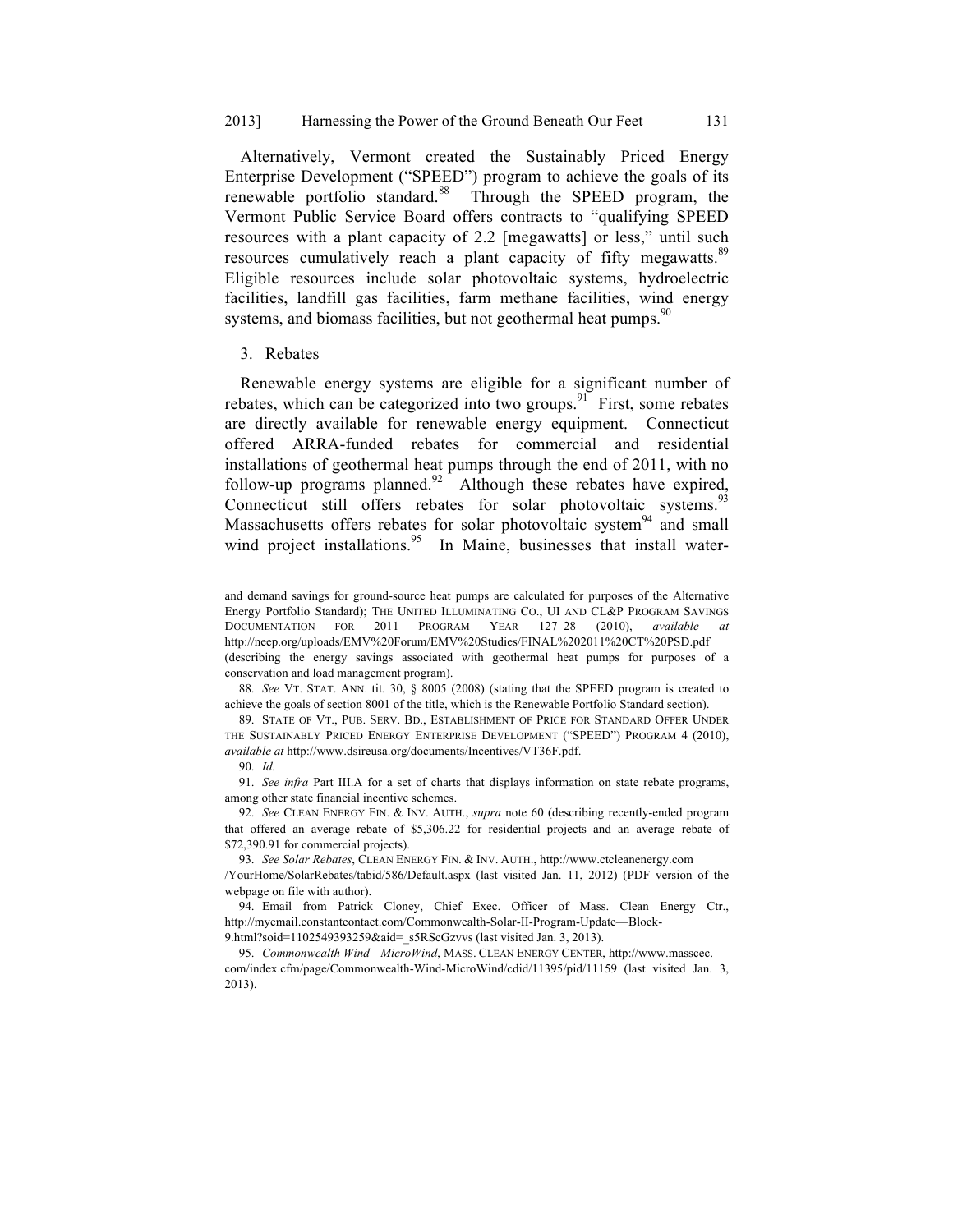source heat pumps are eligible for rebates.  $46$  Additionally, Maine businesses and residences that install solar air and water heating systems,  $97$  solar electric photovoltaic systems,  $98$  or wind generating  $f_{\text{accilities}}^{99}$  are eligible for rebates. Through the Renewable Energy Fund,<sup>100</sup> New Hampshire provides rebates for small photovoltaic and wind generation systems, $10^{\circ}$  residential solar water heaters,  $10^{\circ}$  residential bulk-fed wood-pellet central boilers and furnaces,<sup>103</sup> and commercial and industrial solar photovoltaic and solar thermal systems.<sup>104</sup> In New Jersey, commercial and industrial entities that install water-source heat pumps and closed-loop ground-source heat pumps are eligible for rebates $105$ —a program that is funded through the state Societal Benefits

96. EFFICIENCY ME., PRESCRIPTIVE HVAC APPLICATION AND INSTRUCTIONS: FOR REPLACEMENT OF OPERATING EQUIPMENT (RETROFIT) 4 (n.d.), *available at* http://www.efficiencymaine.com/docs/1prehvacretro.pdf (describing a rebate of eighty dollars per ton of capacity installed for new retrofits); EFFICIENCY ME., PRESCRIPTIVE HVAC APPLICATION AND INSTRUCTIONS: FOR NEW CONSTRUCTION OR RENOVATION PROJECTS 4(n.d.), *available at*  http://www.efficiencymaine.com/docs/1prehvacccnc.pdf (describing a rebate of eighty dollars per ton of capacity installed for new construction or renovation projects).

97. *Solar Thermal Program*, EFFICIENCY ME., http://www.efficiencymaine.com/renewableenergy/solar-thermal (last visited Jan. 3, 2013) (describing rebate of up to \$2000 for residential projects and \$4000 for commercial projects).

98. *Solar Electric Program*, EFFICIENCY ME., http://www.efficiencymaine.com/renewableenergy/solar-electric (last visited Jan. 3, 2013) (describing rebate of up to \$2000 for residential projects and \$4000 for commercial projects).

99. *Wind Energy Program*, EFFICIENCY ME., http://www.efficiencymaine.com/renewableenergy/wind (last visited Jan. 3, 2013) (describing rebate of up to \$2000 for residential projects and \$4000 for commercial projects).

100. *See Renewable Energy Fund*, N.H. PUB. UTIL. COMMISSION, http://www.puc.nh.gov/Sustainable%20Energy/RenewableEnergyFund.html (last visited Jan. 3, 2013) (discussing the creation of the Fund and the Fund's duties).

101. *See* N.H. REV. STAT. ANN. § 362-F:10 (2009 & Supp. 2012); STATE OF N.H., PUB. UTIL. COMM'N, INCENTIVE PRE-APPROVAL APPLICATION 1–2 (n.d.), *available at* http://www.puc.nh.

gov/Sustainable%20Energy/Renewable%20Energy%20Rebates/Small%20Renewable%20Electrical %20Generation/Pre-Installation%20Incentive%20Application%20STEP1%20125-

4500%20Final%2012-15-10%20rev%2011-11.pdf (describing the maximum incentives and stating that the program is in accordance with N.H. REV. STAT. ANN. § 362-F:10, the Renewable Energy Fund provision).

102. *Residential Solar Water Heating Rebate Program*, N.H. PUB. UTIL. COMMISSION, http://www.puc.nh.gov/Sustainable%20Energy/RenewableEnergyRebates-SWH.html (last visited Jan. 3, 2013).

103. *Residential Bulk-Fed Wood-Pellet Central Boilers and Furnace Rebate Program*, N.H. PUB. UTIL. COMMISSION, http://www.puc.nh.gov/Sustainable%20Energy/RenewableEnergy Rebates-WP.html (last visited Jan. 3, 2013).

104. STATE OF N.H., PUB. UTIL. COMM'N, ESTABLISHING A COMMERCIAL AND INDUSTRIAL RENEWABLE ENERGY REBATE PROGRAM 8 (2010), *available at* http://www.puc.nh.gov/ Regulatory/Orders/2010orders/25151e.pdf.

105. *Equipment Incentives*, N.J. CLEAN ENERGY PROGRAM, http://www.njcleanenergy.com/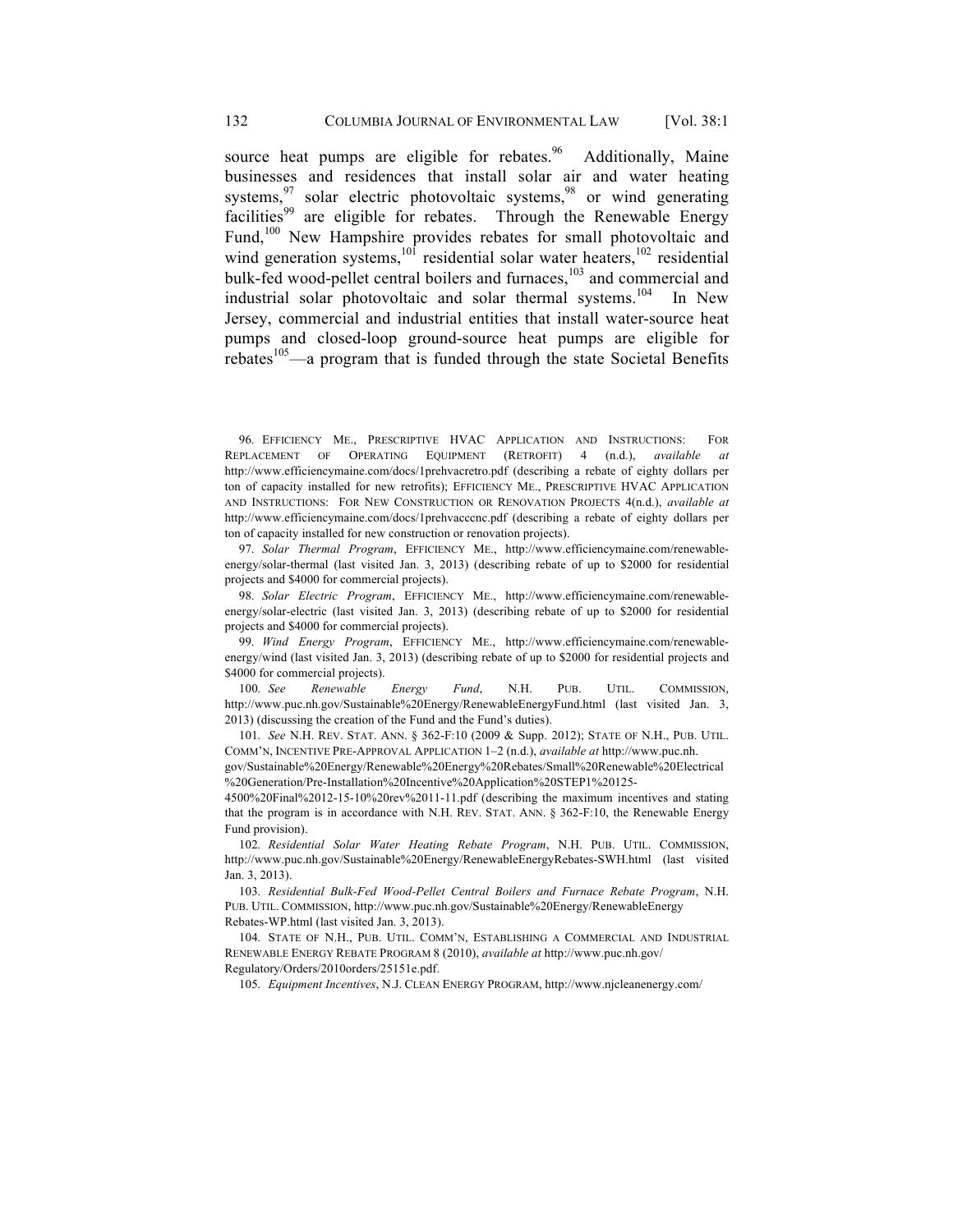Charge.<sup>106</sup> In New York, new and substantially renovated multifamily buildings and certain nonresidential buildings are eligible for rebates "for the purchase and installation of energy-efficient equipment"—including geothermal heat pumps.<sup>107</sup> Vermont, through Efficiency Vermont,<sup>108</sup> offers rebates for residential heating system replacements<sup>109</sup> and for commercial water-source heat pumps and wood-pellet boiler and furnace installations.<sup>110</sup> In addition, Vermont provides incentives for wind and solar energy projects through the Vermont Clean Energy Development Fund ("CEDF"). $^{111}$ 

commercial-industrial/programs/nj-smartstart-buildings/tools-and-resources/equipmentincentives/equi (last visited Jan. 3, 2013) (describing an eighty-one dollar per ton rebate for watersource heat pumps and a \$450–750 per ton rebate for closed-loop ground-source heat pumps).

106. *New Jersey SmartStart Buildings—New Construction and Retrofits*, DATABASE OF ST. INCENTIVES FOR RENEWABLES & EFFICIENCY, http://www.dsireusa.org/incentives/incentive.

cfm?Incentive Code=NJ18F&re=1&ee=1 (last updated Jan. 3, 2013). The SBC is a "nonbypassable charge imposed on all electric public utility customers and gas public utility customers" set by the New Jersey Board of Public Utilities that permits electric and gas public utilities to recover certain costs, including those expended on funding demand-side renewable energy projects. N.J. STAT. ANN. § 48:3-60(a), (a)(3) (West 2009).

107. N.Y. State Energy Research & Dev. Auth., New Construction Program—Financial Incentives Program Opportunity Notice (PON) 1, 3 (2011), *available* http://nyserda.ny.gov/Funding-Opportunities/Current-Funding-Opportunities/~/media/

Files/FO/Current% 20Funding%20Opportunities/PON%201501/1501summary.ashx; N.Y. State Energy Research & Dev. Auth., NEW CONSTRUCTION PROGRAM INCENTIVES AND SERVICES FOR PROJECTS NOT LOCATED IN CONSOLIDATED EDISON SERVICE TERRITORY 1–4 (2011), *available at*  http://nyserda.ny.gov/Funding-Opportunities/Current-Funding-

Opportunities/~/media/Files/FO/Current%20Funding%20Opportunities/PON%201501/1501attd.ash x (stating that geothermal heat pumps are eligible for rebates of \$400 per ton of capacity, up to a maximum of \$200,000 or \$400,000 per building depending on the applicable utility company).

108. Efficiency Vermont operates "under an appointment issued by the Vermont Public Service Board." *See About Us*, EFFICIENCY VT., http://www.efficiencyvermont.com/about\_us

.aspx (last visited Jan. 3, 2013). Efficiency Vermont is funded through "[a]n energy efficiency charge on ratepayers' electric bills." *How Efficiency Vermont Works*, EFFICIENCY VT., http://www.efficiencyvermont.com/about\_us/information\_reports/how\_we\_work.aspx (last visited Jan. 3, 2013).

109. *See* EFFICIENCY VT., HOME PERFORMANCE WITH ENERGY STAR® 3 (n.d.), *available at* http://www.efficiencyvermont.com/docs/for\_my\_home/general\_info/2011\_FinalIncentiveSheet.pdf (\$500 rebate). It is not clear whether this incentive is open to geothermal heat pumps. *See id.*

110. *See* EFFICIENCY VT., 2012 REBATE FORM: HEATING, VENTILATION & AIR CONDITIONING (HVAC) 4, 7 (n.d.), *available at* http://www.efficiencyvermont.org/docs/for\_my\_business/ rebate forms/HVACRebateForm.pdf (offering a rebate of eighty dollars per ton of installed capacity for water-source heat pumps and \$1000 per system for wood-pellet boilers and furnaces).

111. VT. DEP'T PUB. SERV., VERMONT SMALL SCALE RENEWABLE ENERGY INCENTIVE PROGRAM INCENTIVE DESIGN—2012 PROGRAM YEAR 1 (2012), *available at*  http://publicservice.vermont.gov/energy/ee\_files/cedf/Final%20Draft%20Approved%202012%20S mall%20Scale%20RE%20Incentive%20Program%20Design.pdf (stating the incentive levels for solar and wind energy projects); *Clean Energy Development Fund*, VT. DEP'T PUB. SERV., http://publicservice.vermont.gov /energy/ee\_cleanenergyfund.html (last visited Jan. 3, 2013) (listing the programs funded through CEDF); *see* VT. STAT. ANN. tit. 30, § 8004(e) (2008) (describing the funding of the CEDF).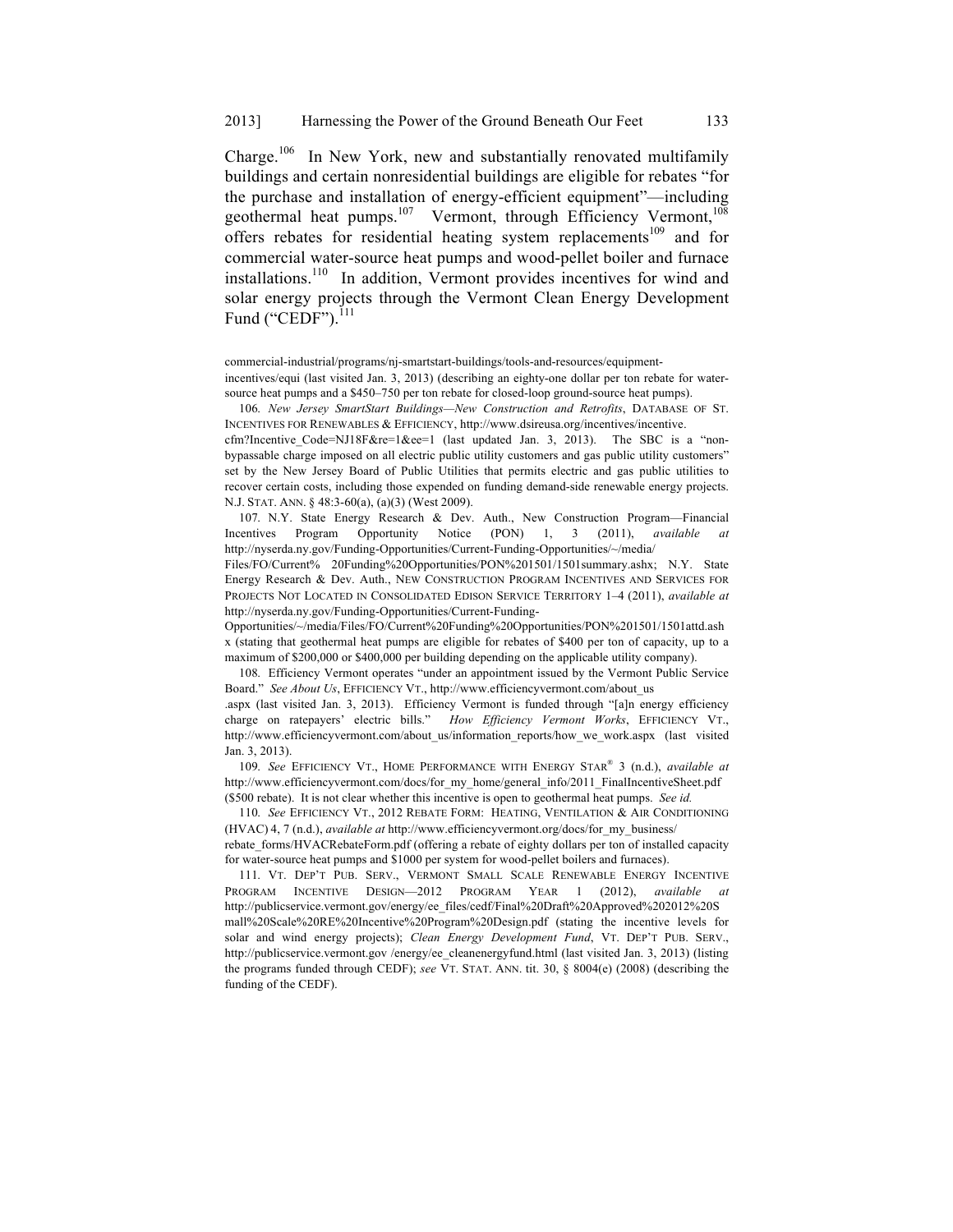Second, some states offer rebates for whole-building improvements, some of which apply to geothermal heat pumps. New York offers rebates—funded through the state System Benefits Charge<sup>112</sup>—to existing and newly constructed multifamily buildings in order to help improve their overall energy performance.<sup>113</sup> Geothermal heat pumps are an eligible technology under the New York program.<sup>114</sup> In Vermont, newly constructed residences can receive a rebate of up to \$1500 from Efficiency Vermont if the home achieves certain overall energy savings levels, though the program does not specify the eligible technologies.<sup>115</sup> Using state Societal Benefits Charge funding,<sup>116</sup> New Jersey runs a rebate program for existing single-family homes, townhouses, and multifamily developments that achieve certain levels of energy savings,  $117$  a program for which geothermal heat pumps are eligible.<sup>118</sup>

4. Loans

A wide variety of loans provided through government entities are available to geothermal heat pumps and other renewable energy

\_Code=NY36F&re=1&ee=1 (last visited Jan. 3, 2013). The System Benefits Charge "supports energy efficiency, education and outreach, research and development, and low-income energy assistance" and is collected "from customers through a surcharge on customers' bills." *System Benefits Charge*, DATABASE OF ST. INCENTIVES FOR RENEWABLES & EFFICIENCY, http://www.dsireusa.org/incentives/incentive.cfm?Incentive\_Code=NY07R&re=1&ee=1 (last visited Jan. 3, 2013).

113. *Multifamily Performance Program*, N.Y. St. Energy Res. & Dev. Auth., http://www.nyserda.ny.gov/Multifamily-Performance-Program/Multifamily-Performance-

Program.aspx (last visited Jan. 3, 2013) (offering rebates to multifamily buildings with more than five units and four floors).

114. *New York Energy Smart Multifamily Performance Program*, *supra* note 112.

115*.* EFFICIENCY VT., EFFICIENCY VERMONT RESIDENTIAL NEW CONSTRUCTION SERVICES 1 (n.d.), *available at* http://efficiencyvermont.com/EVT/docs/for\_my\_home/general\_info

/Incentive%20Sheet\_2\_2\_11.pdf (stating that homes can receive up to \$1500 for achieving a low Home Energy Rating (HERS) score). *See supra* note 108 (describing the mechanics of Efficiency Vermont).

116. *Home Performance with Energy Star Program*, DATABASE OF ST. INCENTIVES FOR RENEWABLES & EFFICIENCY, http://www.dsireusa.org/incentives/incentive.cfm?Incentive\_

Code=NJ22F&re=1&ee=1 (last visited Jan. 3, 2013); *see supra* note 106 (describing the mechanics of the Societal Benefits Charge).

117. *Benefits and Incentives*, N.J. CLEAN ENERGY PROGRAM, http://www.njcleanenergy.com /residential/programs/home-performance-energy-star/benefits-and-incentives (last visited Jan. 3, 2013) (stating that single-family homes and townhouses can receive a rebate between \$2000– \$5000); *Eligibility*, N.J.'S CLEAN ENERGY PROGRAM, http://www.njcleanenergy.com/

residential/programs/home-performance-energy-star/eligibility (last visited Jan. 3, 2013) (stating that multifamily developments can receive between \$500–\$1500 per unit and describing eligibility of buildings).

118. *New York Energy Smart Multifamily Performance Program*, *supra* note 112.

<sup>112.</sup> *New York Energy Smart Multifamily Performance Program*, DATABASE OF ST. INCENTIVES FOR RENEWABLES & EFFICIENCY, http://www.dsireusa.org/incentives/incentive.cfm?Incentive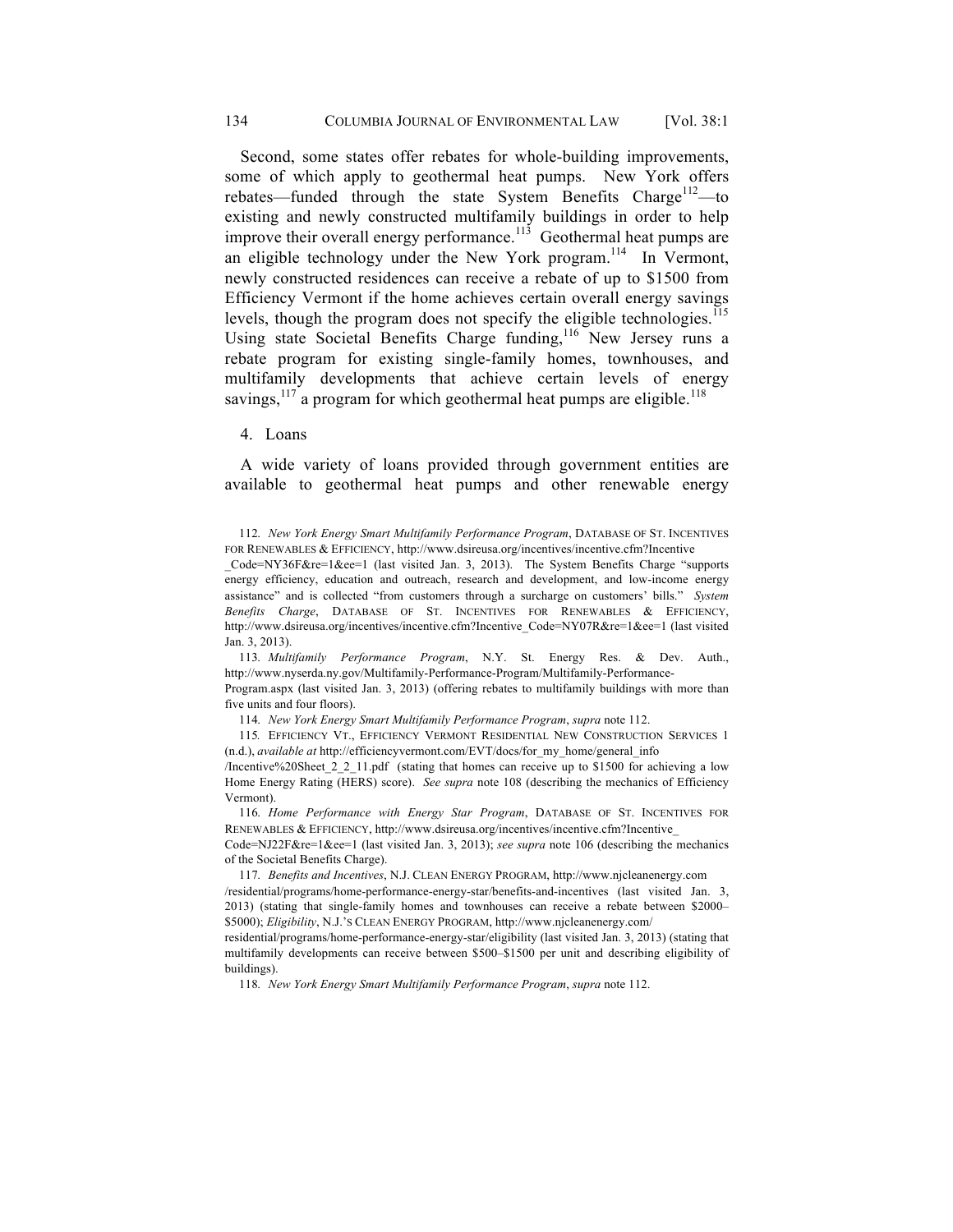technologies. Of these loan programs, New York's is potentially the most effective because it provides a convenient payback option for program participants. In 2009, the New York State Legislature created a revolving loan fund,<sup>119</sup> which is funded through "New York's share of the proceeds from the sale of carbon allowances under the Regional Greenhouse Gas Initiative ("RGGI")."<sup>120</sup> Utility customers who own residential or nonresidential structures can receive loans of up to \$13,000 and \$26,000 respectively and pay them back "through a charge on [the customer's] monthly utility bill" under the newly-created "On-Bill Recovery Program."121 Geothermal heat pumps, solar water heaters, and solar thermal systems are eligible for funding through the On-Bill Recovery Program.122

Connecticut, New Hampshire, Maine, and Pennsylvania run programs that offer loans to individuals and businesses to specifically cover the cost of the installation of renewable energy technologies such as geothermal heat pumps, solar systems, and wind turbines. Connecticut offers several types of loans. First, Connecticut offers loans, funded through the issuance of state bonds,<sup>123</sup> for geothermal heat pumps, solar systems, and passive solar additions that are installed in single-family homes and multifamily properties.<sup>124</sup> Second, Connecticut provides loans for geothermal systems, electric and natural gas hot water heaters, air-to-air heat pumps, and natural gas furnaces and boilers, among other improvements.<sup>125</sup> These loans are funded through a charge on customer

/Advisory%20New\_Law\_NY\_Will\_Help\_Finance\_Energy\_Efficiency\_Improvements.pdf.

122. *See On-Bill Recovery Loan Program*, N.Y. ST. ENERGY RES. AND DEV. AUTH., http://www.nyserda.ny.gov/en/Statewide-Initiatives/On-Bill-Recovery-Financing-Program.aspx (last visited Jan. 5, 2012) (instructing individuals to first participate in the Home Performance with Energy Star® Program); ENERGY FIN. SOLUTIONS, NY PERFORMANCE WITH ENERGY STAR®: ELIGIBLE MEASURES AND ACCESSORIES MATRIX 1–2 (2011), *available at*  http://www.energyfinancesolutions.com/assets/pdfs/newyorkgreenjobs\_eligiblemeasures.pdf (last visited Oct. 29, 2012) (describing the technologies that are eligible for Home Performance with Energy Star®).

123. CONN. GEN. STAT. ANN. § 16a-40c (West 2007 & Supp. 2012).

125. *See* CONN. ENERGY EFFICIENCY FUND, RESIDENTIAL FINANCING: 2.99% OR 4.99% FINANCING FOR ENERGY SAVING HOME IMPROVEMENTS 1 (n.d.), *available at* http://www.chif.org/public/uploads/files/pdfs/chif-trifold final-5-31-11.pdf (describing how

<sup>119.</sup> *See* MICHAEL B. GERRARD ET AL., ARNOLD & PORTER LLP, NEW YORK LAW TO HELP FINANCE ENERGY EFFICIENCY IMPROVEMENTS AND ACCELERATE ENERGY GENERATION FACILITY CONSTRUCTION 2 (2011), *available at* http://www.arnoldporter.com/resources/documents

<sup>120.</sup> *Id*.

<sup>121.</sup> *Id*.

<sup>124.</sup> *See* CONN. GEN. STAT. ANN. § 16a-40b (West 2007 & Supp. 2012); *Energy Conservation Loan Program*, CONN. HOUSING INVESTMENT FUND INC., http://www.chif.org/page/energyconservation-loan-program (last visited Jan. 8, 2013) (offering loans of \$25,000 for single-family homeowners and \$60,000 for multifamily property owners and listing eligible improvements).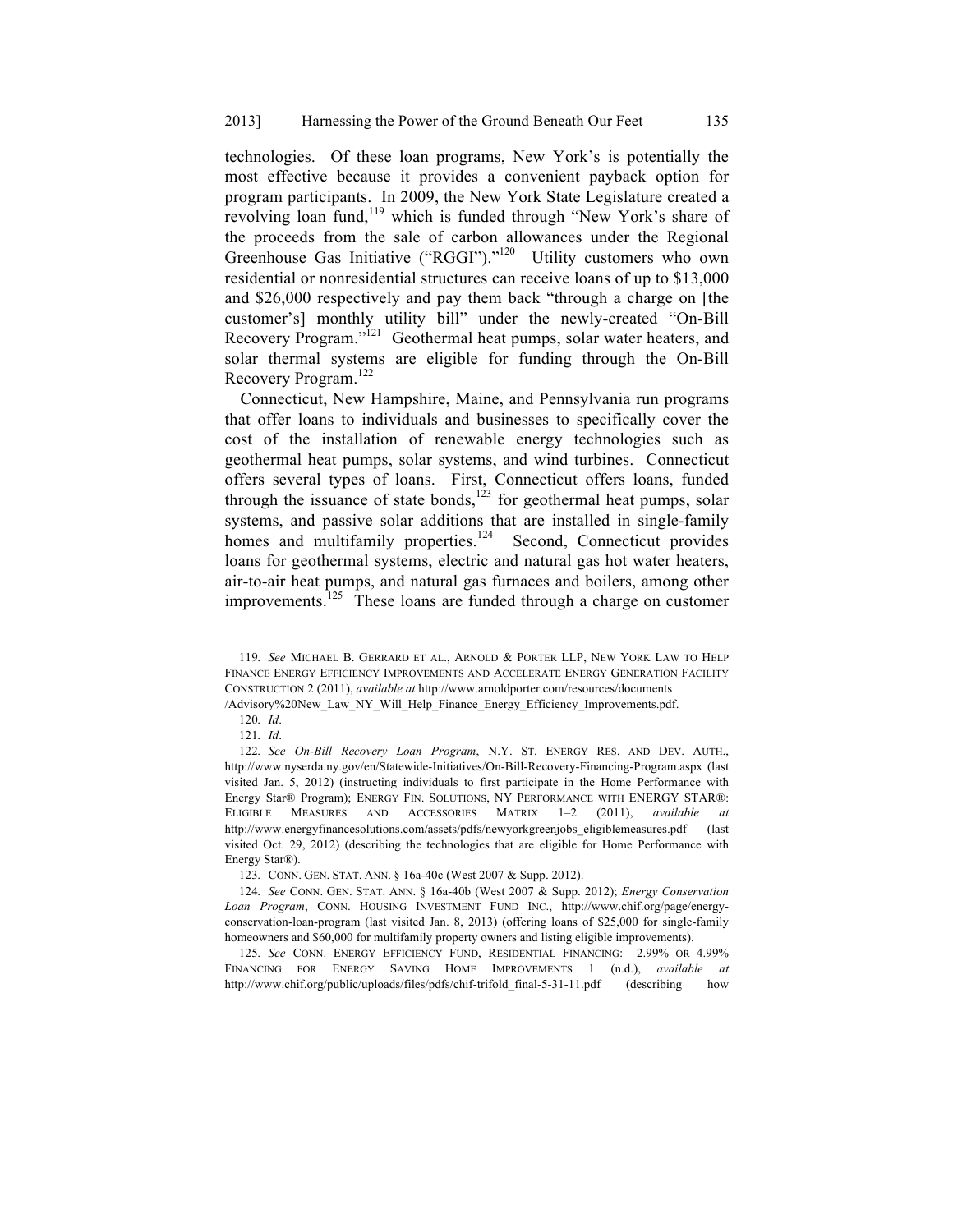energy bills.<sup>126</sup> Third, Connecticut offers low-interest, long-term loans to customer-sited distributed resources<sup>127</sup> such as fuel cells, photovoltaic systems, or small wind turbines that generate electricity, as well as resources that lead to a reduction in demand for electricity.<sup>128</sup> New Hampshire runs two nonresidential loan programs. One program provides loans for renewable energy projects<sup>129</sup> and the other provides loans for cost-effective energy improvements.<sup>130</sup> In Maine, small loans for cost-effective energy improvements. $130$ businesses can receive loans for energy conservation projects.<sup>131</sup> Pennsylvania provides loans to owners of one- and two-unit residences for geothermal heat pumps that are installed by a Trained or Certified Geothermal Contractor.<sup>132</sup>

New Jersey, Pennsylvania, and Vermont offer loans to building owners who achieve whole-building energy improvements. Though the loan application criteria are not clear for each state, these loans may potentially cover all or part of the installation costs of geothermal heat

customers of only one utility are eligible to receive market rate loans for geothermal systems whereas all utility customers are eligible for low-interest loans for electric and natural gas hot water heaters, air-to-air heat pumps, and natural gas furnaces and boilers, among other improvements).

126. *See id.* at 2.

127. *See* CONN. GEN. STAT. ANN. §§ 16-243j(a)–(b) (West 2007 & Supp. 2012).

128. *See id.* §§ 16-243j(a), -1(40) (West 2007 & Supp. 2012). Geothermal heat pumps may be eligible for this program—even though the statute does not further define demand reduction technologies—because they can provide a reduction in electricity if they replace electric water heaters or air-source heat pumps. *See* sources cited *supra* notes 8, 40–46 and accompanying text.

129. *The Enterprise Energy Fund for Not-for-Profits*, N.H. CMTY. DEV. FIN. AUTH, http://www.nhcdfa.org/energy-efficiency/for-not-for-profits-overview (last visited Jan. 5, 2013). Activities that are specifically eligible include "solar hot water and other solar thermal installations" and "renewable energy systems: wood-pellets, wind generation, photovoltaics, etc." *Enterprise Energy Fund FAQs*, N.H. CMTY DEV. FIN. AUTH., http://www.nhcdfa.org/

energy-efficiency/for-not-for-profits-faqs (last visited Jan. 5, 2013). There is no mention of geothermal heat pumps. *See id.*

130. The term "energy efficiency improvements" is undefined, so geothermal heat pumps could be eligible. *Business Energy Conservation Revolving Loan Fund*, N.H. BUS. FIN. AUTH., http://www.nhbfa.com/BFA\_LoanPlans\_BizEnergy.html (last visited Jan. 9, 2011) (archived webpage on file with author). The fund has received \$2 million in capital from the state, and "[c]ontinued operation of the program depends on the recycling of loan principal repayments and additional appropriations . . . ." *Id.*

131. *See* EFFICIENCY ME., EFFICIENCY MAINE BUSINESS PROGRAM: SMALL BUSINESS LOAN PROGRAM 1 (n.d.), *available at* http://www.efficiencymaine.com/docs/at\_work/EMBP

16298SmBus-LoanProgram7-11.pdf (on file with author). Heat pumps, solar water heaters, photovoltaic systems, and wind energy installations are eligible for loans. *Efficiency Maine Small Business Loan Program*, DATABASE OF ST. INCENTIVES FOR RENEWABLES & EFFICIENCY, http://www.dsireusa.org/incentives/incentive.cfm?Incentive Code=ME04F&re=1&ee=1 (last updated July 18, 2012).

132. *See* AFC First Fin. Corp., *Keystone HELP Geothermal Loans*, KEYSTONE HELP, http://www.keystonehelp.com/info/geothermal.php (last visited Jan. 10, 2012) (archived webpage on file with author). To be a "Trained Geothermal Contractor," an installer must be certified as an Accredited Loop Installer by the International Ground Source Heat Pump Association. *Id.*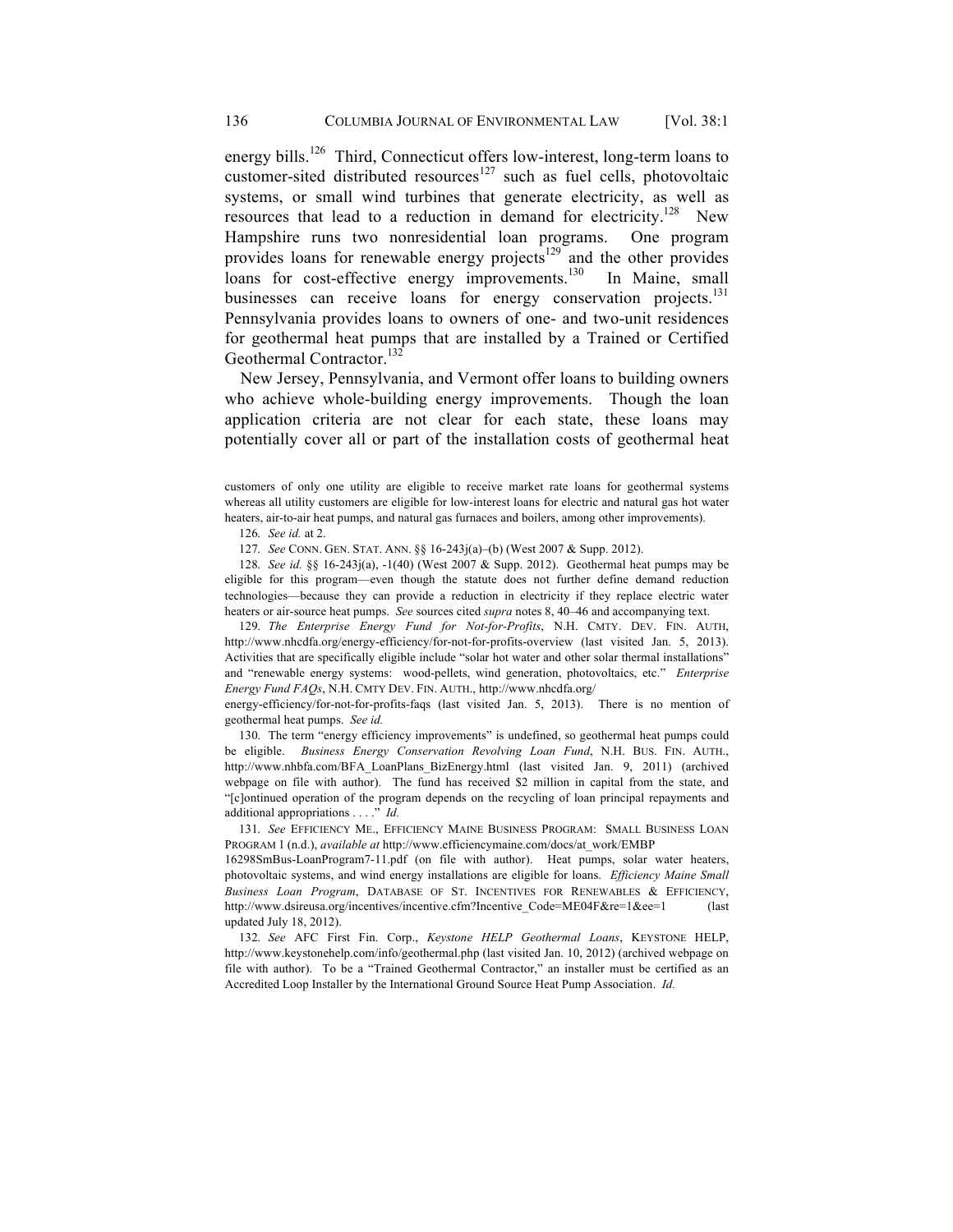pumps if the pumps enable the loan applicant to achieve the required whole-building energy improvements.<sup>133</sup> New Jersey's loan program is open to nonresidential entities only.134 In Pennsylvania, nonresidential and multi-family residential buildings are eligible for a whole-building loan program.<sup>135</sup> Vermont businesses are eligible for loans that will be used to improve energy efficiency in their buildings.<sup>136</sup>

Finally, Rhode Island and Pennsylvania run programs that offer both loans and grants to eligible entities. In Rhode Island, entities that install electricity-generating renewable energy systems are eligible for loans and grants.<sup>137</sup> Geothermal heat pumps are excluded from eligibility because they do not provide electricity.<sup>138</sup> Pennsylvania offers loans and grants to wind energy systems, geothermal heat pumps, and solar energy systems.<sup>139</sup> Pennsylvania dedicated \$25 million in funding for the wind and geothermal program<sup>140</sup> and \$180 million for the solar program.<sup>141</sup>

/pagelf.html (last visited Jan. 10, 2012); *Vermont Business Energy Conservation Loan Program*, VT. ECON. DEV. AUTH., http://www.veda.org/financing-options/vermont-commercialfinancing/vermont-business-energy-conservation-loan-program/ (last visited Jan. 10, 2012).

134. *See* N.J. ECON. DEV. AUTH., *supra* note 133.

135. *See* REINVESTMENT FUND, *supra* note 133. Renewable energy systems are eligible for the program funding so long as they are part of a "larger, building energy conservation and efficiency project." *Id.*

136. *See* VT. ECON. DEV. AUTH., *supra* note 133*.* Loans can be used to pay for the purchase and installation of thermal envelope improvements and new energy-efficient heating, ventilation, and air conditioning ("HVAC") equipment, among other improvements. *See id.* It's not clear if the program covers ground-source heat pumps, though HVAC equipment is defined elsewhere as including ground-source heat pumps. *See Heating, Ventilation & Air Conditioning (HVAC)*, EFFICIENCY VT., http://www.efficiencyvermont.com/for\_my\_business

/ways-to-save-and-rebates/hvac/general\_info/more\_info.aspx (last visited Jan. 10, 2012).

137. *See Renewable Energy Fund,* R.I. ECON. DEV. CORP., http://www.riedc.com/businessservices/renewable-energy (last visited Jan. 15, 2012) (describing the mechanism of the Renewable Energy Fund); *RIEDC—Renewable Energy Fund Grants*, DATABASE OF ST. INCENTIVES FOR RENEWABLES & EFFICIENCY, http://www.dsireusa.org/incentives/incentive.cfm?

Incentive  $Code=RI28F&re=1&e=1$  (last visited Jan. 5, 2013) (identifying the technologies eligible under the Renewable Energy Fund).

138. *See* sources cited *supra* notes 19–22 and accompanying text (describing geothermal heat pumps as a technology that provides heating and cooling, not electricity).

139. PA. DEP'T OF CMTY. & ECON. DEV., RENEWABLE ENERGY PROGRAM: GEOTHERMAL AND WIND PROJECTS 1 (2009), *available at* http://www.newpa.com/sites/default/files/uploads/

renewable-energy-geothermal-wind\_guidelines\_09.pdf; PA. DEP'T OF CMTY. & ECON. DEV., SOLAR ENERGY PROGRAM 1–2, 4 (2009), *available at* http://www.newpa.com/sites/default/

files/uploads/solarenergyprogram\_guidelines\_2009\_2.pdf.

140. 73 PA. CONS. STAT. § 1649.307(a)(1), (b) (West Supp. 2012).

<sup>133.</sup> Whole-building energy improvements are measures that achieve reductions in the building's energy use. *See Financing Programs–Energy Efficiency Revolving Loan Fund (EE RLF)*, N.J. ECON. DEV. AUTH., http://www.njeda.com/web/Aspx\_pg/Templates/Npic\_Text.aspx?

Doc\_Id=1465&menuid=1514&topid=718&levelid=6&midid=1175 (last visited Jan. 9, 2013); *TRF's Building Energy Loans*, REINVESTMENT FUND, http://www.trfund.com/financing/energy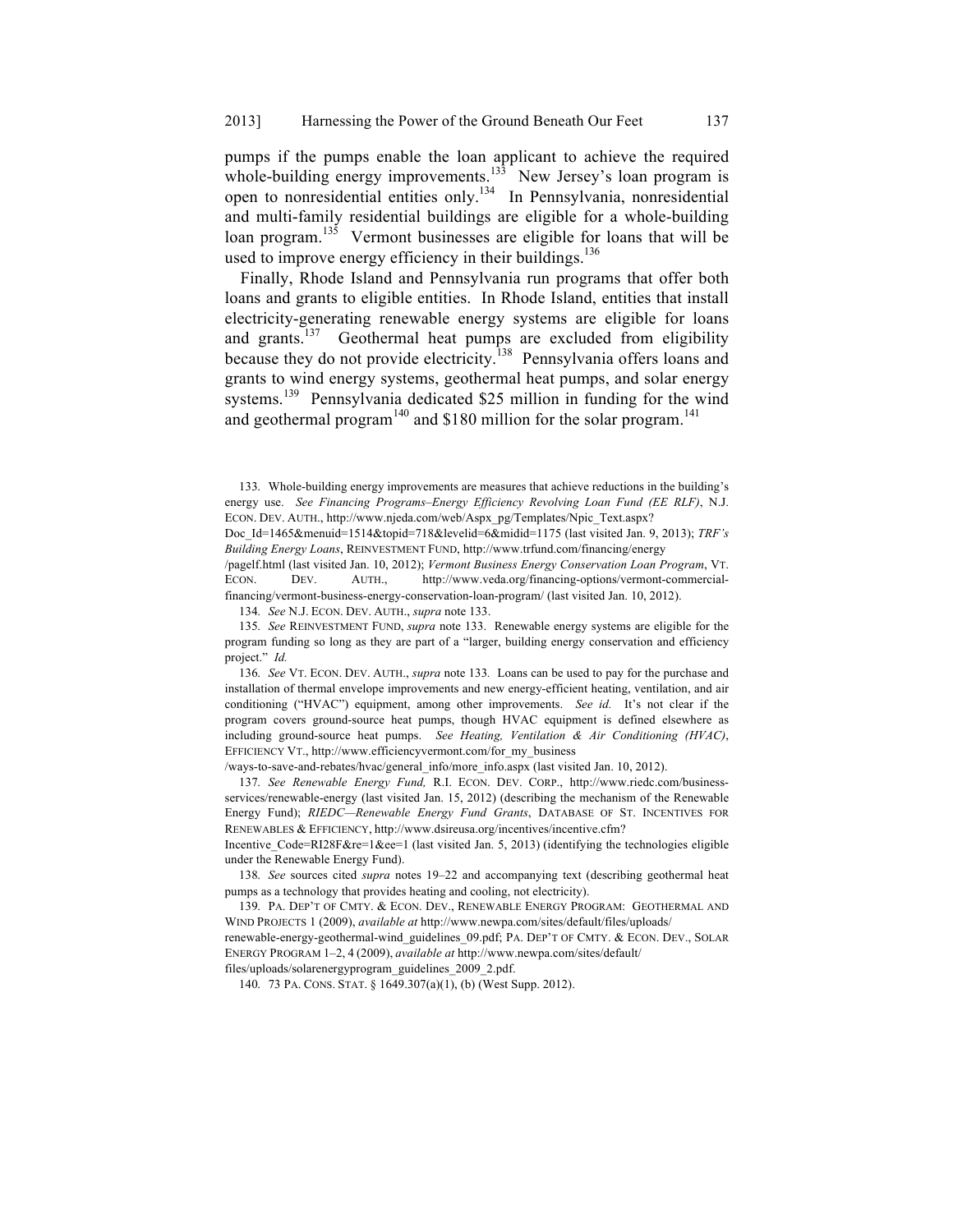Maine, New Hampshire, and Vermont allow municipalities to adopt Property Assessed Clean Energy ("PACE") ordinances and then create PACE programs.<sup>142</sup> Through PACE programs, municipalities can provide funding to property owners for the installation of renewable energy systems, $143$  including geothermal heat pumps. $144$  The funding is then paid back through a PACE assessment.<sup>145</sup> To secure repayment, a subordinated mortgage is taken out on the property by the municipality.<sup>146</sup> The subordinated mortgages probably address the Federal Housing Finance Agency's (FHFA) recent concern that the priority status that many states with PACE programs assign to PACE mortgages over home mortgages in the event of default would violate underwriting standards. $147$ 

states.org/assets/Uploads/Resources-post-8-16/staterevolvingloanprograms.pdf (describing the funding source for the Wind and Geothermal Incentives Program and Solar Energy Incentives Program as the Alternative Energy Investment Act).

142. ME. REV. STAT. ANN. tit. 35-A, § 10154(1) (2010); N.H. REV. STAT. ANN. § 53-F:2(IV) (2012); VT. STAT. ANN. tit. 24, § 3261(b) (Supp. 2012).

143. ME. REV. STAT. ANN. tit. 35-A, § 10157(1) (2010) (stating that property owners who enter into PACE agreements may "purchase . . . all goods and services for the energy savings improvements described in the PACE agreement"); N.H. REV. STAT. ANN. § 53-F:3(VII) (2012); N.H. REV. STAT. ANN. § 53-F:6(I) (2012); VT. STAT. ANN. tit. 24, § 3261(b) (Supp. 2012); 95-648- 110 ME. CODE R. § 2(7)(B) (LexisNexis 2011) (stating that "energy savings improvement" includes a "renewable energy installation").

144. N.H. REV. STAT. ANN. § 53-F:1(I), (III) (2012); VT. STAT. ANN. tit. 30, § 8002(2) (2008) ("[Renewable energy is] energy produced using a technology that relies on a resource that is being consumed at a harvest rate at or below its natural regeneration rate."); 95-648-110 ME. CODE R. § 2(25) (LexisNexis 2011) (defining "renewable energy installation" to include a system that produces energy or heat from renewable sources, such as photovoltaic systems, solar thermal systems, wind systems, or geothermal systems). As discussed in the Introduction, geothermal heat pumps meet Vermont's broad definition. *See supra* note 1 (discussing the sustainability of geothermal heat pumps).

145. ME. REV. STAT. ANN. tit. 35-A, § 10154(2) (2010); N.H. REV. STAT. ANN. § 53-F:3(VII) (2012); VT. STAT. ANN. tit. 24, § 3262(a) (Supp. 2012).

146. ME. REV. STAT. ANN. tit. 35-A, § 10156(3)(A) (2010); N.H. REV. STAT. ANN. § 53-F:8 (2012); 2011 VT. ACTS & RESOLVES 216 (amending VT. STAT. ANN. tit. 24, § 3255 so that, effective January 1, 2012, a PACE mortgage is subordinated to "all liens on the property in existence at the time" the mortgage is filed and to a subsequent first mortgage on the property).

147. On July 6, 2010, FHFA ordered Fannie Mae, Freddie Mac and the Federal Home Loan Bank "not to underwrite mortgages with PACE liens" on the grounds that priority of PACE mortgages over home mortgages in the event of default "violated underwriting standards." Editorial, *Green Jobs Program is a Proven Powerhouse*, BRADENTON HERALD, Oct. 2, 2011, *available at* http://www.bradenton.com/2011/10/02/3537942/green-jobs-program-is-a-proven.html; FED. HOUS.

<sup>141.</sup> 73 PA. CONS. STAT. § 1649.306(a) (West Supp. 2012); 73 PA. CONS. STAT. § 1649.307(d) (West Supp. 2012); *see* 73 PA. CONS. STAT. § 1649 (West Supp. 2012); LATHAM & WATKINS LLP, INCENTIVES FOR ENERGY EFFICIENCY AND RENEWABLE ENERGY GENERATION: STATE REVOLVING LOAN PROGRAMS 65, 67 (2010), *available at* http://www.cleanenergy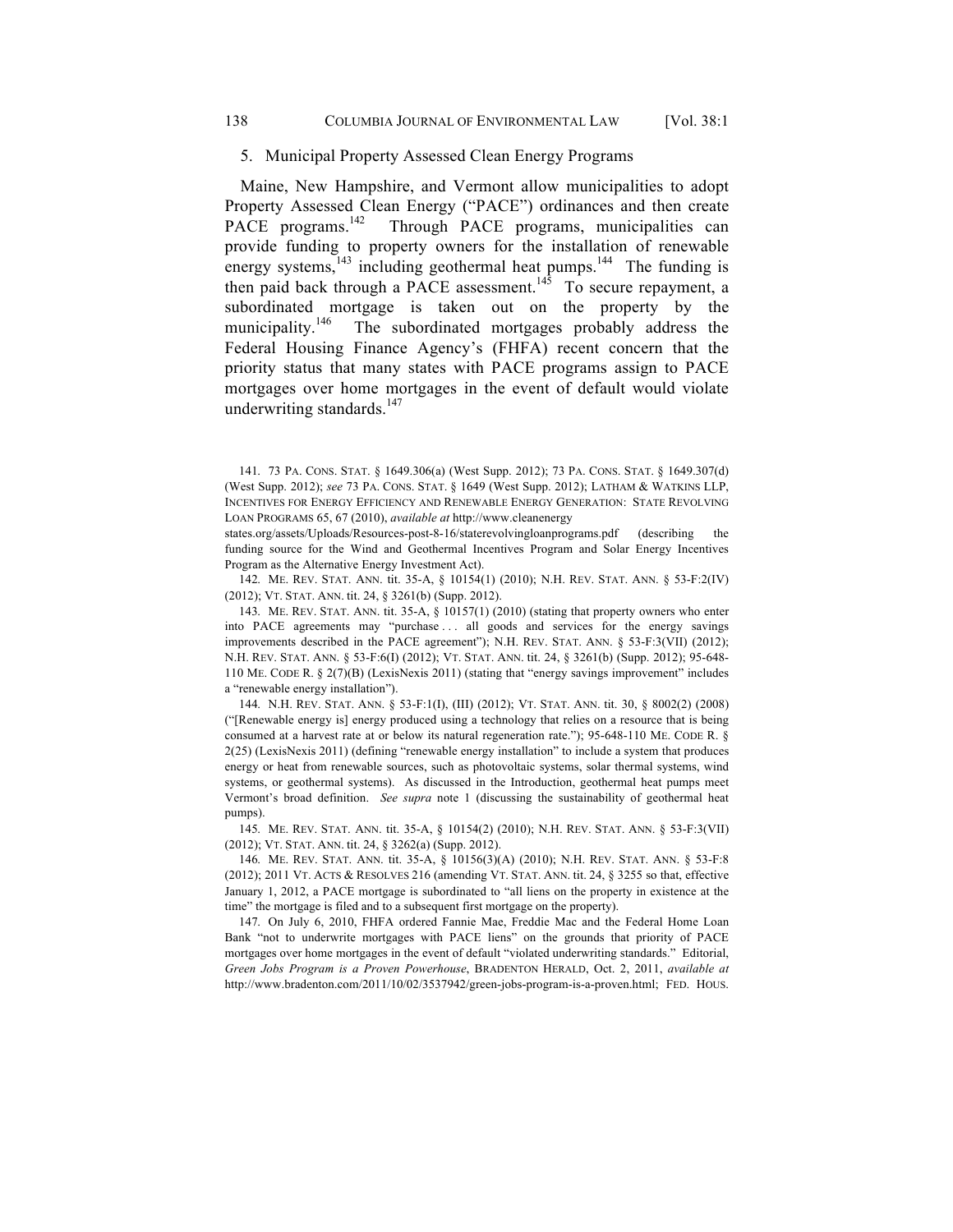#### 6. Grants

Several states offer grants for renewable energy technologies. Besides the combined loan and grant programs run by Rhode Island and Pennsylvania,<sup>148</sup> Connecticut offers two grant programs, both of which exclude funding for geothermal heat pump initiatives. The Community Innovation Grants Program awards funding to local energy task forces, which are charged with providing micro-grants "to organizations and citizens motivated to start local projects that support clean energy awareness and education within their communities."<sup>149</sup> However, funding is awarded only for grant proposals that will increase sign-ups for the CTCleanEnergyOptions Program,<sup>150</sup> a program that is available solely to wind and small hydroelectric projects.<sup>151</sup> Thus, projects that aim to increase awareness about geothermal heat pumps are not eligible for such grants. A second grant program offers funding to companies and government agencies for renewable projects that generate electricity—namely, solar photovoltaic, wind, fuel cell, landfill gas, biomass conversion, and hydropower facilities.<sup>152</sup> Geothermal heat pump projects are not eligible.<sup>153</sup>

610.pdf (stating the effective date of the order). However, all three states' PACE programs are active after the order. *See Local Option—Property Assessed Clean Energy, Maine*, DATABASE OF ST. INCENTIVES FOR RENEWABLES & EFFICIENCY, http://www.dsireusa.org/incentives/

incentive.cfm?Incentive Code=ME18F&re=1&ee=1 (last visited Jan. 5, 2013) (stating that Maine's PACE program is accepting applications as of April 4, 2011); *Property Assessed Clean Energy (PACE) Districts*, N.H. OFFICE OF ENERGY AND PLANNING, http://www.nh.gov/oep/

programs/energy/pace/index.htm (last visited Oct. 8, 2012) (explaining that New Hampshire modified its PACE statute in 2011 after the FHFA order and advising that municipalities may proceed with PACE programs, albeit cautiously); *Local Option—Property Assessed Clean Energy, Vermont*, DATABASE OF ST. INCENTIVES FOR RENEWABLES & EFFICIENCY, http://www.dsireusa.org/incentives/incentive.cfm?incentive\_code=vt38f&re=

1&ee=1 (last visited Jan. 5, 2013) ("Vermont's 2011 amendments [to their PACE legislation] addressed many of FHFA concerns and, as amended PACE is expected to ramp-up in Vermont during 2012.").

148. *See* sources cited *supra* notes 137–41.

149. *Micro-Grants to Support Clean Energy Awareness*, CLEAN ENERGY FIN. & INVESTMENT AUTH., http://www.ctcleanenergy.com/YourCommunity/CommunityInnovationGrants/ tabid/99/Default.aspx (last visited Oct. 8, 2012).

150. *Grant Guidelines: Community Innovations Grant Program*, CLEAN ENERGY FIN. & INVESTMENT AUTH., http://www.ctcleanenergy.com/Portals/0/CIGP%20Grant%20

Guidelines.pdf (last visited Jan. 8, 2012).

151. *Your Options*, CTCleanEnergyOptions, http://www.ctcleanenergyoptions.com /options.htm (last visited Jan. 8, 2012).

152. *See Supporting On-Site Generation Projects at Commercial and Government Facilities*, CLEAN ENERGY FIN. & INVESTMENT AUTH., http://www.ctcleanenergy.com/YourBusinessor

FIN. AGENCY, FHFA STATEMENT ON CERTAIN ENERGY RETROFIT LOAN PROGRAMS 2 (2010), *available at* http://www.fhfa.gov/webfiles/15884/PACESTMT7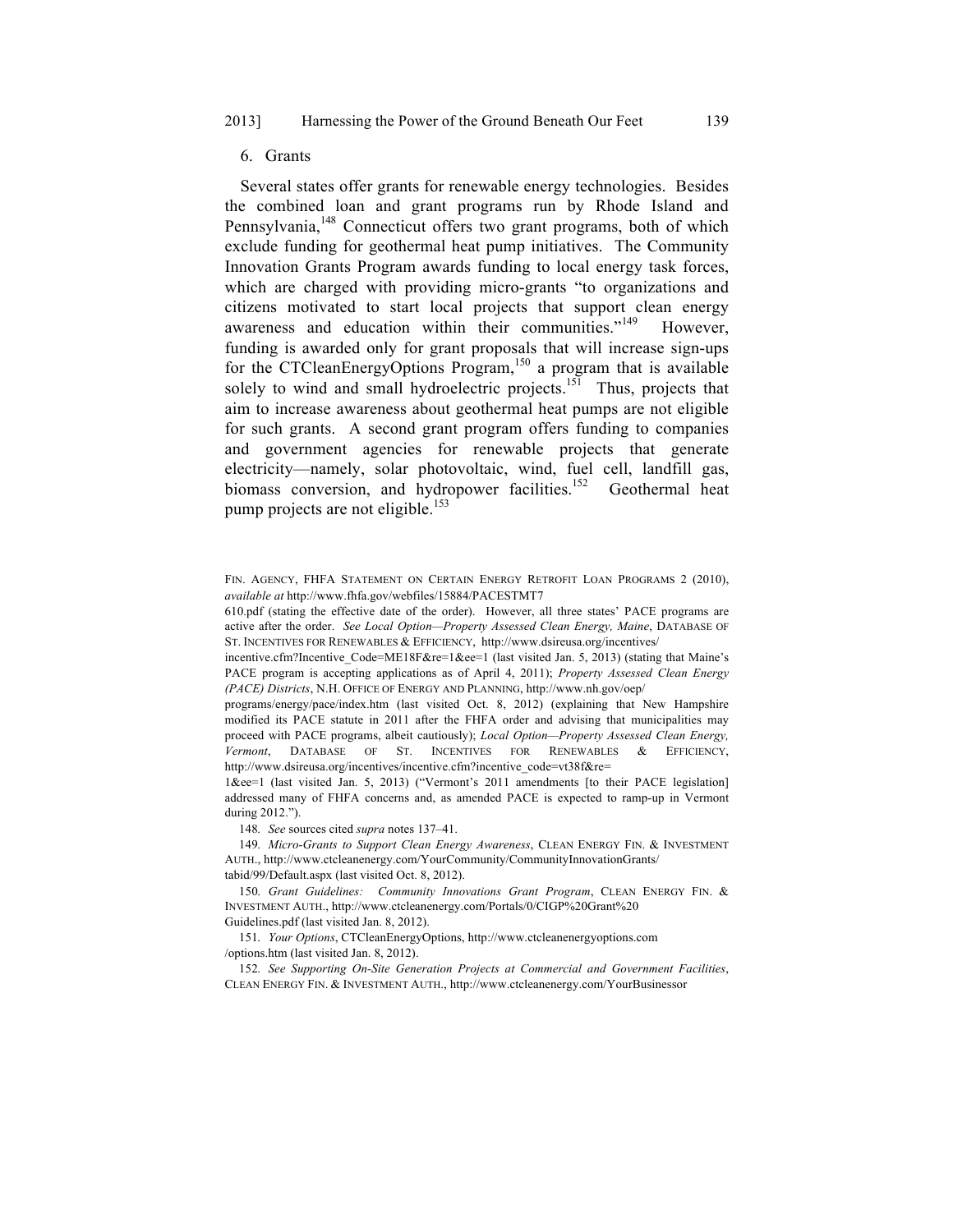#### C. Construction Restrictions

Maine, New Jersey, and Pennsylvania restrict who can construct and repair geothermal heat pump wells. These restrictions are important because there is already a small pool of individuals who can install geothermal heat pumps in these states.<sup>154</sup> This is a problem that will be discussed in detail in Part III.B.<sup>155</sup> In Maine, only a state licensed individual can construct, alter, or repair the well or pump of an open- or closed-loop geothermal heat pump system.<sup>156</sup> In New Jersey, an individual cannot "drill, construct, install, repair, replace, modify, stimulate, or decommission" the well of an open- or closed-loop geothermal heat pump system without a New Jersey well driller's license.<sup>157</sup> Additionally, an individual cannot "install, repair, or replace" the pump or equipment of an open- or closed-loop geothermal heat pump system "without being or employing a New Jersey licensed pump installer or a New Jersey licensed well driller."<sup>158</sup> Pennsylvania limits loans for geothermal heat pumps under one of its loan programs to installers that are certified by the International Ground Source Heat Pump Association<sup>159</sup>—a non-profit organization located on the campus of Oklahoma State University that is dedicated to the advancement of geothermal heat pump installation. This organization also uses cuttingedge facilities to carry out geothermal research and conduct geothermal heat pump installation training.<sup>160</sup>

153. *Id*.

154. *See* PHETTEPLACE, *supra* note 18, at 3 ("For both the design and installation of GHP the infrastructure is lacking in Vermont and the Northeast in general when compared to other parts of the country.").

155. *See* sources cited *infra* notes 184–85 and accompanying text.

156. *See* 10-144-232 ME. CODE R. § 101.0 (LexisNexis 2012) ("[A geothermal heat exchange well is a] hole drilled, driven or bored into the earth for the purpose of using the heat exchange capacity of the earth for heating and cooling."); *id.* § 200.0 (saying that only people licensed with the Commission can construct, or repair geothermal heat exchange wells or pumps).

157. *See* N.J. ADMIN. CODE § 7:9D-1.5 (2011) (" [a well is] a hole or excavation larger than four inches in diameter or a hole or excavation deeper than 10 feet in depth"); *id.* § 7:9D-1.6(a) (establishing a licensing requirement for well drilling).

158. N.J. ADMIN. CODE § 7:9D-1.5 (2011) (defining the word "pump" for the purposes of the statute); *id.* § 7:9D-1.6(c) (establishing a licensing requirement for replacing well pumps and well equipment).

159. *See supra* note 132 and accompanying text.

160. *See About Us*, INT'L GROUND SOURCE HEAT PUMP ASS'N, http://www.igshpa.okstate .edu/about/about\_us.htm (last visited June 29, 2012); *see also Training: Accredited Installer Workshops*, INT'L GROUND SOURCE HEAT PUMP ASS'N, http://www.igshpa.okstate.edu/ training/drillers.htm#2 (last visited June 29, 2012).

Institution/OnSiteRenewableDG/OSDGRequestforProposals/tabid/594/Default.aspx (last visited Jan. 8, 2012).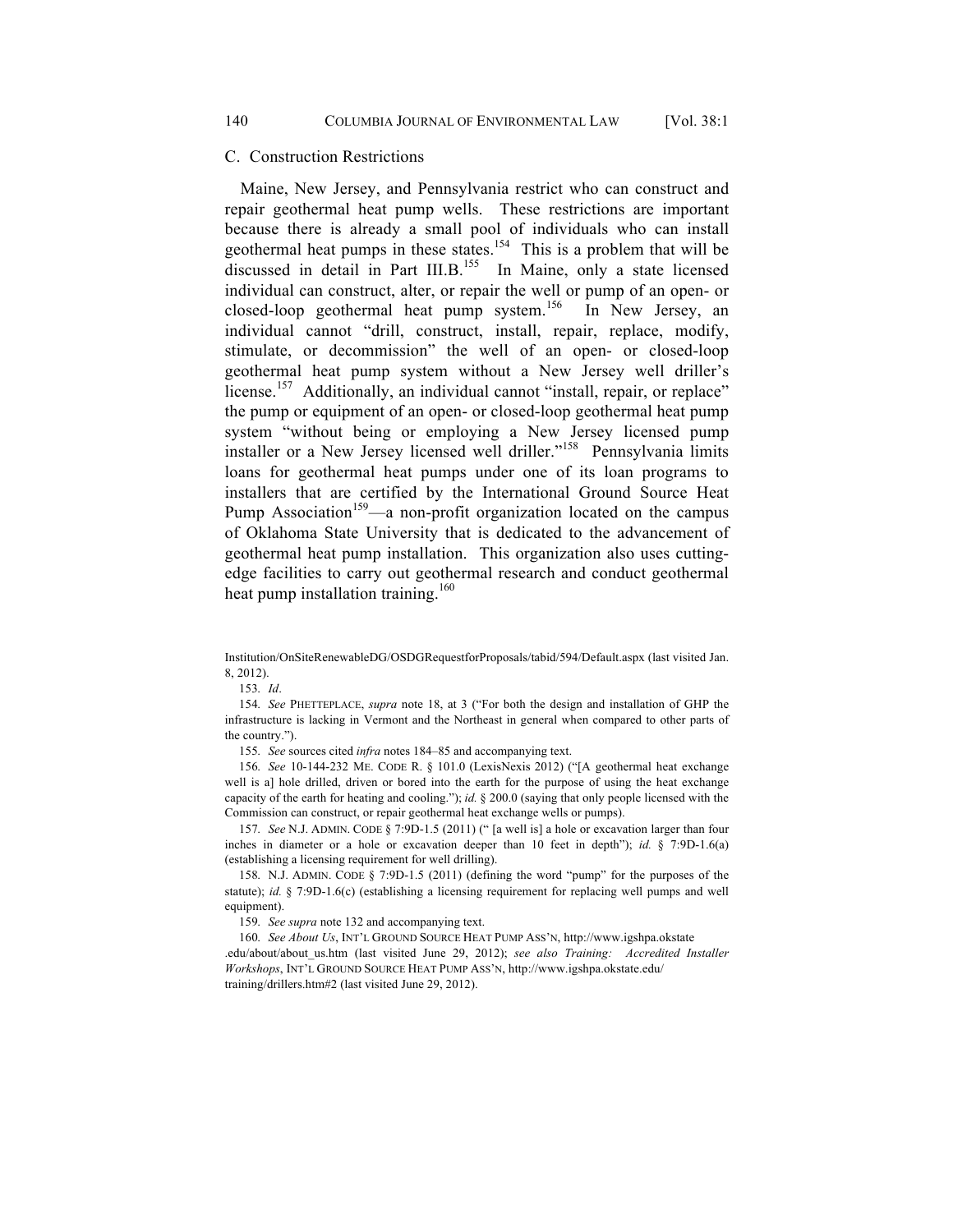## III. WHY GROUND-SOURCE HEAT PUMPS HAVE NOT BEEN WIDELY ADOPTED IN THE NORTHEAST

Ground-source heat pumps are environmentally friendly.<sup>161</sup> Indeed, "[t]here are no significant negative environmental impacts associated with ground-source heat pumps." $162$  Individuals and businesses in the Northeast that install ground-source heat pumps are eligible to receive a number of financial incentives. Although the payback period typically ranges from five to twelve years, these incentives should encourage individuals and businesses to invest in geothermal heat pumps.<sup>163</sup> Given these facts favoring installation of geothermal heat pumps, why are geothermal heat pump systems infrequently installed, especially in the Northeastern United States?<sup>164</sup>

A number of factors have worked against widespread adoption of geothermal heat pumps in the Northeast. Part III.A will analyze the incentives available as of December 31, 2011 to geothermal heat pump installers and show that these incentives inherently award more financial incentives to installers of certain other forms of renewable energy systems than to installers of geothermal heat pumps. Part III.B will discuss why the high upfront costs of geothermal heat pump installations in the Northeast render most incentives that were available to geothermal heat pump installers as of December 31, 2011 inadequate. Part III.C will examine the lack of understanding among the general public in the Northeast about geothermal heat pump installation. Together, these factors have slowed the adoption of geothermal heat pumps in the Northeast.

## A. Fewer Financial Incentives Are Available to Geothermal Heat Pumps

Figure 1: Analysis of Financial Incentives on a State-by-State Basis<sup>165</sup>

| open to |  | State | Incentives | not | Incentives |  | geo | Incentives | only | Jnclear |  |
|---------|--|-------|------------|-----|------------|--|-----|------------|------|---------|--|
|---------|--|-------|------------|-----|------------|--|-----|------------|------|---------|--|

<sup>161.</sup> *See* sources cited *supra* notes 10–12 (discussing the benefits of ground-source heat pumps over other forms of renewable energy and air-source heat pumps).

<sup>162.</sup> Parker & Hadley, *supra* note 12, at 744.

<sup>163.</sup> *See* Parts III.A–B (discussing the financial incentives available to individuals and businesses that install ground-source heat pumps and other renewable energy systems); BANKS, *supra* note 1, at 295 (arguing that governments should provide subsidies for geothermal heat pumps because subsidies encourage adoption of a product when the product has a high initial cost and a long payback period); OAK RIDGE 2008 REPORT, *supra* note 9, at 24 (describing the payback period of geothermal heat pumps in residential and commercial facilities).

<sup>164.</sup> PHETTEPLACE, *supra* note 18, at 1 (saying that geothermal heat pumps are "not common place . . . , especially in the Northeastern United States").

<sup>165.</sup> Chart compiled by author from sources cited *supra* notes 64–153 and accompanying text.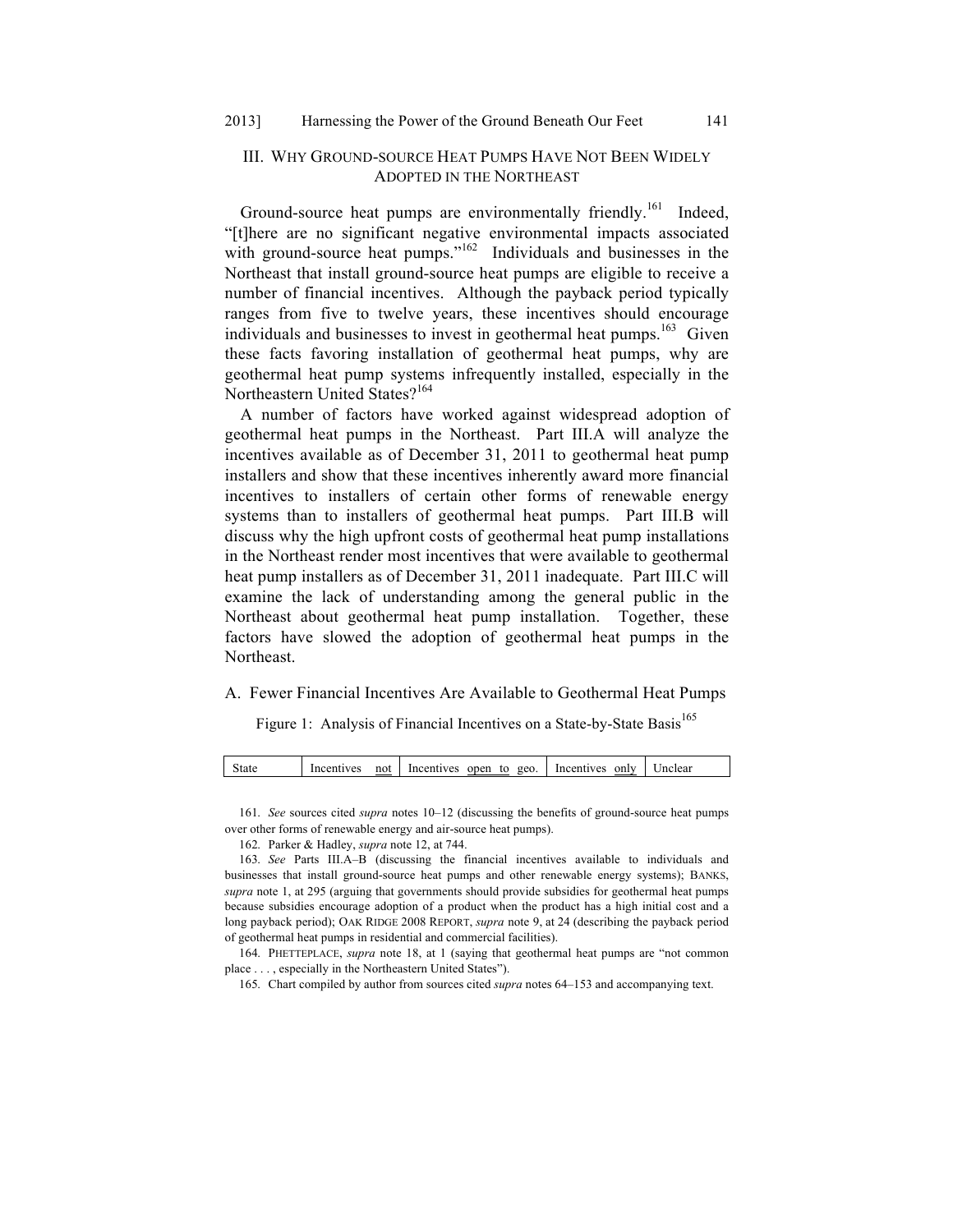|           | to geo.<br>open | heat pumps and other | open to<br>geo. | eligibility    |
|-----------|-----------------|----------------------|-----------------|----------------|
|           | heat pumps      | renewable energies   | heat pumps      | criteria       |
| <b>CT</b> | 2               | $4^{166}$            | 1167            | $\overline{2}$ |
| <b>ME</b> | $2^{168}$       | 3                    |                 |                |
| MA        | 4               |                      |                 |                |
| NH        | 2               |                      |                 | 2              |
| NJ        | 2               | 2                    |                 |                |
| NY        | 6               | 4                    |                 |                |
| PA        | $\theta$        | $2^{169}$            |                 |                |
| RI        | 3               | $2^{170}$            |                 |                |
| <b>VT</b> | 4               | 3                    |                 | 4              |

Figure 2: Analysis of Financial Incentives by Type of Incentive<sup>171</sup>

| Incentive  | Incentives     | Incentives open to geo. heat | Incentives only   | Unclear     |
|------------|----------------|------------------------------|-------------------|-------------|
|            | closed to geo. | pumps and other renewable    | open to geo. heat | eligibility |
|            | heat pumps     | energy systems               | pumps             | criteria    |
| Tax        | $12^{172}$     | 6                            |                   |             |
| Incentives |                |                              |                   |             |
| <b>RPS</b> |                |                              |                   |             |
| Rebates    |                | $5^{173}$                    | 1174              |             |

166. This total overstates the availability of financial incentives for geothermal heat pumps because it includes a rebate program that ended with respect to geothermal heat pumps in late 2011, but still supports solar energy technology. *See supra* notes 92–93 and accompanying text.

167. Only customers of one state utility company are eligible for support for geothermal heat pumps, whereas customers of all state utility companies are eligible for support for other types of energy efficiency technologies. *See* CONN. ENERGY EFFICIENCY FUND, *supra* note 125, at 1.

168. This total includes a tax incentive open only to wind energy systems that only applied to systems installed on or before December 31, 2011. *See* ME. REV. STAT. ANN. tit. 36, § 2017(2), (4) (2010).

169. Though open to geothermal heat pumps, wind energy systems, and solar energy systems, Pennsylvania's loan program provides \$180 million for solar and only \$25 million for geothermal and wind energy systems. *See* sources cited *supra* notes 140–41.

170. One program included in this total—though open to geothermal heat pumps—favors solar energy systems because it caps tax credits for geothermal heat pumps at twenty-five percent of \$7000, but for solar heating systems at twenty-five percent of \$15,000. *See* R.I. GEN. LAWS § 44-  $57-5(a)(3)(ii)$ –(iii),  $(5)(ii)$ –(iii) (2010).

171. Chart compiled by author from sources cited *supra* notes 64–153 and accompanying text.

172. This total includes an expired Maine tax credit for wind energy systems and a Rhode Island tax credit that favors solar energy systems. *See supra* notes 66, 71.

173. This total overstates the current availability of rebates for geothermal heat pumps because it includes a Connecticut rebate program that ended with respect to geothermal heat pumps in late 2011, but still supports solar energy technology. *See supra* notes 92–93.

174. This total is misleading because under the referenced program, only customers of one state utility company are eligible for support for geothermal heat pumps, whereas customers of all state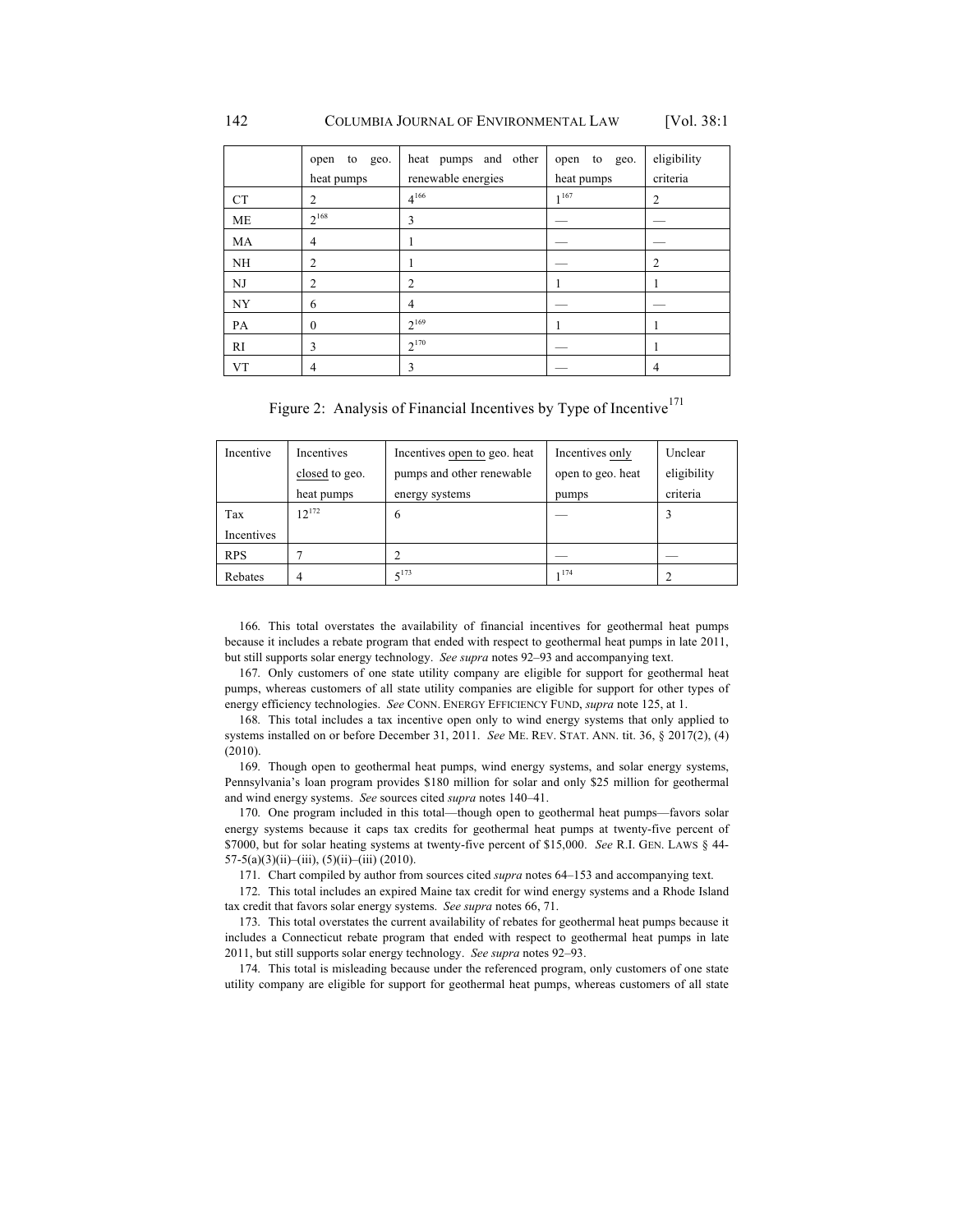| Loans    | $4^{175}$ |  |
|----------|-----------|--|
| PACE     |           |  |
| Programs |           |  |
| Grants   |           |  |

As demonstrated in Figure 1 and Figure 2, state financial incentive schemes encourage businesses and individuals to install other renewable energy systems over geothermal heat pumps by providing more funding options for these technologies.<sup>176</sup> In most states, a significant portion of the state's financial incentives is not available or not clearly available to geothermal heat pumps, whereas few incentive programs are exclusively available to geothermal heat pumps.<sup>177</sup> For example, five states have more financial incentives programs not open to geothermal heat pumps than programs open to geothermal heat pumps.<sup>178</sup> In addition, every state other than Pennsylvania has more financial incentives programs that are not open to geothermal heat pumps than programs exclusively open to geothermal heat pumps. $179$  Furthermore, on a regional basis, a large number of tax incentives, RPS, rebates, and grants are largely or wholly unavailable to individuals and businesses that wish to install geothermal heat pumps.<sup>180</sup>

B. Existing Incentives for Geothermal Heat Pumps to Counteract High Initial Costs are Inadequate, Poorly Funded, or Harmful to the Interests of the State

Financial incentives are of the utmost importance because of the high initial costs required for the installation of geothermal heat pumps. However, not all financial incentives are appropriate to incentivize geothermal heat pump installation. As will be discussed below, tax incentives are inappropriate because they are generally an unstable incentive scheme, and they are limited in the range of individuals and businesses whose decision making they can influence.<sup>181</sup> Rebates and

utility companies are eligible for support for other types of energy efficiency technologies. *See* CONN. ENERGY EFFICIENCY FUND, *supra* note 125, at 1.

<sup>175.</sup> This total overstates the availability of loans to geothermal heat pumps because of a Pennsylvania program that provides \$25 million for wind energy systems and geothermal heat pumps and \$180 million for solar energy systems. *See supra* notes 140–41.

<sup>176.</sup> *See supra* Figure 1 and Figure 2.

<sup>177.</sup> *See supra* Figure 1.

<sup>178.</sup> *See supra* Figure 1.

<sup>179.</sup> *See supra* Figure 1.

<sup>180.</sup> *See supra* Figure 2.

<sup>181.</sup> *See infra* notes 189–92 (discussing tax incentives).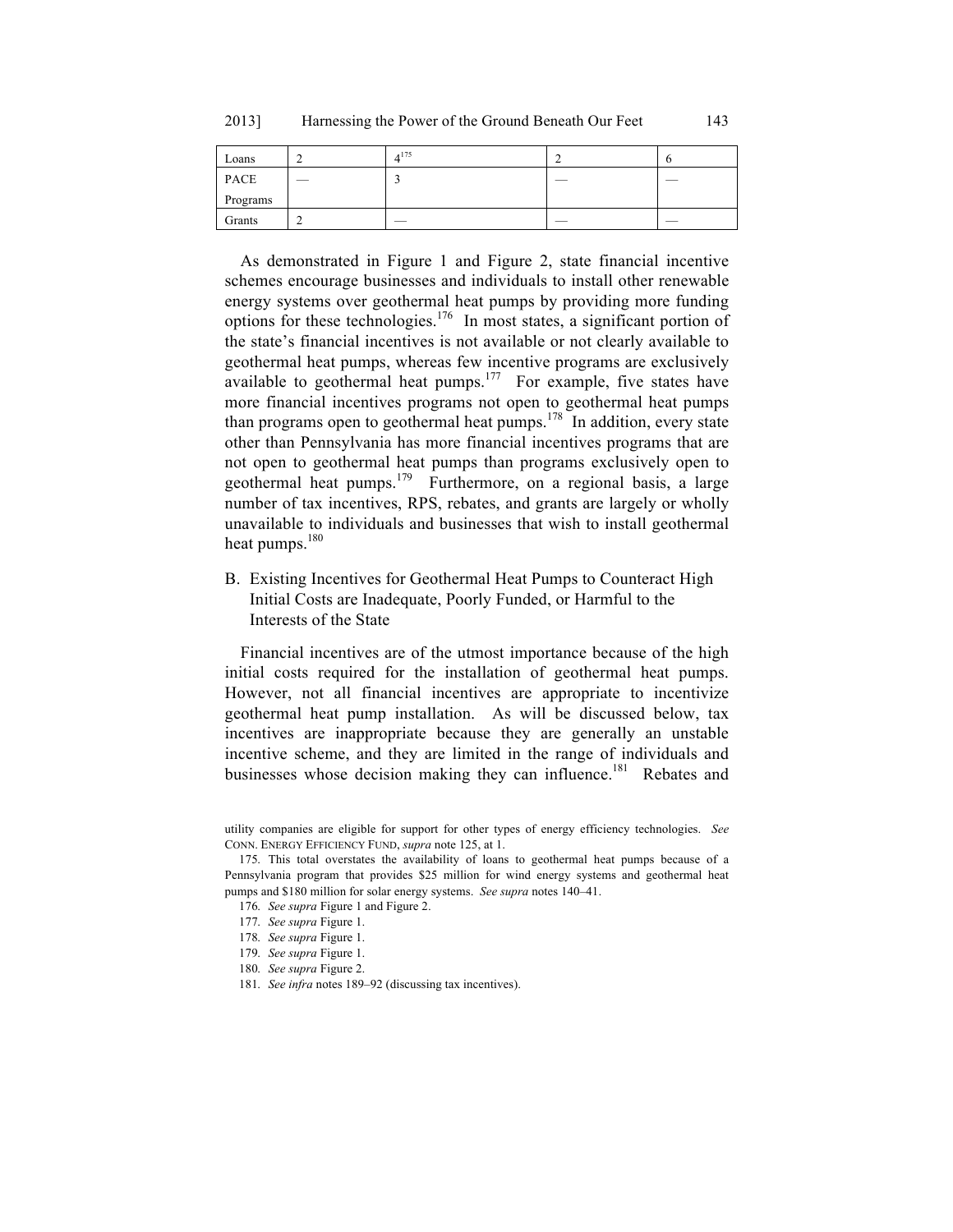grants are inappropriate because—unlike loan programs—they are unsustainable when they are properly sized to incentivize geothermal heat pump installation.<sup>182</sup>

Geothermal heat pumps are normally the most expensive heating and cooling option for residential and commercial retrofits and residential new construction.<sup>183</sup> In the Northeast, this high initial cost is even greater than in other areas of the country because the shortage of geothermal heat pump installation professionals makes installation costs one hundred to four hundred percent higher.<sup>184</sup> In Maine, New Jersey, and Pennsylvania, this shortage is exacerbated by restrictions on who can drill geothermal heat pump wells and install pumps.<sup>185</sup>

Excluding the higher costs caused by the shortage of geothermal heat pump installation professionals, a geothermal heat pump system constructed for an existing home in the Northeast costs at least \$10,000 and potentially more than  $$12,000$ <sup>186</sup> In comparison, an air-source heat pump or a gas heating unit plus an air conditioning system for the same home costs around  $$6000<sup>187</sup>$  Thus, for existing homes, financial incentives should be in the range of \$4000 to \$6000 in order to make a difference in a homeowner's decision-making process. Though some customers may take eventual cost savings into account when deciding

183. OAK RIDGE 2008 REPORT, *supra* note 9, at 24. Retrofitting buildings for geothermal heat pumps may be more expensive than installing geothermal heat pumps in new buildings for two reasons. First, new buildings tend to possess a tighter building envelope, preventing heated air from escaping the building in the winter or hot outside air from entering the building in the summer. *See*  PHETTEPLACE, *supra* note 18, at 2 (saying that geothermal heat pumps work best in "tight buildings" with lower heating and cooling loads per square foot," which "tends to favor newer construction as opposed to retrofit"). Second, geothermal heat pumps are more expensive if elements of the building's existing heating and cooling system cannot be used. U.S. DEP'T OF ENERGY, GEOTHERMAL HEAT PUMPS DELIVER BIG SAVINGS FOR FEDERAL FACILITIES 4 (2004), *available at* http://www1.eere.energy.gov/femp/pdfs/ghptf

.pdf. As an example of incompatibility with existing heating systems, geothermal heat pumps cannot generate high enough temperatures to work with hydronic heating systems, which are popular in certain locations. PHETTEPLACE, *supra* note 18, at 8.

184. *See* PHETTEPLACE, *supra* note 18, at 3–4.

185. *See supra* Part II.C (analyzing construction restrictions).

186. *See* RAFFERTY, *supra* note 54, at 12–13 (estimating the installed cost for three ton capacity ground-source heat pump systems—including ductwork, heat pump unit, controls, the ground loop, piping, excavation, and drilling); U.S. DEP'T OF COMMERCE, 2011 CHARACTERISTICS OF NEW HOUSING 389 (2011), *available at* http://www.census.gov/

construction/chars/pdf/c25ann2011.pdf (illustrating that since 1988, the average size of new homes in the Northeast has been at least 2,000 square feet); Merle Henkenius, *Geothermal Heating*, POPULAR MECHANICS (Oct. 1998, 12:00 AM), http://www.popular

mechanics.com/home/improvement/energy-efficient/1274631 ("A newer 2000- to 2400-sq.-ft. home will require 3 tons of capacity . . . .").

187. RAFFERTY, *supra* note 54, at 13.

<sup>182.</sup> *See infra* notes 193–95 (discussing rebate and grant programs).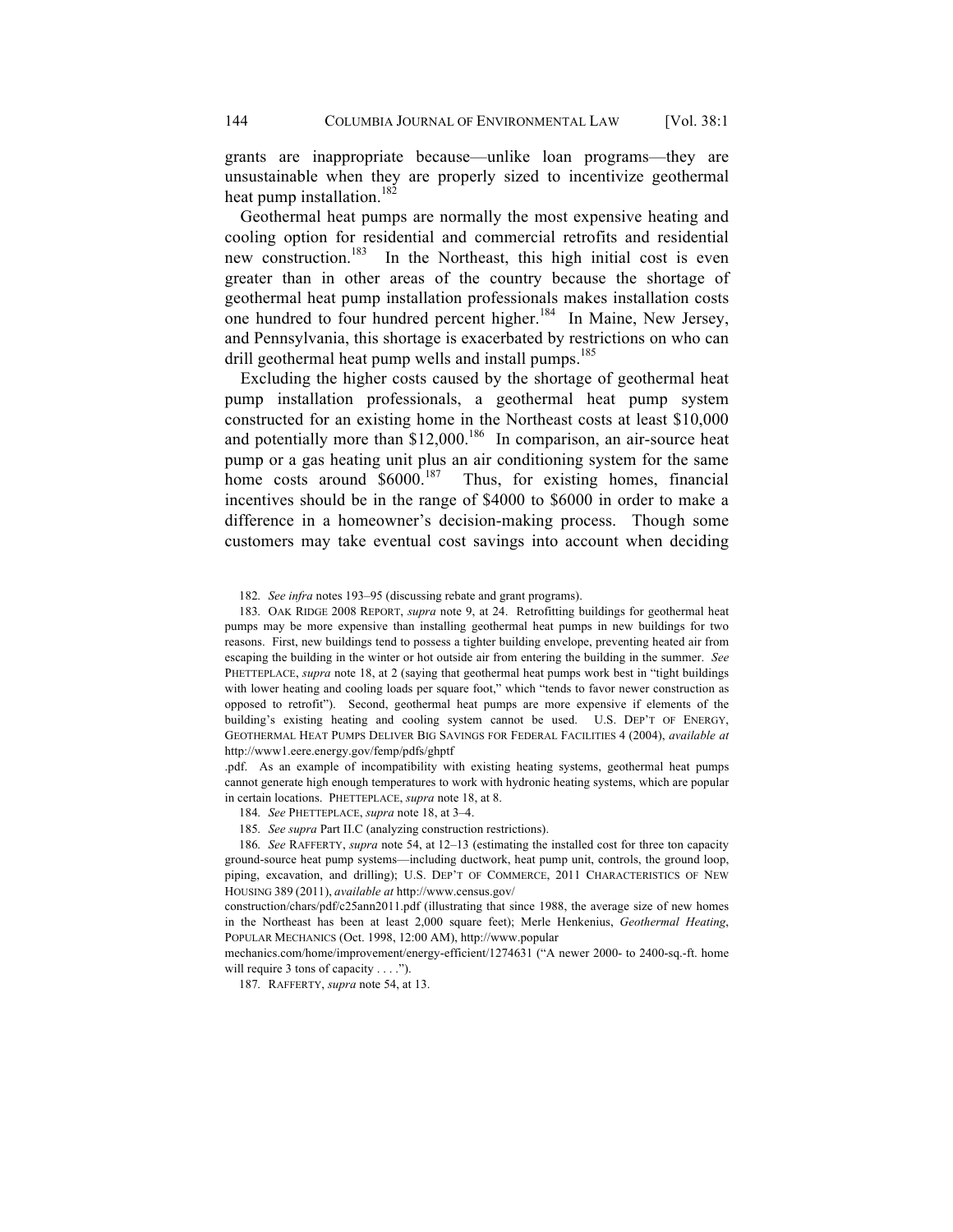whether to install a more expensive geothermal heat pump, cost savings likely do not appreciably lower the need for a financial incentive because the payback periods are long, making cost savings only a factor for the owner that plans to own the building for the entire payback period.<sup>188</sup>

Tax incentives are inappropriate to address this high initial cost for a number of reasons. First, state income tax incentives do not appeal to the many homeowners that have little or no taxable income.<sup>189</sup> Second, tax incentives are unstable because they depend upon the health of municipal and state budgets and the economy in general.<sup>190</sup> This instability is problematic because it inhibits investments by individuals and businesses that depend upon on stable long-term incentives.<sup>191</sup> For example, such instability might dissuade geothermal heat pump installers from starting a business in a region. $^{192}$ 

Similarly, rebates and grants are not appropriate means to combat high initial costs. Given the large difference between the costs of geothermal heat pumps and standard heating and cooling units, the rebate would have to be quite large to make a difference in an individual's decision making.<sup>193</sup> However, as the rebate or grant grows larger, the incentives program also grows less stable.<sup>194</sup> This relationship between size and

188. OAK RIDGE 2008 REPORT, *supra* note 9, at 24 (discussing how, given the lengthy payback periods, residential geothermal heat pump installation is limited to a small subset of particular homeowners who plan to occupy the building for sufficiently long period of time).

189. Jerome L. Garciano, *Green Energy Tax Policies: State and Federal Tax Incentives for Renewable Energy and Energy Efficiency*, 25 NAT. RES. & ENV'T 12, 14 (2011).

190. *Id.* ("[S]tate and municipal budgets, which have seen unprecedented strain the past few years, have had cuts in energy tax incentives.").

191. *See* INT'L ENERGY AGENCY, RENEWABLE ENERGY ESSENTIALS: GEOTHERMAL, *supra* note 54, at 3 (saying that one barrier to geothermal development is the "uncertainty about the future" of incentive schemes); *see also* S. GOUCHOE, ET AL., NAT'L RENEWABLE ENERGY LAB., CASE STUDIES ON THE EFFECTIVENESS OF STATE FINANCIAL INCENTIVES FOR RENEWABLE ENERGY 3 (2002), *available at* http://www.nrel.gov/docs/fy02osti/32819.pdf ("Many incentives offered during the 1980s were subject to annual appropriations, creating an uncertainty that prohibited sustained growth.").

192. *See, e.g.*, Erin Dewey, Note, *Sundown and You Better Take Care: Why Sunset Provisions Harm the Renewable Energy Industry and Violate Tax Principles*, 52 B.C. L. REV. 1105, 1132 (2011) (concluding that uncertainty about the continued existence of the federal Production Tax Credit ("PTC") due to sunset provisions chills private investment in the renewable energy industry because the PTC makes renewable projects cost competitive).

193. *See* sources cited *supra* notes 186–88 and accompanying text, (discussing the difference in cost between geothermal heat pumps and air-source heat pumps).

194. *See, e.g.*, *Geothermal Heat Pump Incentive Program—Residential*, *supra* note 60 (describing Connecticut's expired rebate program, which offered large rebates for geothermal heat pumps); *see also* Kristin Underwood, *Australian Solar Rebate Program Abruptly Cancelled,*  TREEHUGGER (Oct. 8, 2009), http://www.treehugger.com/solar-technology/australian-solar-rebateprogram-abruptly-cancelled.html (describing how the Australian solar rebate program was cancelled after the program received too much demand).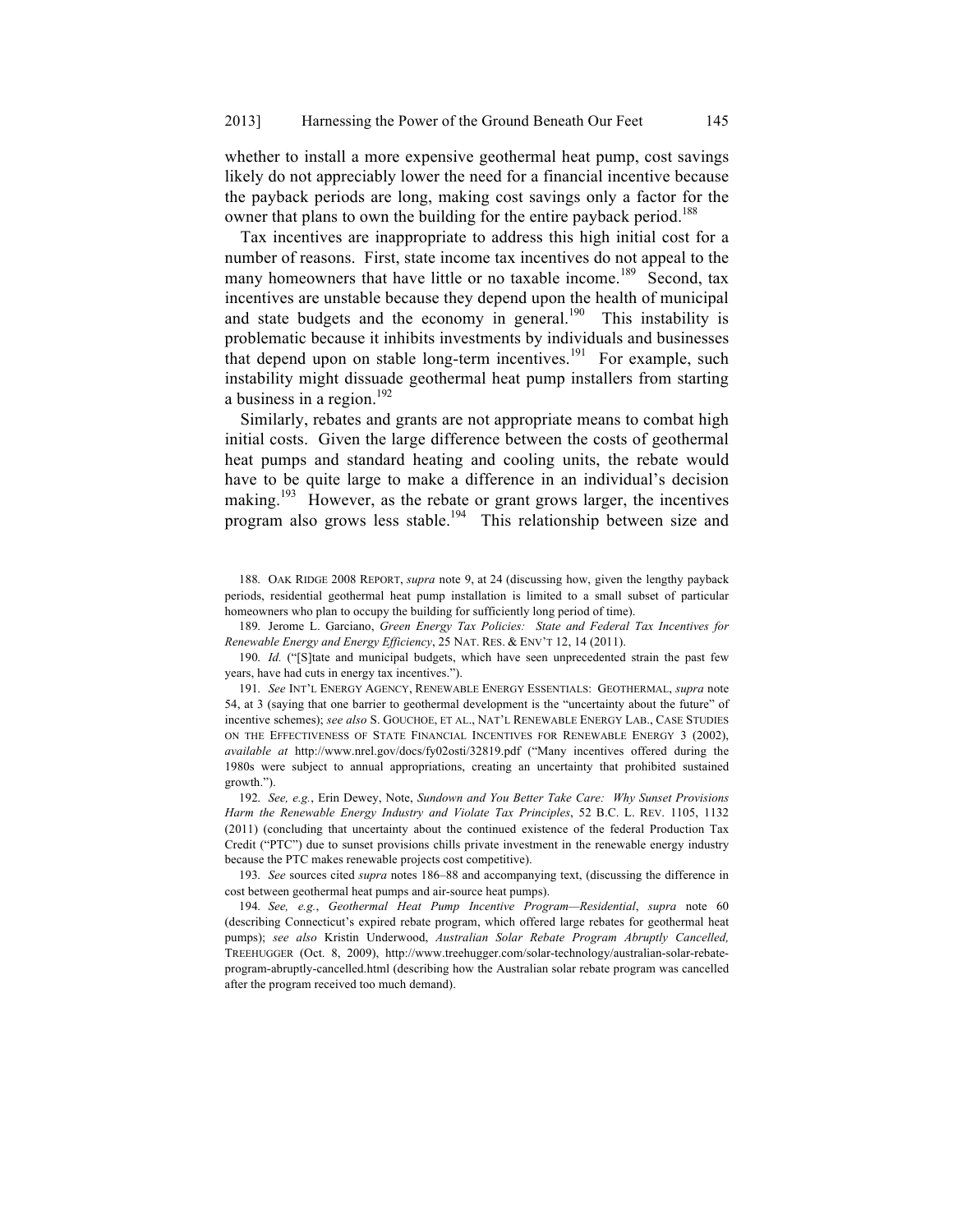instability is one possible reason why most Northeastern states that offer rebates or grants for geothermal heat pumps do not offer sufficient funding. $195$ 

Besides tax incentives, rebates, and grants, Northeastern states also have established loan programs. States that run loan programs receive repayments (with interest) from program participants, making these programs more sustainable.<sup>196</sup> The importance of loan programs in addressing high upfront costs of geothermal heat pumps is discussed further in Part IV.A.

## C. Lack of Familiarity with Geothermal Heat Pumps and Failure to Consider Geothermal Heat Pumps is a Barrier to Adoption

A significant barrier to the adoption of geothermal heat pumps is the public's lack of familiarity with them,<sup>197</sup> a problem especially evident in the Northeast.<sup>198</sup> This lack of information is even more pronounced in the commercial sector. More specifically, the installation of geothermal heat pumps "in larger, commercial-style facilities is lagging, in part because of limited experience with the technology by those in decisionmaking positions."<sup>199</sup>

Additionally, the lack of effective financial incentives also contributes to this barrier. While some state programs require applicants to perform an energy audit of their building before becoming eligible for  $incentives<sup>200</sup>$ —a process that can highlight the costs and benefits of

195. *See* sources cited *supra* note 96 (discussing Maine's rebate program for commercial groundsource heat pumps, offering eighty dollars per ton of capacity); *Equipment Incentives*, *supra* note 105 (discussing New Jersey's rebate program for commercial and industrial geothermal heat pumps, offering \$81 per ton of capacity for open-loop systems and \$450–750 per ton of capacity for closedloop systems); EFFICIENCY VT., *supra* note 110, at 4 (describing Vermont's rebate program, which offers a rebate of \$80 per ton of installed capacity for commercial water-source heat pumps).

196. *See, e.g.*, *Business Energy Conservation Revolving Loan Fund*, *supra* note 130 (describing how New Hampshire's Business Energy Conservation Revolving Loan Fund received \$2 million from the state to capitalize the loan fund and can continue to operate the fund only so long as loan principal repayments are made).

197. *See* BANKS, *supra* note 1, at 73–74 (explaining that the low visibility of geothermal heat pumps in comparison to solar panels and turbines means that geothermal cannot advertise for itself because geothermal heat pumps are contained within the building it heats and cools, instead of located outside like solar panels or wind turbines).

198. PHETTEPLACE, *supra* note 18, at 1 (describing how geothermal heat pump systems are not commonplace in the Northeast, leaving "aspects of their design and installation . . . foreign to designers and installers of 'conventional' HVAC systems.").

199. Parker & Hadley, *supra* note 12, at 727.

200. *See, e.g.*, *Business Energy Conservation Revolving Loan Fund*, *supra* note 130 (requiring a loan applicant to perform an energy audit before being eligible for a loan); *Efficiency Maine Small Business Loan Program*, DATABASE OF ST. INCENTIVES FOR RENEWABLES & EFFICIENCY, *supra*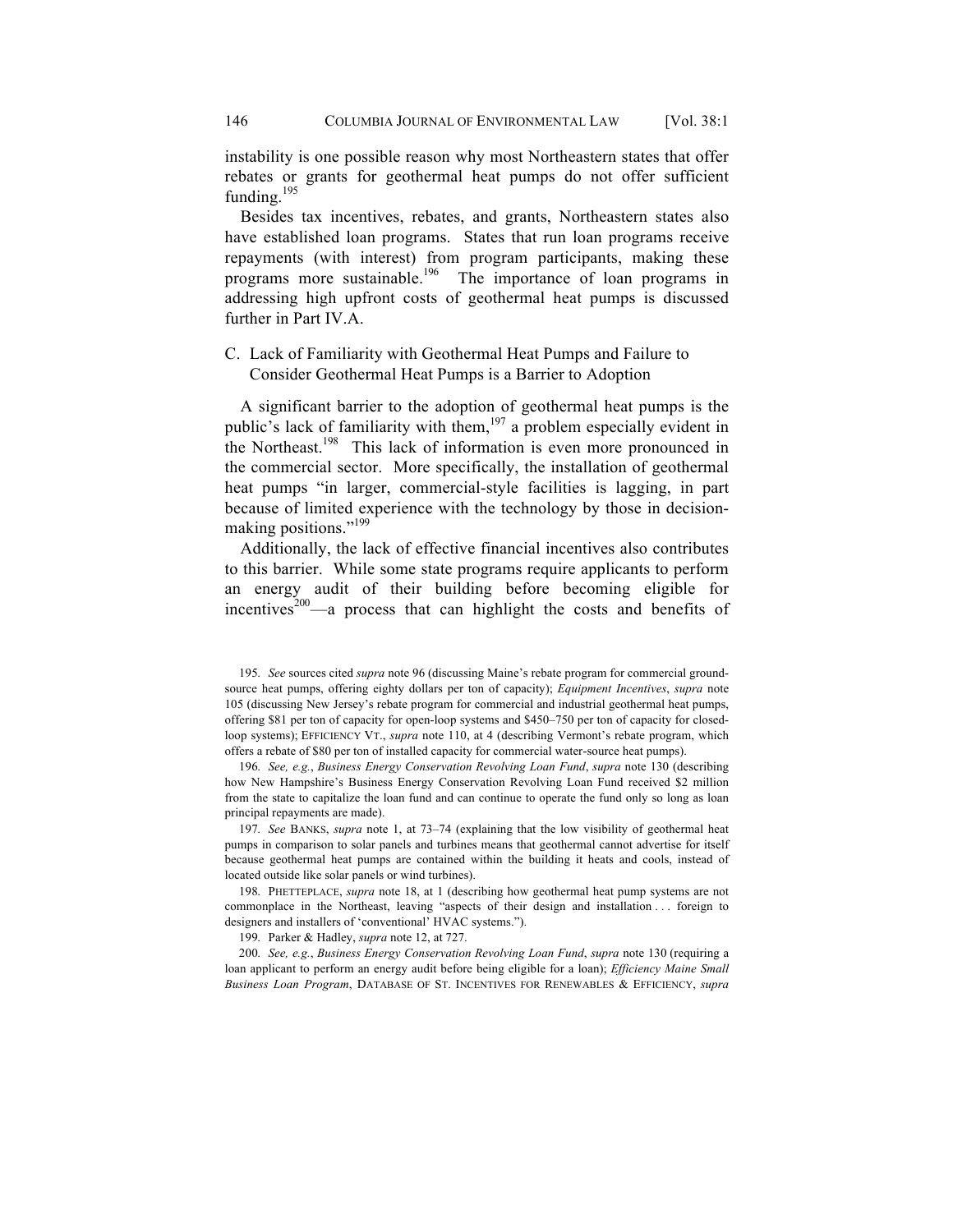geothermal heat pumps<sup>201</sup>—such a requirement only targets those already interested in pursuing renewable energy measures. It does not solve the information deficiency of those simply content with switching from one gas heater to another gas heater.

## IV. OVERCOMING BARRIERS TO THE ADOPTION OF GEOTHERMAL HEAT **PUMPS**

- A. Use of Loans and Training Programs as a Means to Combat High Initial Costs
	- 1. New York's On-Bill Recovery Program as the Model

In contrast to rebate programs, grant programs, or tax incentives, a properly-funded loan program modeled in part after New York's On-Bill Recovery Program can be a sustainable approach that helps to tackle the high initial costs that plague geothermal heat pumps. In general, loan programs are sustainable because states or municipalities that run loan programs receive principal repayments plus interest as the borrower pays the monthly utility bill, $202$  unlike rebate programs in which the government gives away money and receives little or nothing directly in  $return<sup>203</sup>$ 

note 131 (stating that a business must complete an energy audit that identifies energy improvements is required before it can receive loans).

<sup>201.</sup> *See* Barney L. Capehart, et al., *Energy Auditing*, *in* ENERGY MANAGEMENT HANDBOOK 25, 33 (Steve Doty & Wayne C. Turner eds., 2009) (stating that part of an energy audit involves an inspection of heating, air conditioning, and ventilating equipment, which "will allow later analysis to examine alternative equipment and operations that would reduce energy costs for heating, ventilating, and air conditioning").

<sup>202.</sup> *See* ERIC LANTZ, NAT'L RENEWABLE ENERGY LAB., STATE CLEAN ENERGY POLICIES ANALYSIS: STATE, UTILITY, AND MUNICIPAL LOAN PROGRAMS 14 (2010), *available at*  http://www.nrel.gov/docs/fy10osti/47376.pdf ("The fact that the funds disbursed through loan programs can be reused or recycled multiple times—unlike a grant or rebate, which represent a onetime distribution of funds—is often seen as an advantage of loan programs."); CLEANENERGY STATES ALLIANCE, DEVELOPING AN EFFECTIVE STATE CLEAN ENERGY PROGRAM: CLEAN ENERGY LOANS 2, (2009), *available at* http://www.cleanenergy

states.org/assets/Uploads/CESA-cleanenergy-Loan-Programs-March09.pdf ("[I]f a state does not have a steady source of new revenue for its fund, a loan program can allow the fund to continue to assist clean energy project development for many years."); CHARLES KUBERT & MARK SINCLAIR, CLEANENERGY STATES ALLIANCE, DISTRIBUTED RENEWABLE ENERGY FINANCE AND POLICY TOOLKIT 14 (2009), *available at* http://www.cleanenergystates.org/assets/

Uploads/CESA-renewableenergy-FinancePolicy-toolkit2009.pdf (saying that a loan program is sustainable because it "allows the state to deploy capital and recover it with a return, to be used or loaned again").

<sup>203.</sup> *See* KUBERT & SINCLAIR, *supra* note 202, at 8 ("Rebate programs use up program funding with no recovery. Once the funds are awarded, they are spent with no return back to the fund.").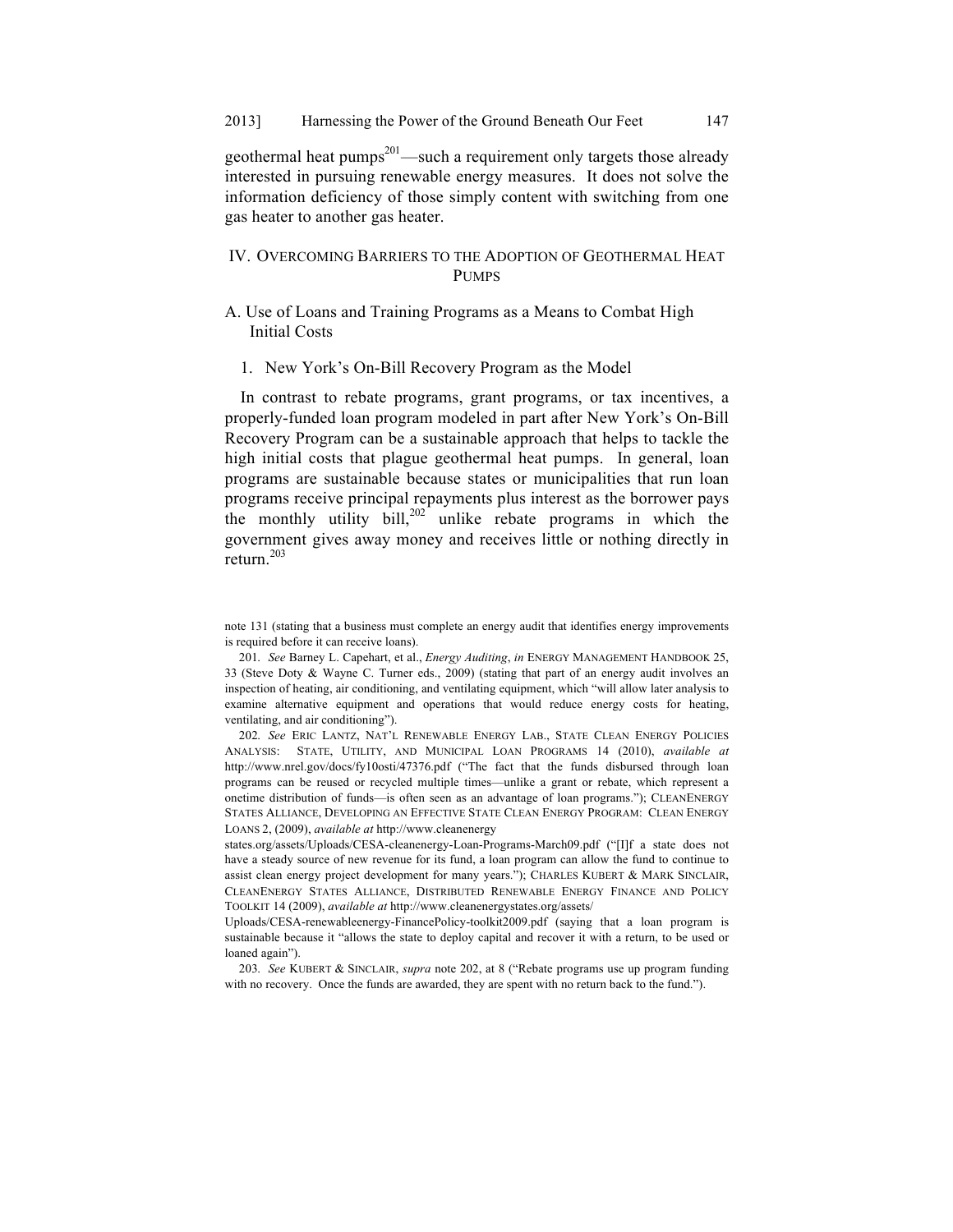Funding for an on-bill finance program should come from a stable source of funding. Programs and financial incentives that rely upon onetime federal funding such as ARRA or annual state appropriations are unsustainable in the long run, discouraging growth in the geothermal heat pump industry.<sup>204</sup> Even RGGI, the source of funding relied upon by the New York On-Bill Recovery Program, is unstable because the survival of RGGI itself is not assured.<sup>205</sup> Instead, funding that comes from a surcharge on utility customers is more desirable because it does not depend upon annual approval from a state legislature or sporadic one-time federal funding.<sup>206</sup>

Meanwhile, on-bill finance programs are attractive to potential borrowers because they do not saddle program participants with new debt. The geothermal heat pump systems pay for themselves through the energy bill, $207$  and the responsibility of repaying the loan "stays with the property upon its sale or lease."<sup>208</sup> In addition, a loan program modeled after New York's On-Bill Recovery Program is ideal because it does not require a borrower to "tak[e] out a loan from a third-party lender that requires payment through a separate invoice:" funds are borrowed from the state and repaid through the borrower's utility bill.<sup>209</sup> This removes much of the complexity inherent in other loan programs.

While PACE programs also avoid the problems associated with debt and third-party lenders,<sup>210</sup> such programs are inadequate because they require municipalities to adopt PACE-implementing ordinances.<sup>211</sup>

205. *See* Envtl. Regulation Comm., Energy Bar Ass'n, *Report of the Environmental Regulation Committee*, 32 ENERGY L.J. 637, 653–54 (2011) (highlighting challenges in New Jersey, New Hampshire, and Maine to their membership in RGGI).

206. *See, e.g.*, *supra* note 112 and accompanying text (detailing how New York uses funding from a charge on utility customers to fund renewable energy systems); *supra* note 106 (discussing how New Jersey funds demand-side management programs through a charge on electric and gas utility customers); *supra* note 108 (explaining how Efficiency Vermont is funded through a charge on electric utility customers).

207. *See* OAK RIDGE 2009 REPORT, *supra* note 9, at 5 (estimating typical payback periods of five to twelve years for residential and commercial installations).

208. GERRARD ET AL., *supra* note 119, at 1.

209. *Id.*

210. ME. REV. STAT. ANN. tit. 35-A, §§ 10154(2), 10155(1)(A) (2010); N.H. REV. STAT. ANN. § 53-F:3(VII) (2012); VT. STAT. ANN. tit. 24, §§ 3261(b), 3262(a) (Supp. 2012); 95-648-110 ME. CODE R. § II(4)(A)(1)(c) (LexisNexis 2011).

211. *See* sources cited *supra* note 142. PACE programs cannot simply be carried out at the state level because PACE programs "rely on a building block of the municipal finance system—the landsecured financing district," so these programs require municipal involvement. *See* NAT'L RES. DEF.

<sup>204.</sup> *See Geothermal Heat Pump Incentive Program—Residential*, *supra* note 60 and accompanying text (discussing Connecticut's expired geothermal heat pump rebate program, which relied on ARRA funding); sources cited *supra* notes 189–92 (analyzing the disadvantages of tax incentives).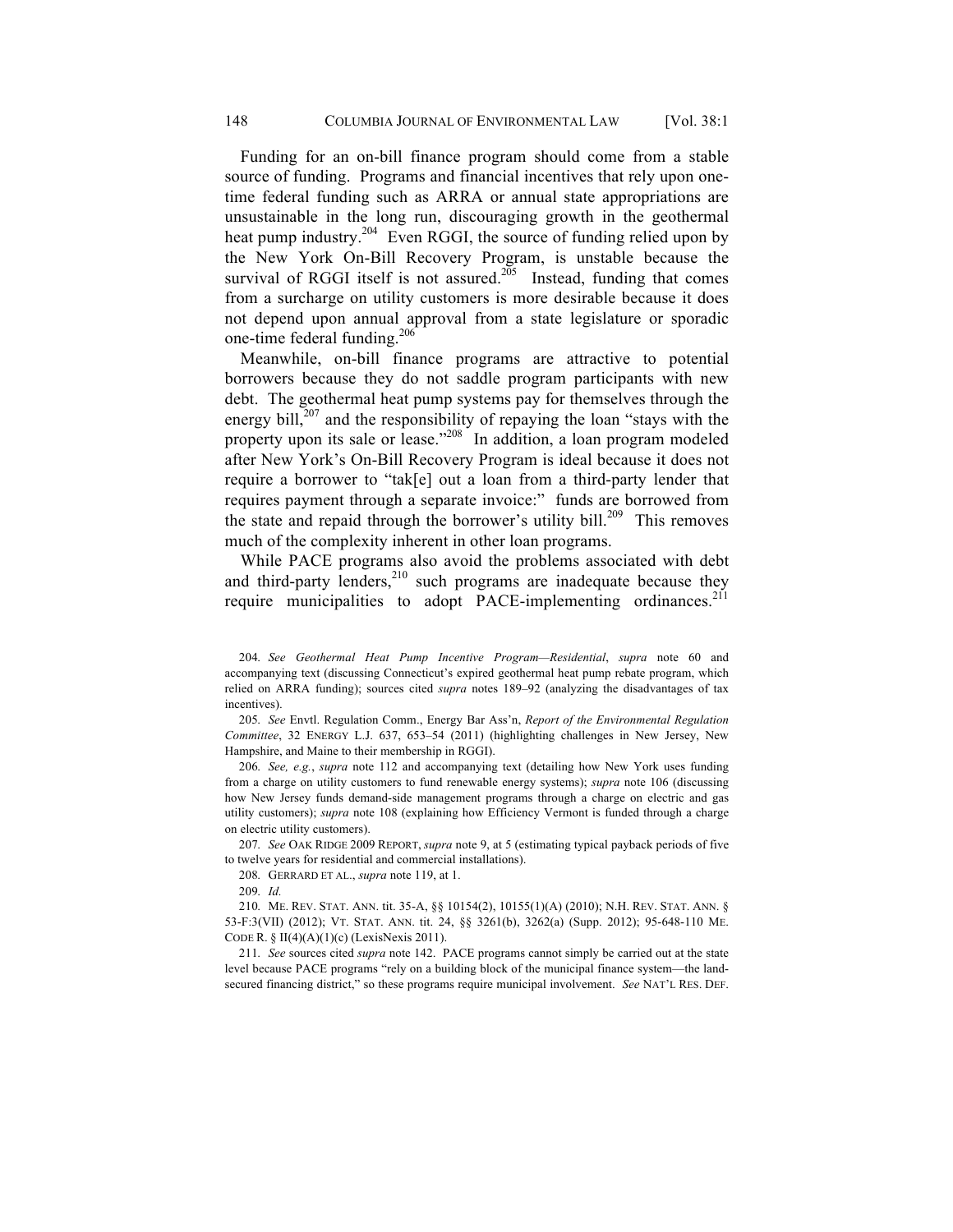Ordinance requirements complicate the funding process by demanding municipal action before loans are made available to potential borrowers.<sup>212</sup> PACE ordinances may encounter resistance from municipalities facing pressure to address other municipal needs.<sup>213</sup>

2. Reducing High Initial Costs by Expanding the Number of Installers

Because the high initial cost of geothermal heat pumps in the Northeast stems in part from the lack of experienced installers, their number must be increased.<sup>214</sup> Although expanding long-term demand for geothermal heat pumps will likely lead to an increase in the supply of trained installers, more leadership is necessary.<sup>215</sup>

State "green jobs" trainings programs modeled after an expanded version of Massachusetts's Green Jobs Initiative provide the best solution.<sup>216</sup> The Massachusetts initiative awards grants to state "public institutions of higher education" and qualified vocational technical schools "to facilitate workforce development efforts and train and retain students in clean energy industries."<sup>217</sup> States should expand jobs training initiatives to encompass skills necessary for the installation and maintenance of geothermal heat pump technology. Geothermal heat pumps are not included in the enumerated list of technologies that are

\_details.aspx?contentID=161951 (discussing the mechanics of land-secured financing districts).

212. For example, only 105 out of approximately 488 Maine municipalities had adopted PACE ordinances as of December 14, 2011. *See* EFFICIENCY ME., MUNICIPALITIES THAT HAVE PASSED A PACE ORDINANCE AND SUBMITTED AN ADMINISTRATIVE CONTRACT TO EFFICIENCY MAINE AS OF 12-14-11, at 1 (2011), *available at* http://www.efficiencymaine.com/docs/PACE/

List-of-PACE-municipalities-12\_14.pdf; U.S. CENSUS BUREAU, MAINE 1 (n.d.), *available at*  http://www2.census.gov/govs/cog/2007/me.pdf (listing the number of municipalities in Maine).

213. *See* Joel B. Eisen, *Can Urban Solar Become a "Disruptive" Technology?: The Case for Solar Utilities*, 24 NOTRE DAME J.L. ETHICS & PUB. POL'Y 53, 84–86 (2010) (discussing the disadvantages of PACE programs).

214. *See* PHETTEPLACE, *supra* note 18, at 3–4 (explaining that the installation cost of geothermal heat pumps is higher because "[f]or both the design and installation of [geothermal heat pumps] the infrastructure is lacking in . . . the Northeast in general when compared to other parts of the country").

215. *See* OAK RIDGE 2008 REPORT, *supra* note 9, at 8, 21 (explaining that the geothermal heat pump industry could expand rapidly, but that installation infrastructure would require special attention and that customers who currently are excited about geothermal heat pump technology cannot find individuals to affordably install geothermal heat pumps).

216. *See* MASS. ANN. LAWS ch. 23J, § 8 (LexisNexis 2010) (creating the Green Jobs Initiative). 217. *Id.*

COUNCIL ET AL., WHITE PAPER: HELPING ACHIEVE ENVIRONMENTAL SUSTAINABILITY AND ENERGY INDEPENDENCE, IMPROVING HOMEOWNER CASH FLOW AND CREDIT PROFILE, PROTECTING MORTGAGE LENDERS, AND CREATING JOBS 7 (2010), *available at* http://pacenow.org/wpcontent/uploads/2012/07/PACE-White-Paper-2010.pdf; *see also* Steve Heaney & Ken Powell, *A Guide to Funding Infrastructure through Land-Secured Bonds*, LAND DEV., Spring 2007, at 36, 37, *available at* http://www.nahb.org/fileUpload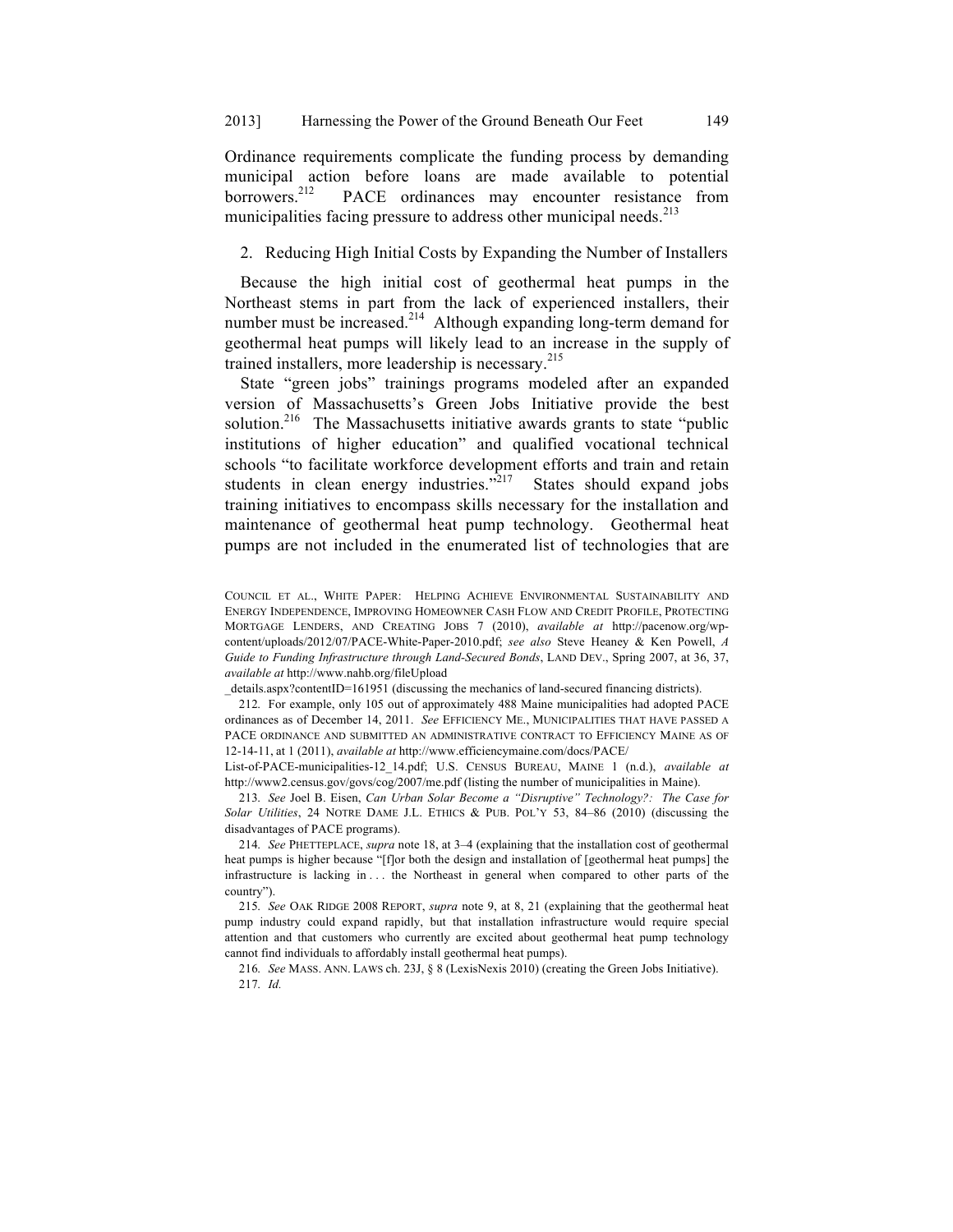considered "clean energy" in the Massachusetts Green Jobs Initiative statute, although solar, wind energy, and biomass technologies are mentioned.<sup>218</sup> Additionally, the Massachusetts initiative currently offers only "weatherization technician courses" and a "Weatherization Business Development" course.<sup>219</sup>

Given that Maine and New Jersey require all geothermal heat pump installers to be licensed and Pennsylvania requires geothermal heat pump loan applicants to work with certified geothermal heat pump installers, $^{220}$ the arguably cheapest solution is for these states to allow unapproved installers who are experienced with "conventional" heating, ventilation, and air conditioning systems to engage in geothermal heat pump installations. However, eliminating licensing and certification requirements might be problematic because installing geothermal heat pumps is a difficult task that raises complex construction and environmental concerns and should not be left to novices.<sup>221</sup> Instead, all states should follow an approach that blends the Maine and Pennsylvania approaches: states should only allow a state-licensed or International Ground Source Heat Pump Association ("IGSHPA")-certified individual to construct, alter, or repair the well or pump of any geothermal heat pump system. This mixed approach would be ideal because it would set up strict requirements as to who may install geothermal heat pumps, but at the same time allow individuals to choose the best method for them to become eligible installers. Moreover, allowing IGSHPA-certified installers to work on installations in all states would reduce the burden of obtaining multiple state licenses for companies that may want to work across state borders. Additionally, in order to expand the workforce with qualified installers, states must offer funding to incentivize educational institutions to set up geothermal heat pump installation training courses.

218. MASS. ANN. LAWS ch. 23J, § 1 (LexisNexis 2010).

219. *MassCEC Announces Next Round of Energy Efficiency Trainings through the MassGreen Initiative*, MASS. CLEAN ENERGY CENTER, http://www.masscec.com/index.cfm/pid/11150/ cdid/11834 (last visited Jan. 9, 2012).

221. *See* BANKS, *supra* note 1, at 281, 286 (explaining how contractors who are not familiar with drilling the types of wells necessary for geothermal heat pumps may not be aware of the risks involved and cause significant environmental damage); *Frequently Asked Questions*, INT'L GROUND SOURCE HEAT PUMP ASS'N, http://www.igshpa.okstate.edu/

geothermal/faq.htm (last visited Aug. 6, 2012) (stating that only licensed professionals should install geothermal heat pumps because "[n]on-professional installations may result in less than optimum performance, which could cancel out anticipated savings"); *see also supra* Part II.C (discussing the environmental and construction concerns common to geothermal heat pump installations that make installation of geothermal heat pumps inappropriate for novice, unlicensed geothermal heat pump installers).

<sup>220.</sup> *See supra* Part II.C.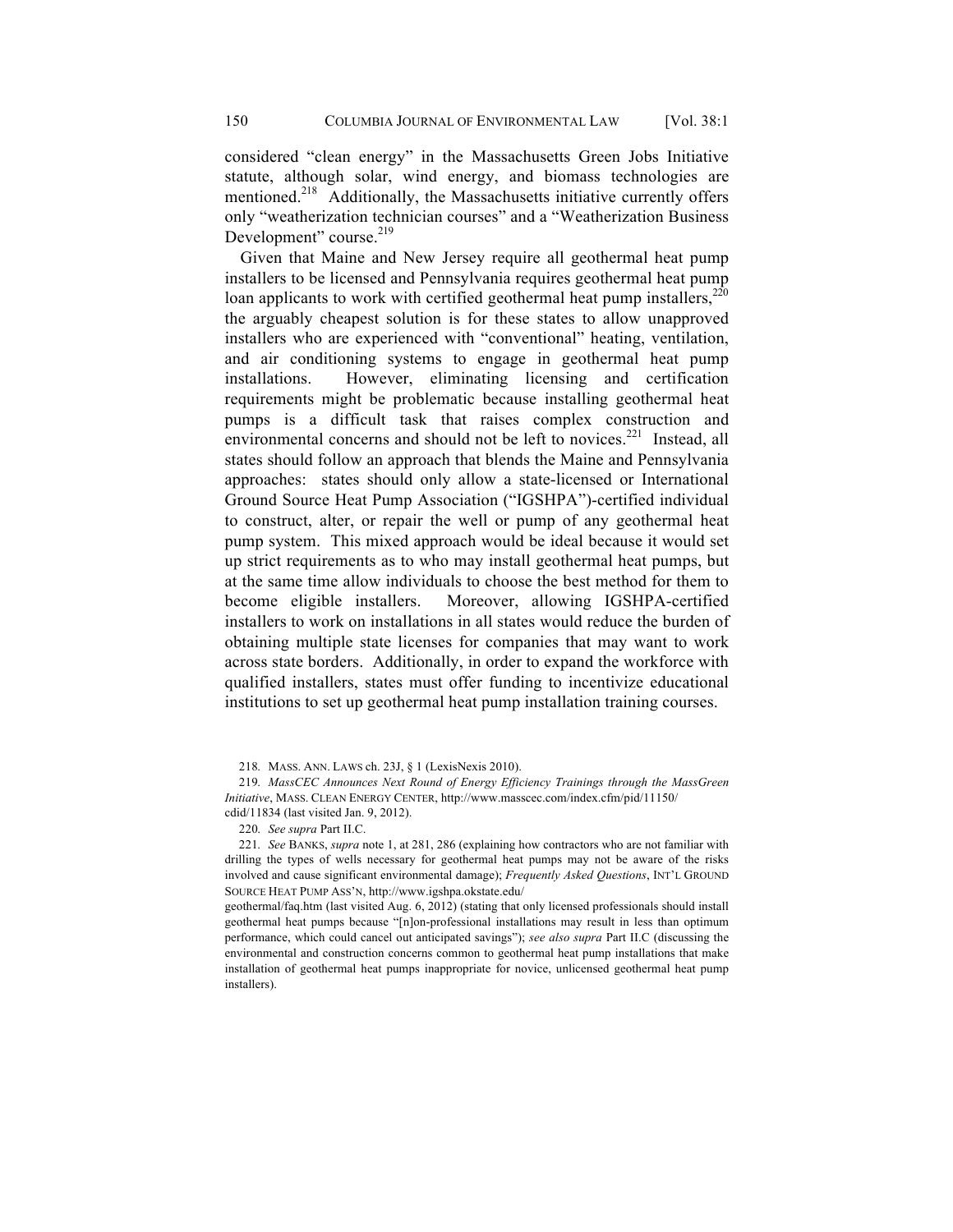- B. Counteracting the Failure of Governments to Offer Equal Financial Incentives to Different Types of Renewable Energy Systems
	- 1. Creating a Findings Requirement Before Financing Programs

One way to address the failure of government to offer equal financial incentives to all types of renewable energy systems—as discussed in Part III.A—is for each state to pass a law requiring state agencies to issue a report whenever they award financing that favors specified renewable technologies over others. In the report, the state agency would be required to provide evidence why favoring certain technologies over others is in the best interests of the state. Each state could also pass a law requiring a specified agency to produce and deliver to lawmakers a report analyzing technology-neutral alternatives whenever the legislature is considering a bill that favors one technology.<sup>222</sup>

Under such laws, the reports would serve a similar purpose as environmental impact statements under the National Environmental Policy Act.<sup>223</sup> The reporting requirements would improve agency and legislature decision making with regard to allocating funds for renewable energy technologies by rigorously evaluating trade-offs between various alternatives.<sup>224</sup>

These proposed laws would not create a burdensome reporting regime because government agencies would not necessarily be required to engage in extensive fact-finding before offering financing for renewable energy technologies. They could avoid the reporting requirement by making their financial incentives technology-neutral—allowing any renewable energy technology to be eligible.

<sup>222.</sup> *See, e.g.*, VA. CODE ANN. § 30-19.1:4 (2011) (requiring a state agency to issue reports when the legislature promulgates certain types of laws). The law requires a state agency to prepare a fiscal impact statement for any bill being considered by the state legislature that would result in certain impacts on state correctional facilities and then send copies of the impact statement to the state House and Senate for the consideration of the bill's patrons and the chairmen of the relevant legislative committees. *See id.* § 30-19.1:4(A), (G). The fiscal impact of the bill as determined by the fiscal impact statement must be placed on the bill's face. *See id.* § 30-19.1:4(E).

<sup>223.</sup> National Environmental Policy Act of 1969 § 102, 42 U.S.C. § 4332 (2006).

<sup>224.</sup> *See* SERGE TAYLOR, MAKING BUREAUCRACIES THINK: THE ENVIRONMENTAL IMPACT STATEMENT STRATEGY OF ADMINISTRATIVE REFORM 251 (1984) (explaining that when agency analysts are able to explore the "trade-offs of a wide range of alternative designs, environmentally better decisions are likely to result," and when "environmentally concerned outsiders pay attention to the EIS process, some of the worst projects—those projects with the greatest environmental costs and little political support within the agency and among its other constituencies—get eliminated").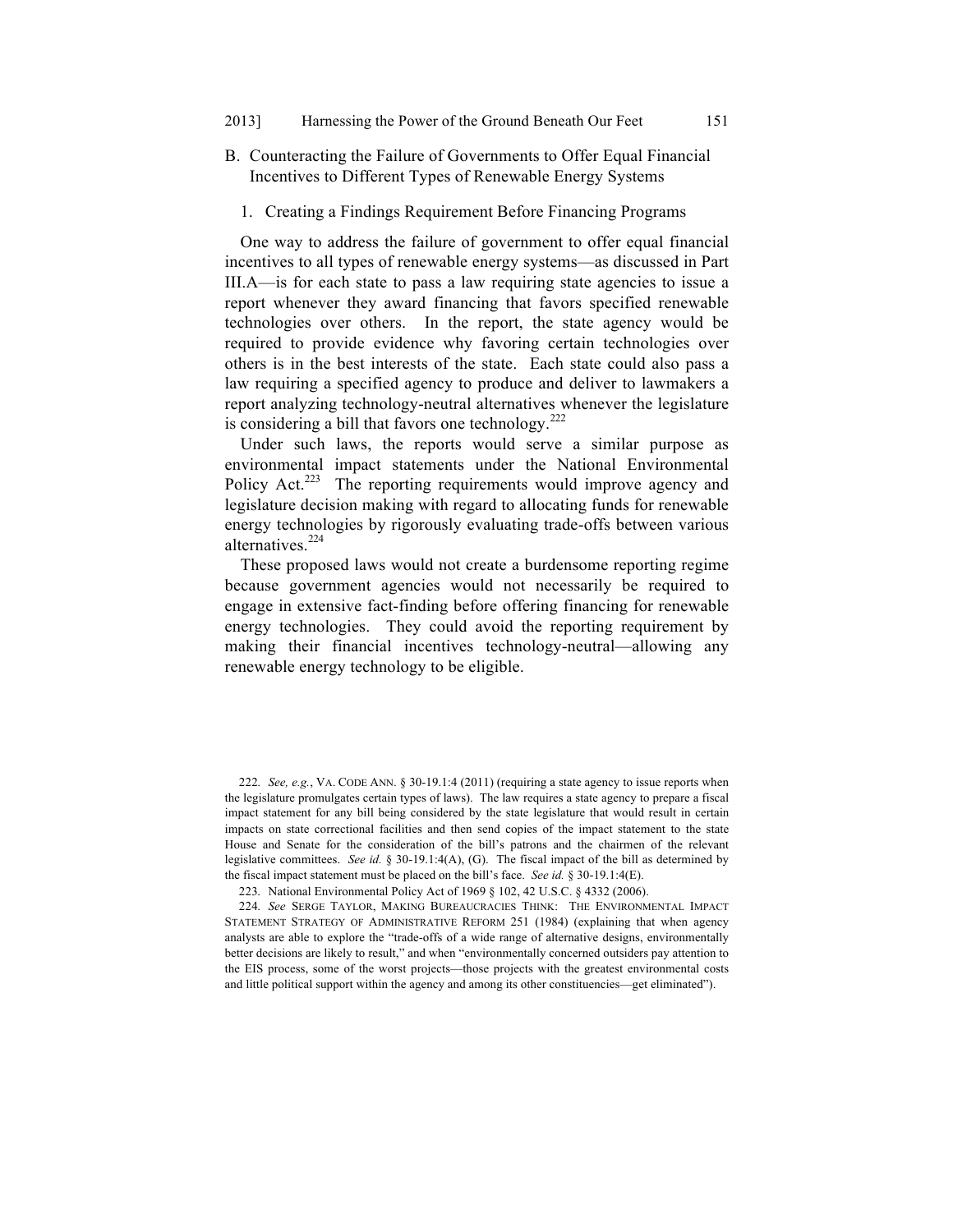## 2. Opening Renewable Portfolio Standards to Geothermal Heat Pumps

Another way to end the unequal financial incentives to geothermal heat pumps is to expand renewable portfolio standards to include energy obtained from geothermal heat pumps. In most states, the largest barrier to the inclusion of geothermal heat pumps is the fact that the standards only give electric utilities credit for acquiring electricity obtained from renewable energy resources<sup>225</sup>—which rules out geothermal heat pumps since they use thermal energy to provide heating and cooling,  $226$  but do not provide electricity.<sup>227</sup> New York's renewable portfolio standard is an exception that would only need slight modification to make geothermal heat pumps an eligible technology. In New York, the reduction in electricity demand from new solar thermal hot water systems counts towards the renewable portfolio standard even though they do not provide electricity.<sup>228</sup> Since December 31, 2011, New Hampshire has amended its renewable portfolio standards to include heating and cooling resulting from geothermal heat pumps.<sup>229</sup> The change to New Hampshire's renewable portfolio standard shows that geothermal heat pumps, which provide heated water more efficiently than electric water

227. *See* sources cited *supra* notes 19–22. Although geothermal heat pumps do not provide energy in the form of electricity, geothermal heat pumps use thermal energy—also known as heat to provide or remove heat from buildings. BANKS, *supra* note 1, at 56 (explaining that extraction of heat from the ground or rejection of heat into the ground can be "genuinely sustainable"); Harrison, *supra* note 1, at 425 (discussing the ability of geothermal heat pumps to directly use geothermal heat energy in residential and commercial buildings); *What's in a Name?*, GEOEXCHANGE, http://www.geoexchange.org/

index.php?option=com\_content&view=article&id=69:whats-in-a-name&catid=375:

geothermal-hvac&Itemid=32 (last visited July 1, 2012) (describing how geothermal heat pumps use thermal energy of the earth to heat or cool buildings); BBC, *Science: Forms of Energy*, GCSE BITESIZE, http://www.bbc.co.uk/schools/gcsebitesize/science/aqa\_pre\_2011/

energy/heatrev4.shtml (last visited July 1, 2012) (identifying heat, or thermal energy, as a form of energy).

228. *See* STATE OF N.Y. PUB. SERV. COMM'N, ORDER AUTHORIZING CUSTOMER-SITED TIER PROGRAM THROUGH 2015 AND RESOLVING GEOGRAPHIC BALANCE AND OTHER ISSUES PERTAINING TO THE RPS PROGRAM, *supra* note 84, at 12–13.

229. *See* 2012-272 N.H. Rev. Stat. Ann. Adv. Legis. Serv. 3 (discussing the amendments to New Hampshire's renewable portfolio standard).

<sup>225.</sup> *See* statutes cited *supra* note 72. As of December 31, 2011, Pennsylvania and Connecticut were the only states that made geothermal heat pumps eligible. *See* sources cited *supra* notes 86–87 and accompanying text.

<sup>226.</sup> *See What is Geothermal?*, INT'L GROUND SOURCE HEAT PUMP ASS'N, http://www.igshpa.okstate.edu/geothermal/geothermal.htm (last visited July 1, 2012) ("Ground source heat pumps (GSHPs) are electrically powered systems that tap the stored energy of . . . the earth. These systems use the earth's relatively constant temperature to provide heating, cooling, and hot water  $\dots$ .").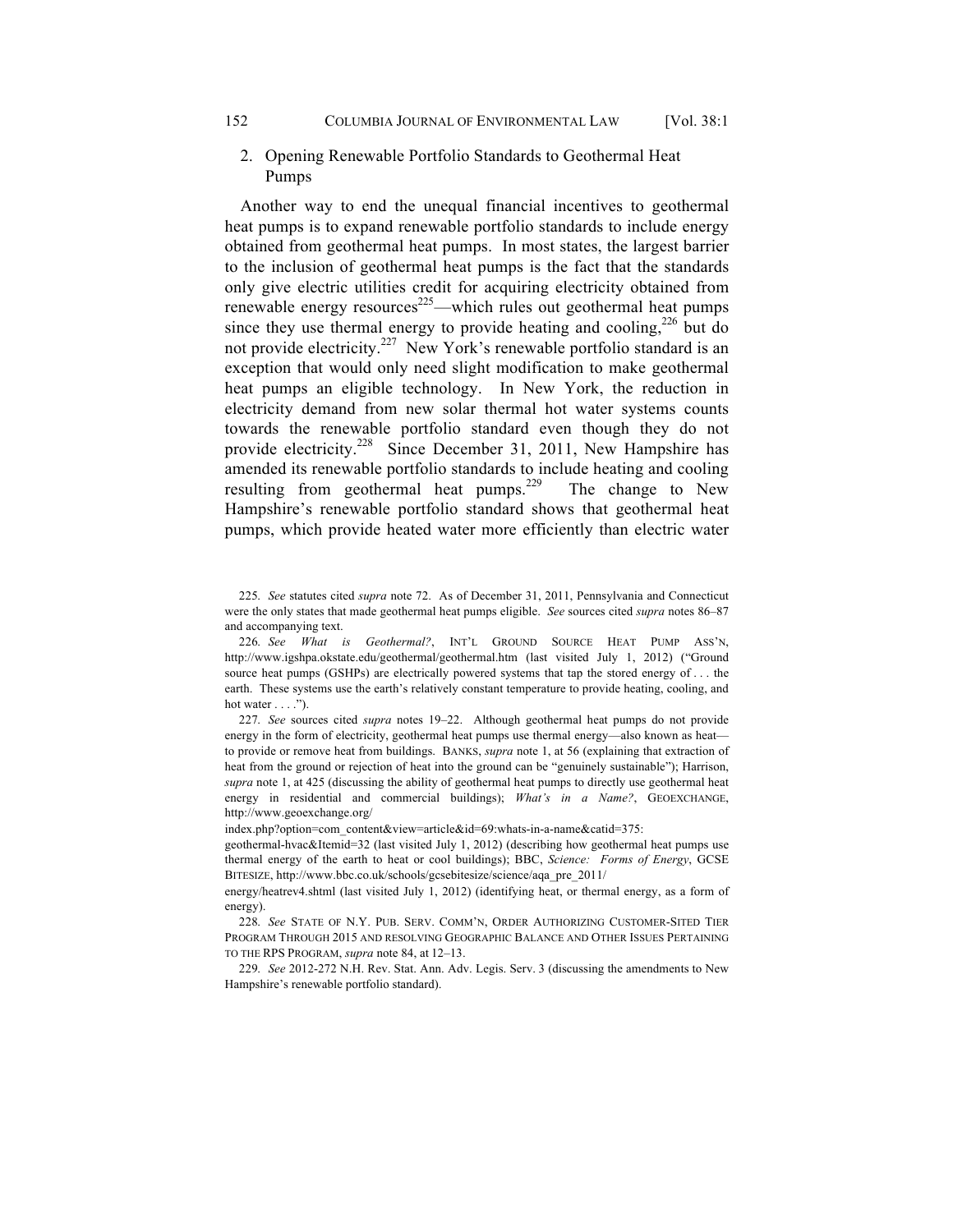heaters<sup>230</sup> and use electricity more efficiently than air conditioners and other heating systems, $231$  can also provide a source of electricity displacement.<sup>232</sup>

Studies show that geothermal heat pump installations can greatly reduce peak electricity demand in buildings.<sup>233</sup> If each state with a renewable portfolio standard allowed electricity displacement to serve as a means to meet the standards' targets, and if all of the states required utilities to acquire a certain amount of certificates representing electricity displacement from geothermal heat pumps, it would put geothermal heat pumps on equal footing with other renewable energy sources and create a new source of funding for geothermal heat pump installations.<sup>234</sup> This new source of funding would help overcome the high initial cost barrier facing geothermal heat pumps.

- C. Increasing Familiarity with and Consideration of Geothermal Heat Pumps
	- 1. Requiring Consideration of Renewable Energy Systems During State Environmental Impact Review Processes

One method to compensate for the lack of familiarity with geothermal heat pumps is to require applicants to consider incorporating geothermal heat pumps and other renewable energy sources during a state environmental impact review process. Massachusetts, Connecticut, and New York all require agencies to complete environmental impact reviews in certain circumstances.235 The Massachusetts and New York requirements apply to projects that may have a significant effect on the environment and are undertaken by, funded by, or require the approval of a local or state agency, including projects that require a permit.<sup>236</sup>

?page=all (discussing how requiring New Jersey utilities to acquire a certain percentage of electricity from solar energy would support the funding of solar energy projects in the state).

235. CONN. GEN. STAT. ANN. § 22a-1b(c) (West 2006 & Supp. 2012); MASS. ANN. LAWS ch. 30, § 61 (LexisNexis 2007 & Supp. 2012); N.Y. ENVTL. CONSERV. § 8-0109(2) (McKinney 2005 & Supp. 2012).

236. MASS. ANN. LAWS ch. 30, § 61 (LexisNexis 2007 & Supp. 2012) (requiring agencies to "review, evaluate, and determine" the environmental impact resulting from projects they undertake or permits they issue); *id.* § 62 (LexisNexis 2007) (defining "project" as including an activity undertaken by a person who requires agency funding); N.Y. ENVTL. CONSERV. § 8-0109(2) (McKinney 2005 & Supp. 2012) (mandating that agencies prepare an environmental impact

<sup>230.</sup> *See* U.S. Dep't of Energy, *supra* note 8.

<sup>231.</sup> *See* sources cited *supra* notes 40–46 and accompanying text.

<sup>232.</sup> *See* OAK RIDGE 2008 REPORT, *supra* note 9, at 1.

<sup>233.</sup> *See id*.

<sup>234.</sup> *See, e.g.*, *Sports Betting OK Caps Busy Day*, RECORD, Jan. 10, 2012, at A-1, A-6, *available at* http://www.northjersey.com/news/136993908\_Sports\_betting\_OK\_caps\_busy\_day.html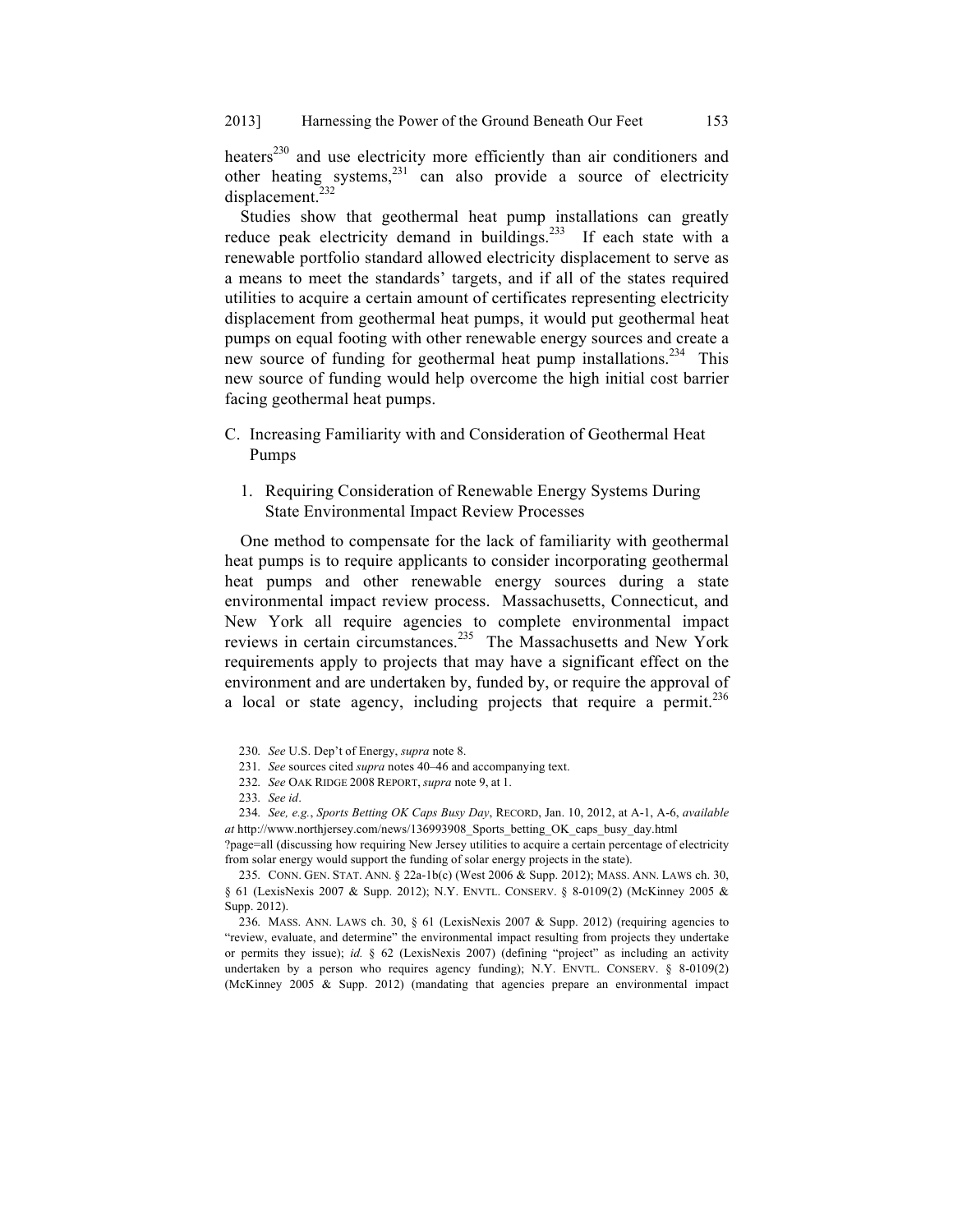Connecticut's requirement is more limited in scope, demanding an environmental impact statement for actions that may significantly affect the environment undertaken, initiated, or financed by a state agency.<sup>237</sup>

In Massachusetts, there are two steps in the process determining when consideration of geothermal heat pumps and other renewable energy resources should be required. Projects that exceed a specified review threshold<sup>238</sup> require the preparation of an Environmental Notification Form ("ENF"), which is used to determine whether a full Environmental Impact Review ("EIR") is necessary.<sup>239</sup> The ENF must describe the project and alternatives.<sup>240</sup> If an EIR is required, the document must describe "reasonable alternatives to the proposed project."<sup>241</sup> Massachusetts Environmental Protection Agency should promulgate regulations stating that one alternative that must be considered in an ENF and EIR is an alternative that incorporates all available cost-effective renewable energy technologies, including geothermal heat pumps. $^{242}$ 

Similarly, there are two points in the New York environmental impact review process when consideration of geothermal heat pumps should be required. Unless an action definitively does not require an environmental impact statement ("EIS"), an environmental assessment form ("EAF') must be filed, which is used to determine whether an action may have a significant effect on the environment.<sup>243</sup> If an EIS is required, it must discuss "alternatives to the proposed action."<sup>244</sup> The New York Department of Environmental Conservation should promulgate regulations mandating that all EISs and EAFs consider an alternative that incorporates all cost-effective renewable energy

238. Review thresholds are met by certain categories of projects—such as construction of a new airport—or when projects will have impacts of a particular size or nature on the environment—such as a proposal that will result in the withdrawal of 1,500,000 or more gallons per day of water from a source of groundwater. *See* 301 MASS. CODE REGS. 11.03 (2012).

239. 301 MASS. CODE REGS. 11.01(4)(a) (2012) (setting out the ENF requirement and relationship to EIRs).

240. 301 MASS. CODE REGS. 11.05(4)(a) (2012).

241. MASS. ANN. LAWS ch. 30, § 62B (LexisNexis 2007).

242. The Massachusetts Environmental Protection Agency is empowered to "promulgate reasonable rules and regulations" to implement Massachusetts' environmental impact review statute. *Id.* § 62H (LexisNexis 2007).

244. N.Y. ENVTL. CONSERV. LAW § 8-0109(2)(d) (McKinney 2005 & Supp. 2012).

statement for actions that will significantly affect the environment); N.Y. COMP. CODES R. & REGS. tit. 6, § 617.2(c) (2012) (defining agency as a "local or state agency"); *id.* § 617.2(b), (e), (aa) (2012) (explaining what is an action).

<sup>237.</sup> CONN. GEN. STAT. ANN. § 22a-1b(c) (West 2006 & Supp. 2012) (requiring agencies to evaluate environmental impacts of agency actions); CONN. AGENCIES REGS. § 22a-1a-1.2 (2011) (defining "action").

<sup>243.</sup> N.Y. COMP. CODES R. & REGS. tit. 6, § 617.6(a)(1)(i), (iv), (2) (2012).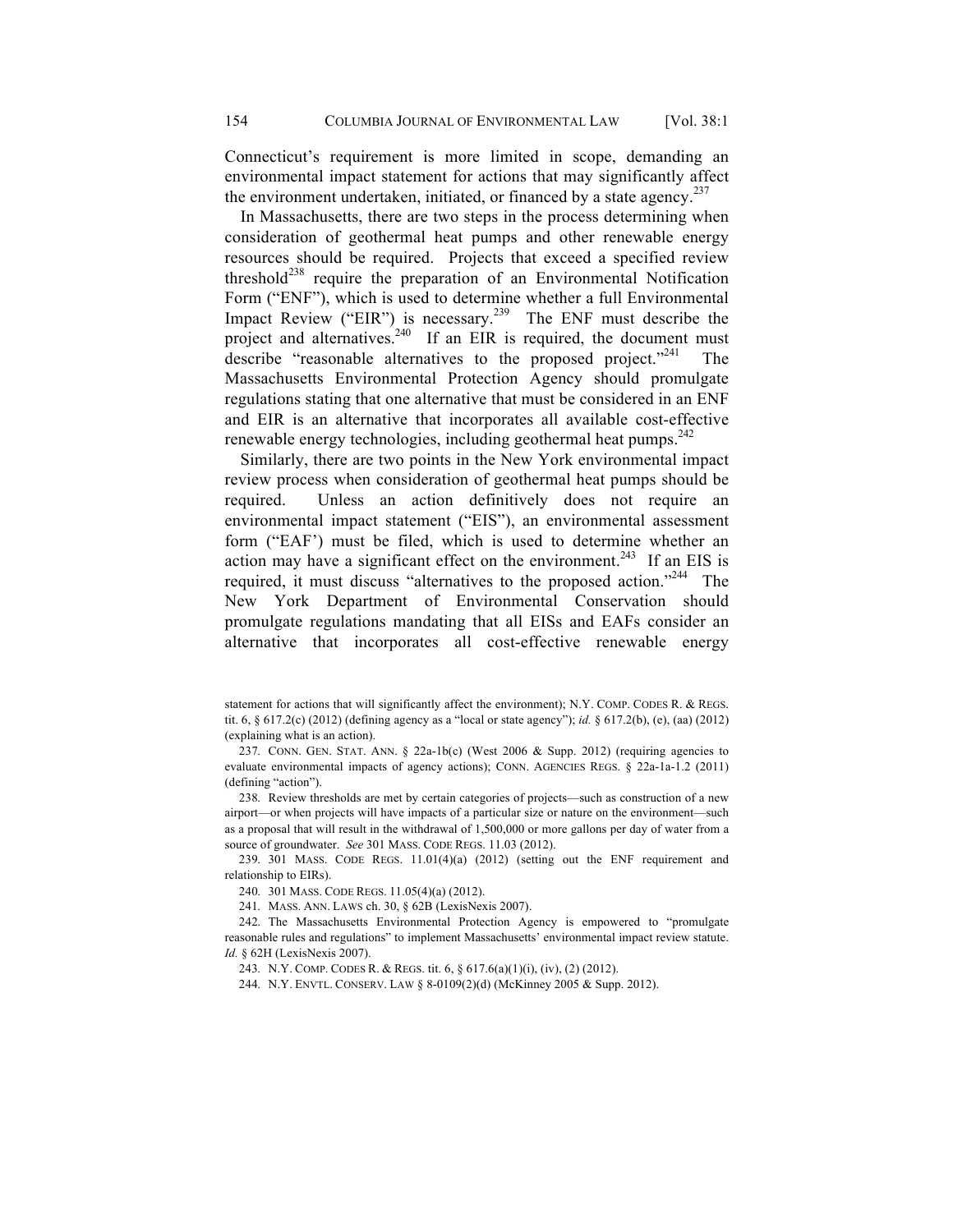technologies, including geothermal heat pumps. $^{245}$  In the case of EAFs, this would be a departure from the current law because EAFs currently do not mandate a consideration of alternatives.<sup>246</sup>

In Connecticut, the best time to require consideration of geothermal heat pump installation would be during the preparation of the EIS. All EISs must describe alternatives to the proposed action.<sup>247</sup> The Connecticut Department of Environmental Protection should promulgate regulations regarding alternatives similar to those advised above for Massachusetts and New York.<sup>248</sup>

One concern with these new environmental impact review requirements is that environmentalists and neighbors might use them as a strategic tool to slow down or stop development projects by arguing that another party's environmental impact review document is insufficient because it fails to adequately discuss the alternative technologies.<sup>249</sup> However, such challenges are not necessarily problematic because a competent attorney could draft an environmental impact review document that complies with statutory and regulatory requirements, averting serious legal challenges.<sup>250</sup>

## 2. Requiring Installation of Cost-Effective Renewable Energy Systems Before Subdivision Map Approval

Another way to address the lack of awareness of geothermal heat pump systems is to utilize the subdivision map process. Subdivision map approval is an ideal time for municipalities to encourage installation of geothermal heat pumps and other renewable energy technologies because

245. The New York Department of Environmental Conservation is empowered to adopt rules and regulations to implement New York's environmental impact review statute. N.Y. ENVTL. CONSERV. LAW § 8-0113 (McKinney 2005 & Supp. 2012).

246. N.Y. COMP. CODES R. & REGS. tit. 6, § 617.2(m) (2012).

247. CONN. GEN. STAT. ANN. § 22a-1b(c)(4) (West 2006 & West Supp. 2012).

248. The Connecticut Department of Environmental Protection is empowered to adopt rules and regulations to implement Connecticut's environmental impact review statute. CONN. GEN. STAT. ANN. § 22a-1g (West 2006 & West Supp. 2012).

249. *See, e.g.*, Laurel Heights Improvement Ass'n of S.F. v. Regents of Univ. of Cal., 764 P.2d 278, 280 (Cal. 1988) (finding that the environmental impact review statement was inadequate in part because of an inadequate "discussion of alternatives"); Stewart E. Sterk, *Environmental Review in the Land Use Process: New York's Experience with SEQRA*, 13 CARDOZO L. REV. 2041, 2041 (1992) ("[State environmental policy acts have] become a powerful weapon in the hands of development opponents who seek not to preserve the environment, but to protect their own economic self-interest, or to promote their own prejudices.").

250. *See, e.g.*, Sean Stuart Varner, Comment, *The California Environmental Quality Act (CEQA) After Two Decades: Relevant Problems and Ideas for Necessary Reform*, 19 PEPP. L. REV. 1447, 1483 (1992) (discussing how in California, "adequate drafting" of a state environmental impact review report can avoid delays).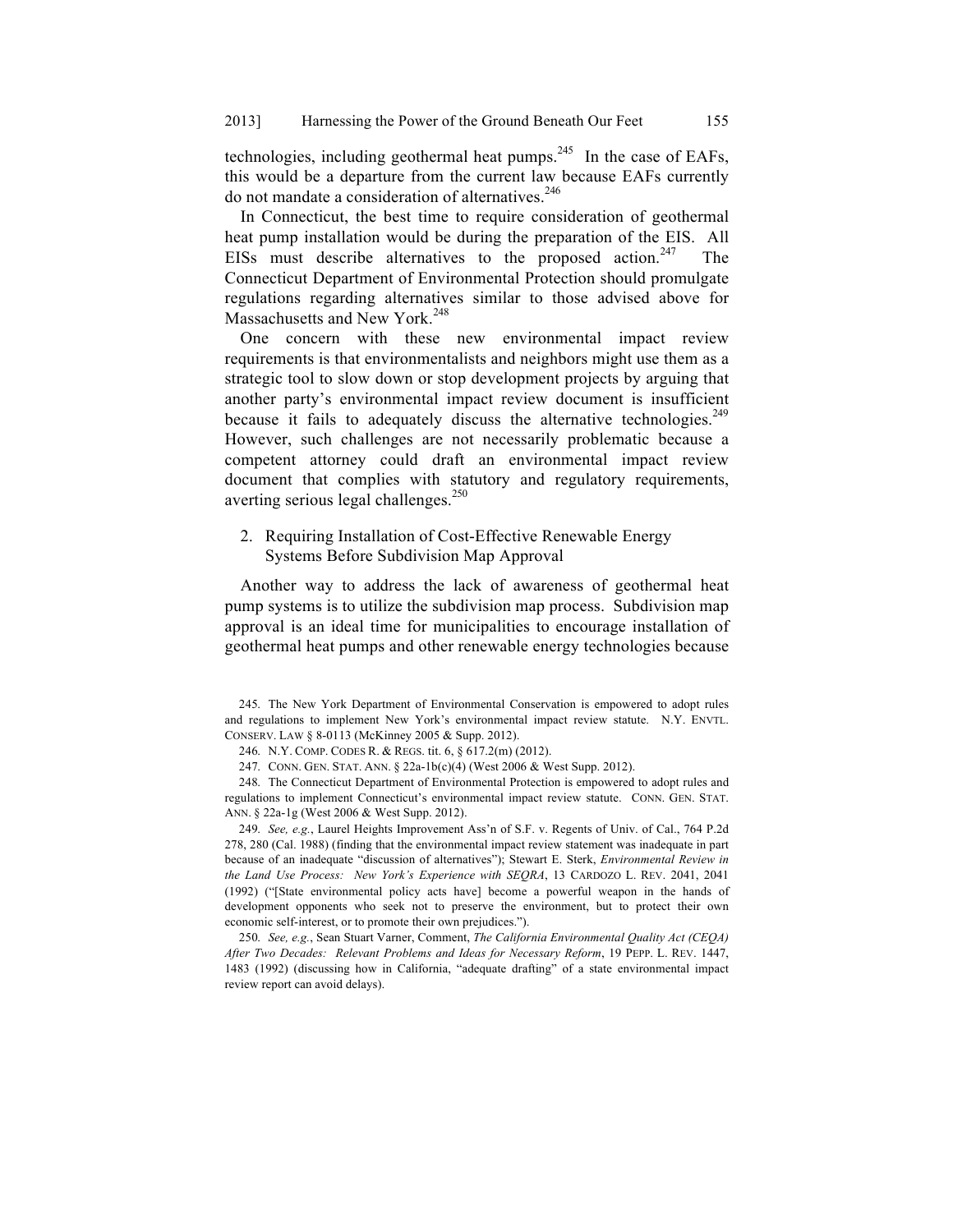it gives municipalities the power to require developers to meet certain subdivision improvements standards.<sup>251</sup> Additionally, requiring consideration of geothermal heat pumps and other renewable energy technologies in new buildings before approval of subdivision maps is important because geothermal heat pump installation costs are lowest during new construction.<sup>252</sup>

States should modify the subdivision map process by inserting a requirement that municipalities may approve subdivision maps only after developers have considered installing cost-effective geothermal heat pump systems and other renewable energy systems into planned buildings. Indeed, some states already have subdivision law provisions that *allow* municipalities to encourage renewable energy system installations.<sup>253</sup> and Connecticut even *requires* municipalities' and Connecticut even *requires* municipalities' subdivision regulations to "encourage energy-efficient patterns of development and land use, the use of solar and other renewable forms of energy, and energy conservation."<sup>254</sup> Requiring municipalities to have developers consider cost-effective renewable energy systems would simply be an extension of these provisions. Since every state already either requires municipalities to review and approve subdivision maps<sup>255</sup> or empowers them to review and approve subdivision maps,  $256$  such a provision could have a far-reaching effect on new construction.

252. *See* PHETTEPLACE*, supra* note 18, at 2 (discussing why the installation of geothermal heat pumps during new construction may be the most cost-effective time to install them).

253. *See* MASS. ANN. LAWS ch. 41, § 81M (LexisNexis 2006) (stating that the subdivision powers of a municipality may be exercised to encourage the use of solar energy); N.H. REV. STAT. ANN. §  $674:36(II)(k)$  (2008 & Supp. 2012) (stating that a municipality's subdivision regulations may encourage the installation "of solar, wind, or other renewable energy systems"); 53 PA. CONS. STAT. § 10503, 10503(6) (West 2011) ("[A municipality's] subdivision and land development ordinance may include . . . [p]rovisions for encouraging the use of renewable energy systems and energyconserving building design.").

254. CONN. GEN. STAT. ANN. § 8-25(b) (West Supp. 2012).

255. *See* CONN. GEN. STAT. ANN. § 8-25(a) (West Supp. 2012); MASS. ANN. LAWS ch. 41, § 81O (LexisNexis 2006); ME. REV. STAT. ANN. tit. 30-A, § 4403(1) (2011); 53 PA. CONS. STAT. § 22769 (West 1998); R.I. GEN. LAWS § 45-23-26(a) (2009).

256. *See* N.H. REV. STAT. ANN. § 675:6 (2008); N.J. STAT. ANN. § 40:55D-38 (West 2008); N.Y. GEN. CITY LAW § 33(1), (2) (McKinney 2003); N.Y. TOWN LAW § 276(1) (McKinney 2004); N.Y. VILLAGE LAW § 7-728(1) (McKinney 2011); 53 PA. CONS. STAT. § 10501 (West 2011); VT. STAT. ANN. tit. 24, § 4418 (2007).

<sup>251.</sup> ROBERT C. ELLICKSON & VICKI L. BEEN, LAND USE CONTROLS: CASES AND MATERIALS 416 (3d ed. 2005); *see also* Marygold Shire Melli, *Subdivision Control in Wisconsin*, 1953 WIS. L. REV. 389, 392–93 (1953) (arguing that high maintenance costs are a problem facing communities and that the most economical way to meet this problem is for municipalities to control the original subdivision of land).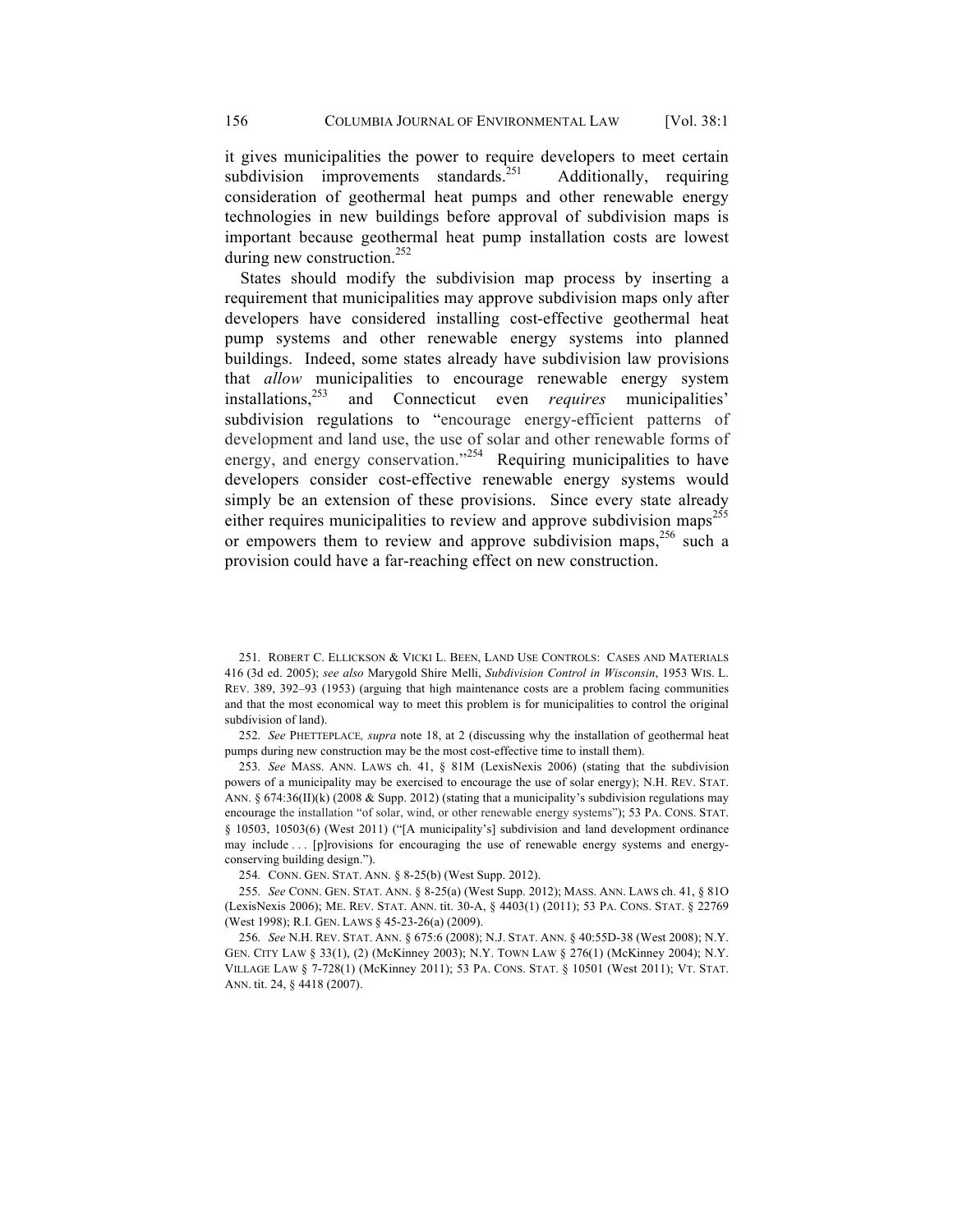#### 3. Building Codes

To complement the new subdivision provision, states should modify their building code to require homeowners and building owners to consider the installation of geothermal heat pumps. Subdivision regulations mostly govern new construction; $^{257}$  thus, owners of existing buildings and homes would be unaffected by subdivision regulations and would remain uninformed about geothermal heat pumps. For this reason, states should modify their building codes to require that building owners and homeowners complete an energy audit detailing the costs and benefits of installing a geothermal heat pump and other renewable energy technologies before receiving a building permit to completely replace heating and central air conditioning systems or carry out other major renovations.<sup>258</sup> Geothermal heat pump installation can be particularly attractive for the building owner or homeowner when heating and central air conditioning systems are replaced or major renovations are undertaken.<sup>259</sup> To help defray the costs, states should pay for most or all of the energy audit.

A strong argument against requiring an energy audit is that it could deter individuals from undertaking necessary and beneficial renovations<sup>260</sup> or encourage them to try to complete a renovation without obtaining a building permit in order to avoid taking on the extra cost and responsibility of completing an energy audit.<sup>261</sup> However, there are two ways to answer these concerns. First, the statute would not require an energy audit for small modifications, such as replacing fan blades. Second, since states would pay for all or part of the energy audit, the cost

257. *See* 1-9 MATTHEW BENDER & CO., LAND USE LAW § 9.01 (2011) ("Subdivision controls . . . apply design, public facility and related requirements to new subdivisions . . . .").

258. Building code laws in the Northeast take one of two forms: some states leave adoption of building codes to the municipalities, whereas other states have created a state building code. *See* CONN. GEN. STAT. ANN. § 29-252(a) (West 2009); MASS. ANN. LAWS ch. 143, § 94(a) (LexisNexis 2007); ME. REV. STAT. ANN. tit. 30-A, § 4101 (2011); N.Y. SECOND CLASS CITIES LAW § 156 (McKinney 1994); N.Y. TOWN LAW § 130(1) (McKinney 2004 & Supp. 2012); 35 PA. CONS. STAT. § 7210.301(a)(1) (West 2003 & Supp. 2012); R.I. GEN. LAWS § 23-27.3-100.1.3(a) (2012); VT. STAT. ANN. tit. 24, § 3101(a) (2005 & Supp. 2012); N.J. ADMIN. CODE § 5:23–2.14(a) (2008). However, the recommendations of this section apply equally to both types of code.

259. It is cost-effective to replace an existing system at the end of its useful life. *See, e.g.*, Parker & Hadley, *supra* note 12, at 739. Also, if a building or homeowner is engaging in a major renovation that requires replacement of an existing heating and cooling system and a modification to the building envelope, this may be an ideal time to consider install ductwork and a building envelope that is conducive to geothermal heat pump installation. *See* PHETTEPLACE*, supra* note 18, at 2.

260. *See* ELLICKSON & BEEN, *supra* note 251, at 449 (discussing how building codes can discourage rehabilitation).

261. *See id.* at 455 (explaining how it can be easy to complete a "substantial alteration without the building department's knowledge").